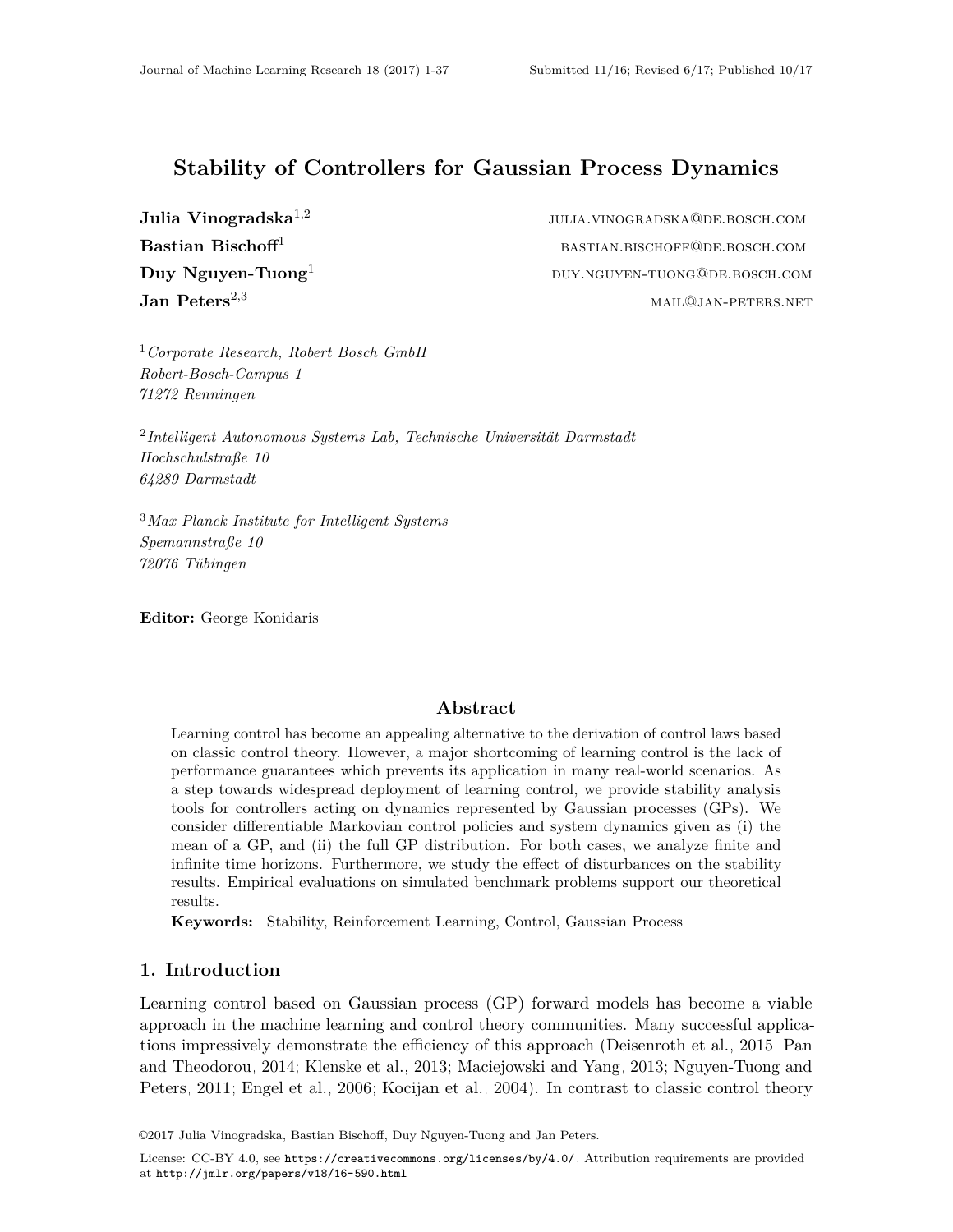methods, learning control does not presuppose a detailed understanding of the underlying dynamics but tries to infer the required information from data. Thus, relatively little expert knowledge about the system dynamics is required and fewer assumptions, such as a parametric form and parameter estimates, must be made. Employing Gaussian processes as forward models for learning control is particularly appealing as they incorporate uncertainty about the system dynamics. GPs infer a distribution over all plausible models given the observed data instead of one (possibly erroneous) model and, thus, avoid severe modeling errors. Furthermore, obtaining a task solution by a learning process can significantly decrease the involved manual effort.

Unfortunately, performance guarantees rarely exist for arbitrary system dynamics and policies learned from data. An important and well-established type of performance guarantee is *(asymptotic) stability*. A *stability region* in the state space ensures, that all trajectories starting in this region converge to the target. Classic control theory offers a rich variety of stability analysis, e.g., for linear, nonlinear, and stochastic systems [\(Khalil, 2014;](#page-34-3) [Khasminskii](#page-34-4) [and Milstein, 2011;](#page-34-4) [Skogestad and Postlethwaite, 2005;](#page-35-2) [Kushner, 1967\)](#page-34-5). In a preliminary study [\(Vinogradska et al., 2016\)](#page-36-0), we introduced a tool to analyze the stability of learned policies for closed-loop control systems with transition dynamics given as a GP. This tool handled two types of dynamics: dynamics given as (i) the mean of a GP, and (ii) the full GP distribution. While the first case results in a deterministic closed-loop system, uncertainty is present in the second case. As propagating distributions through a GP is analytically intractable, we proposed a novel approach for approximate multi-step-ahead predictions based on numerical quadrature. Finally, we were able to analyze asymptotic stability of the deterministic dynamics in case (i), but in case (ii) only finite time horizons were considered. Furthermore, the results were limited to GPs with squared exponential kernel.

In this paper, we substantially extend our previous work [\(Vinogradska et al., 2016\)](#page-36-0) and move to a solid foundation for a stability analysis tool. For this detailed study on stability of closed-loop control systems, we consider dynamics given as (i) the mean of a GP, and (ii) the full GP distribution. In both cases, we analyze finite as well as infinite time horizons. For dynamics given as the mean of a GP, we obtain a region of starting points in the state space such that the target state is reached up to a given tolerance at the (finite) time horizon. For infinite time horizons, we construct a stability region in the state space. Furthermore, we study the behavior of dynamics given by the mean of a GP when disturbances are present. Here, we derive criteria for the disturbance such that the closed-loop control system remains stable. For full GP dynamics, we propose an algorithm to find a region of starting points in the state space such that the probability of the state to be in the target region at the (finite) time horizon is at least a given minimum probability. As the GP predictive distribution at any query point is Gaussian, the probability to transition to a point arbitrarily far from the current point is greater than zero and, thus, the system will eventually leave any compact set. Hence, for full GP dynamics the notions of deterministic analysis do not apply. Here, we extend the previous results [\(Vinogradska et al., 2016\)](#page-36-0) substantially and analyze asymptotic behavior of closed-loop control systems with full GP dynamics. Employing methods from Markov chain theory, we show that for many choices of the prior the system converges to a unique, invariant limiting distribution.

This paper lays a foundation for theoretical stability analysis for control of probabilistic models learned from data. The proposed approaches provide stability guarantees for many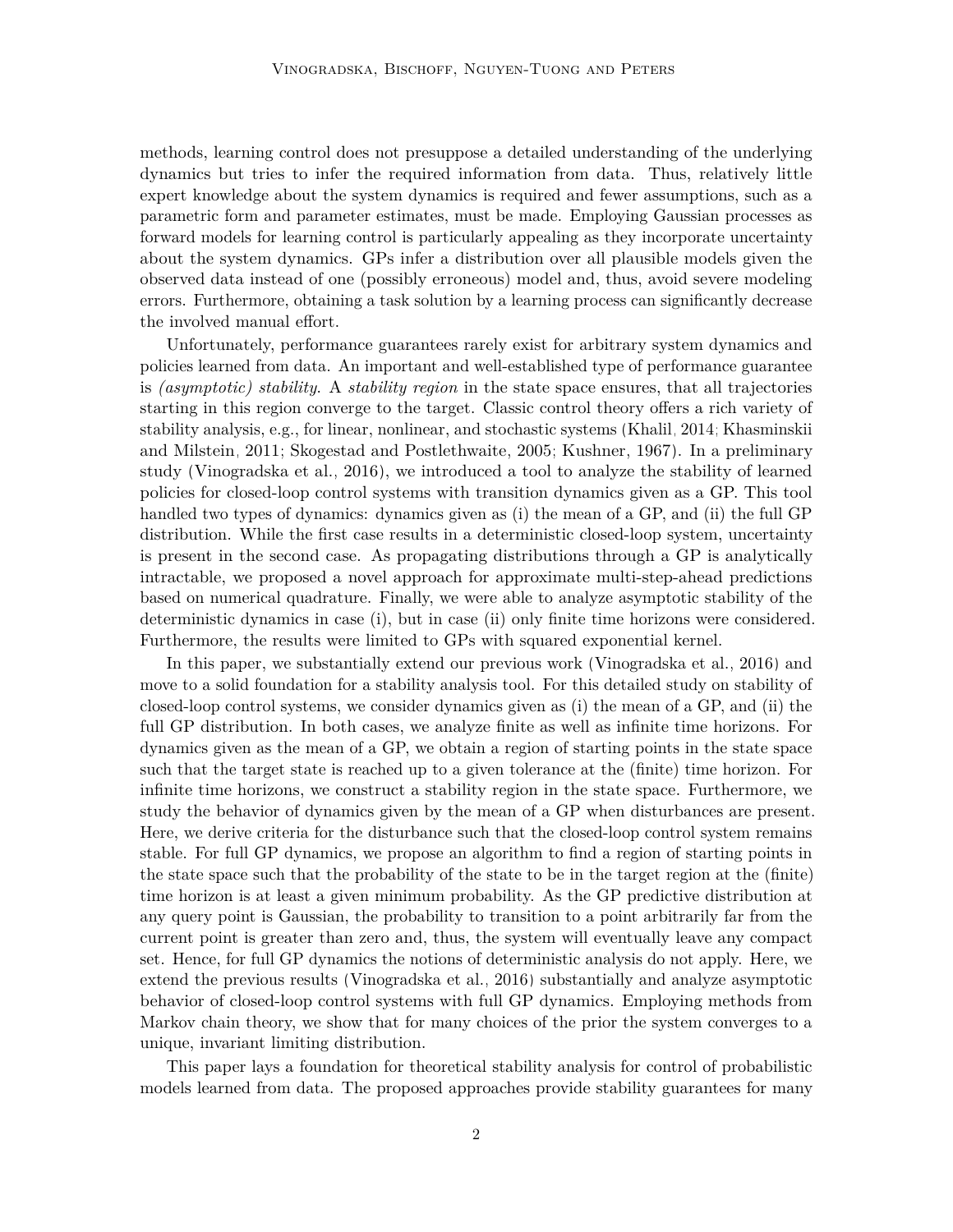<span id="page-2-0"></span>

Figure 1: We present a tool to analyze stability for a given controller and Gaussian process (GP) dynamics model. Our tool analytically derives a stability region where convergence to the goal is guaranteed. Thus, we can provide stability guarantees for many of the existing GP based learning control approaches.

existing learning control approaches based on GPs. The paper is organized as follows: first, we briefly review related work and introduce the problem to be addressed. Section [2](#page-4-0) provides necessary background for the stability analysis. In Section [3,](#page-5-0) we analyze closed-loop control systems with dynamics given as the mean of a GP. Subsequently, we study the case when the dynamics are given as the full GP distribution in Section [4.](#page-13-0) Section [5](#page-25-0) provides empirical evaluations on benchmark control tasks. A conclusion is given in Section [6.](#page-29-0)

### <span id="page-2-1"></span>**1.1 Related Work**

To date, only very few special cases of system dynamics and policies learned from data have been analyzed with respect to stability. For example, [Perkins and Barto](#page-35-3) [\(2003\)](#page-35-3) and [Nakanishi](#page-35-4) [et al.](#page-35-4) [\(2002\)](#page-35-4) analyze the scenario of an agent switching between given safe controllers. [Kim](#page-34-6) [and Ng](#page-34-6) [\(2005\)](#page-34-6) monitor stability while learning control for the special case of a linear controller and linear dynamics. Recently, stability properties of autoregressive systems with dynamics given as the mean of a GP were analyzed by [Beckers and Hirche](#page-33-2) [\(2016\)](#page-33-2), who derive an upper bound on the number of equilibrium points for squared exponential and some special cases of polynomial covariance functions. Furthermore, the authors compute an invariant set and show the boundedness of all system trajectories. However, no control inputs are considered in this work and no asymptotic stability results are given. Furthermore, the full GP distribution is not considered in [\(Beckers and Hirche, 2016\)](#page-33-2). To the best of our knowledge, stability analysis for closed-loop control with probabilistic models, such as GPs, and arbitrary policies has not been addressed so far.

In classic control theory, the first formal analysis of closed-loop dynamics dates back to the 19th century [\(Routh, 1877;](#page-35-5) [Hurwitz, 1895;](#page-34-7) [Lyapunov, 1892\)](#page-34-8). Lyapunov's approach allows to analyze stability for nonlinear deterministic systems  $\dot{x} = f(x)$ . It studies the system behavior around *equilibrium points*, i.e., points, where all derivatives *x*˙ of the state *x* vanish and the system comes to a hold. An equilibrium point *x<sup>e</sup>* is *stable*, if for every  $\varepsilon > 0$  a  $\delta > 0$  exists such that  $||x(t) - x_e|| < \epsilon$  for every solution  $x(t)$  of the differential equation with  $||x(t_0) - x_e|| < \delta$  and  $t \ge t_0$ . The equilibrium point is *asymptotically stable*, if it is stable and  $\delta$  can be chosen such that  $||x(t) - x_e|| \to 0$  as  $t \to \infty$ , see [\(Khalil, 2014\)](#page-34-3). One approach to proving stability of  $x_e$  is to find a *Lyapunov function*, i.e., a non-negative function, that vanishes only at  $x_e$  and decreases along system trajectories. This approach can be applied to nonlinear dynamics. However, finding a Lyapunov function is typically challenging as there exists no general method for this task.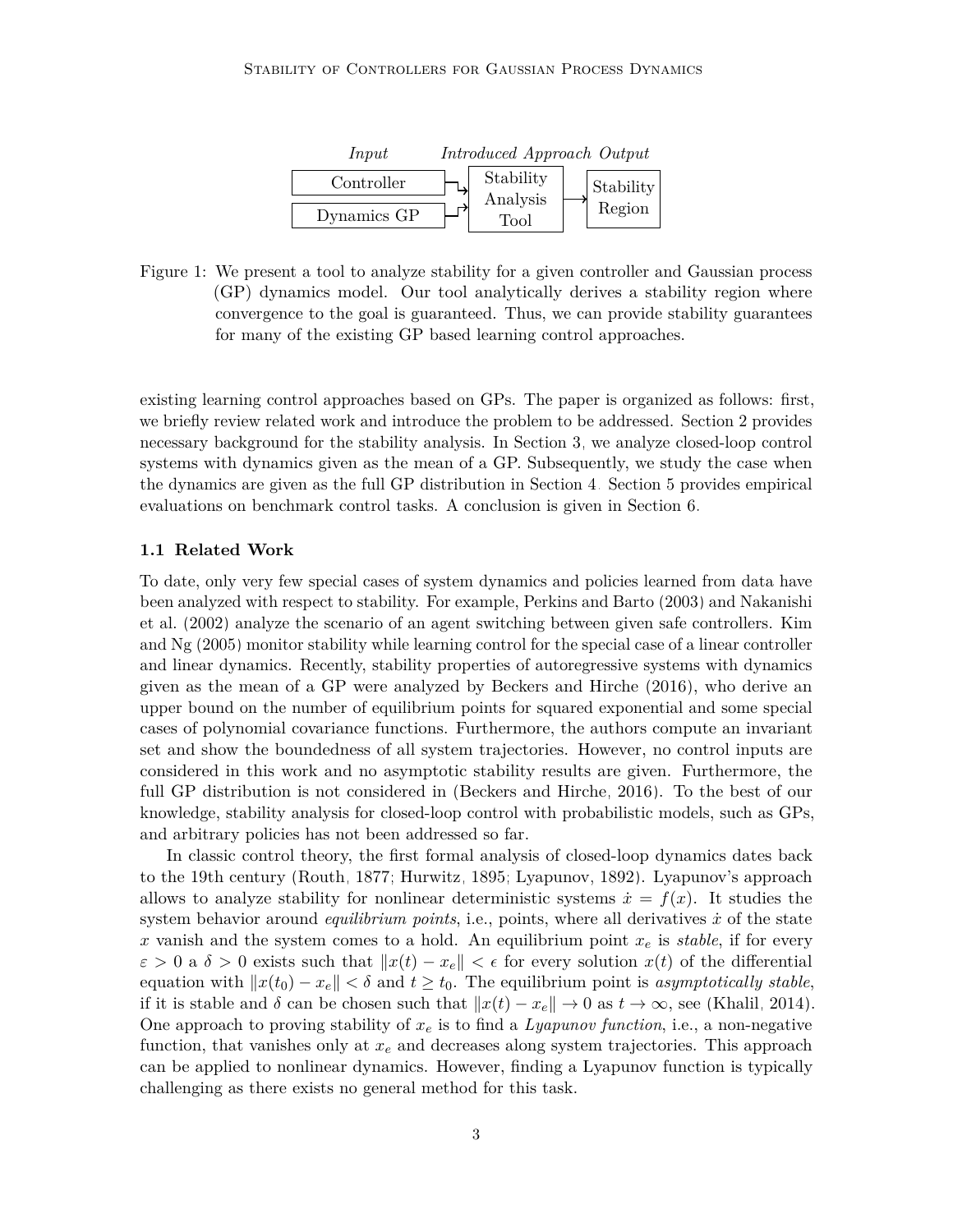Additionally to the difficulty of finding a suitable Lyapunov function, classical Lyapunov approaches are highly challenging as proving nonnegativity of a nonlinear function is in general intractable. In [\(Parrilo, 2000\)](#page-35-6), a relaxation of the positive definiteness problem for polynomials was introduced: a polynomial is clearly nonnegative, if it can be written as a sum of squares (SOS) of polynomials. Fortunately, checking whether a polynomial can be written as SOS can be formulated as a semidefinite program (SDP) and can be solved in polynomial time. Thus, for polynomial system dynamics one can search for polynomial Lyapunov functions conveniently by solving the corresponding SDP. This SOS relaxation has been successfully applied to a number of nonlinear stability problems as finding the region of attraction of a system [\(Chesi, 2004;](#page-33-3) [Majumdar et al., 2014\)](#page-34-9), robust analysis [\(Topcu et al.,](#page-36-1) [2010b\)](#page-36-1) or controller design [\(Moore and Tedrake, 2014\)](#page-35-7). While there are some limitations to these methods [\(Majumdar et al., 2014;](#page-34-9) [Ahmadi and Parrilo, 2011\)](#page-33-4), SOS approaches are of high practical importance. However, SOS methods can only be applied directly to polynomial dynamics. Nonpolynomial dynamics must be recast as polynomial systems by an (automated) procedure [\(Papachristodoulou and Prajna, 2005\)](#page-35-8). This recasting procedure introduces new variables and constraints for each nonpolynomial term and can, thus, significantly increase the size of the SDP that must be solved. Especially for nonparametric and nonpolynomial models as, e.g., a GP with squared exponential or Matérn kernels, recasting often leads to SDPs that are computationally infeasible [\(Topcu et al., 2010a\)](#page-36-2).

For consideration of uncertainty in the dynamics, stochastic differential equations (SDEs) have been introduced [\(Adomian, 1983\)](#page-33-5). SDEs are differential equations where some terms are stochastic processes. In the presence of uncertainty, *x<sup>e</sup>* is *stable in probability*, if for every  $\varepsilon > 0$  and  $p > 0$ , there exists  $\delta > 0$  such that  $P\{\Vert x(t) - x_e \Vert > \varepsilon\} < p$  for  $t > t_0$  and solutions  $x(t)$  with  $||x(t_0) - x_e|| < \delta$ . Furthermore,  $x_e$  is *asymptotically stable in probability*, if it is stable in probability and  $P\{\Vert x(t) - x_e \Vert > \varepsilon\} \to 0$  for a suitable  $\delta$ , see [\(Khasminskii](#page-34-4) [and Milstein, 2011\)](#page-34-4). Stability follows from the existence of a *supermartingale*, a stochastic Lyapunov function analogue. However, supermartingales exist only if the noise vanishes at the equilibrium point. Relaxing the supermartingale criterion allows for stability statements for a finite time horizon [\(Steinhardt and Tedrake, 2012;](#page-36-3) [Kushner, 1966\)](#page-34-10). [Kushner'](#page-34-10)s [\(1966\)](#page-34-10) approach requires a supermartingale to be found manually, which is challenging in most cases. [Steinhardt and Tedrake](#page-36-3) [\(2012\)](#page-36-3) address this difficulty by constructing a supermartingale via SOS programming. This approach is suitable for systems with polynomial dynamics and shares some of the difficulties of SOS approaches as described above.

When controlling a system, uncertainty may arise from modeling inaccuracies, the presence of (external) disturbances and the lack of data, as some system parameters are not known in advance but only during operation. Robustness of nonlinear systems to structured or unstructured uncertainty has been considered in classical control theory, e.g., via the small gain theorem [\(Zhou and Doyle, 1998\)](#page-36-4). However, these approaches typically lead to an infinite number of nonlinear matrix inequalities and cannot be solved analytically. Another approach is to take uncertainty into account when designing a controller. Thus, a controller must be suitable for a family of systems that is specified, e.g., by bounds for model parameters or for nonparametric uncertainties as bounds for the operator norm of the unknown dynamics. Robust control [\(Skogestad and Postlethwaite, 2005;](#page-35-2) [Zhou and Doyle, 1998\)](#page-36-4) designs a single controller that is provably stable for all systems in the specified family – often at cost of overall controller performance. Adaptive control [\(Narendra and Annaswamy, 2012;](#page-35-9) [Tao,](#page-36-5)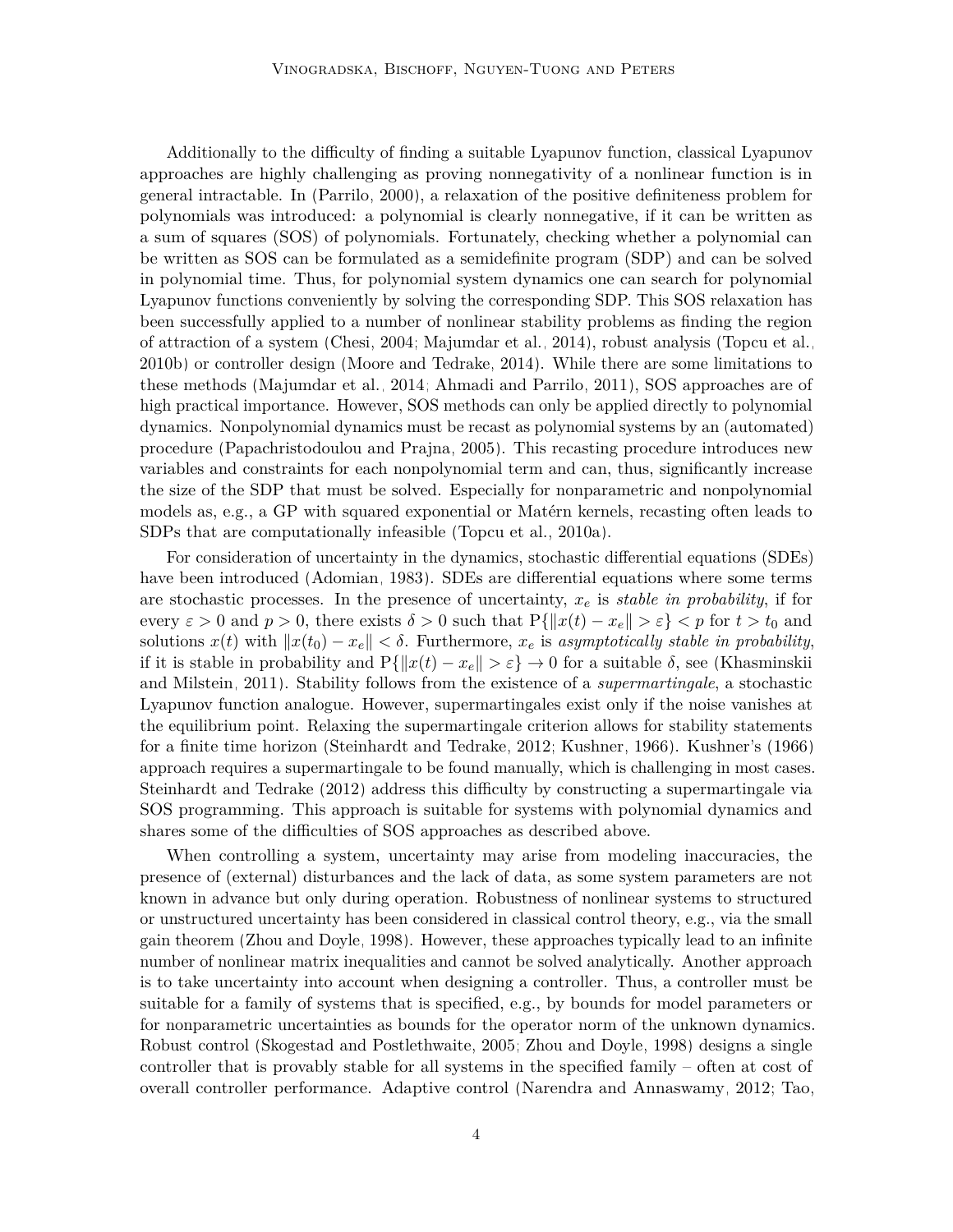

<span id="page-4-1"></span>Figure 2: A closed-loop control structure with controller  $\pi$  and the system dynamics  $f$ . We study stability for two types of dynamics: (i) the mean of the GP and (ii) the full GP predictive distribution.

[2003\)](#page-36-5) instead adjusts control parameters online in order to achieve prespecified performance, which can be computationally demanding. Both schemes require stability analysis of the dynamics system, e.g., via Lyapunov functions as described above.

### **1.2 Problem Statement**

The goal of this paper is to provide an automated tool to analyze stability of a closed-loop structure when the dynamics model is given as a GP, see Figure [1.](#page-2-0) As inputs, our tool expects a control policy and a GP dynamics model. It checks the stability of the corresponding closed-loop structure and returns a stability region. Trajectories starting in this region are guaranteed to converge to the target (in probability). Subsequently, we discuss the different components of the tool in more detail.

We consider controllers which depend only on the current state and are differentiable with respect to the state. The dynamics model is given as a GP with stationary covariance function. This covariance function is assumed to have bounded derivatives with respect to all input dimensions and bounded prior mean. We consider a discrete-time system  $\boldsymbol{x}^{(t+1)} = \boldsymbol{f}(\boldsymbol{x}^{(t)}, \boldsymbol{u}^{(t)})$  with  $\boldsymbol{x}^{(t)} \in \mathbb{R}^D$ ,  $\boldsymbol{u}^{(t)} \in \mathbb{R}^F$ ,  $t = 1, 2, \ldots$  and a controller  $\boldsymbol{\pi} \colon \mathbb{R}^D \to \mathbb{R}^F$ , whose objective is to move the system to a desired state  $x^d$ , see Figure [2.](#page-4-1) In this paper, we study two possible cases for the dynamics *f*: (i) the mean of a GP and (ii) the full GP predictive distribution. Note, that in the second case, distributions have to be propagated through the GP resulting in non-Gaussian state distributions.

## <span id="page-4-0"></span>**2. Preliminaries**

In this section, we introduce basic concepts for the proposed stability analysis. First, we briefly review Gaussian process regression, as GPs are employed to describe the considered dynamics. Second, we recap numerical quadrature, as it is the basis for the uncertainty propagation method proposed in Section [4.](#page-13-0)

### **2.1 Gaussian Process Regression**

Given noisy observations  $\mathscr{D} = \{(\mathbf{z}^i, y^i = f(\mathbf{z}^i) + \varepsilon^i) \mid 1 \leq i \leq N\}$ , where  $\varepsilon^i \sim \mathcal{N}(0, \sigma_n^2)$ , the prior on the values of *f* is  $\mathcal{N}(0, K(Z, Z) + \sigma_n^2 I)$ . The covariance matrix  $K(Z, Z)$  is defined by the choice of covariance function *k* as  $[K(Z, Z)]_{ij} = k(z^i, z^j)$ . One commonly employed covariance function is the squared exponential

$$
k(\boldsymbol{z}, \boldsymbol{w}) = \sigma_f^2 \exp\left(-\frac{1}{2}(\boldsymbol{z}-\boldsymbol{w})^{\mathsf{T}} \Lambda^{-1}(\boldsymbol{z}-\boldsymbol{w})\right),\,
$$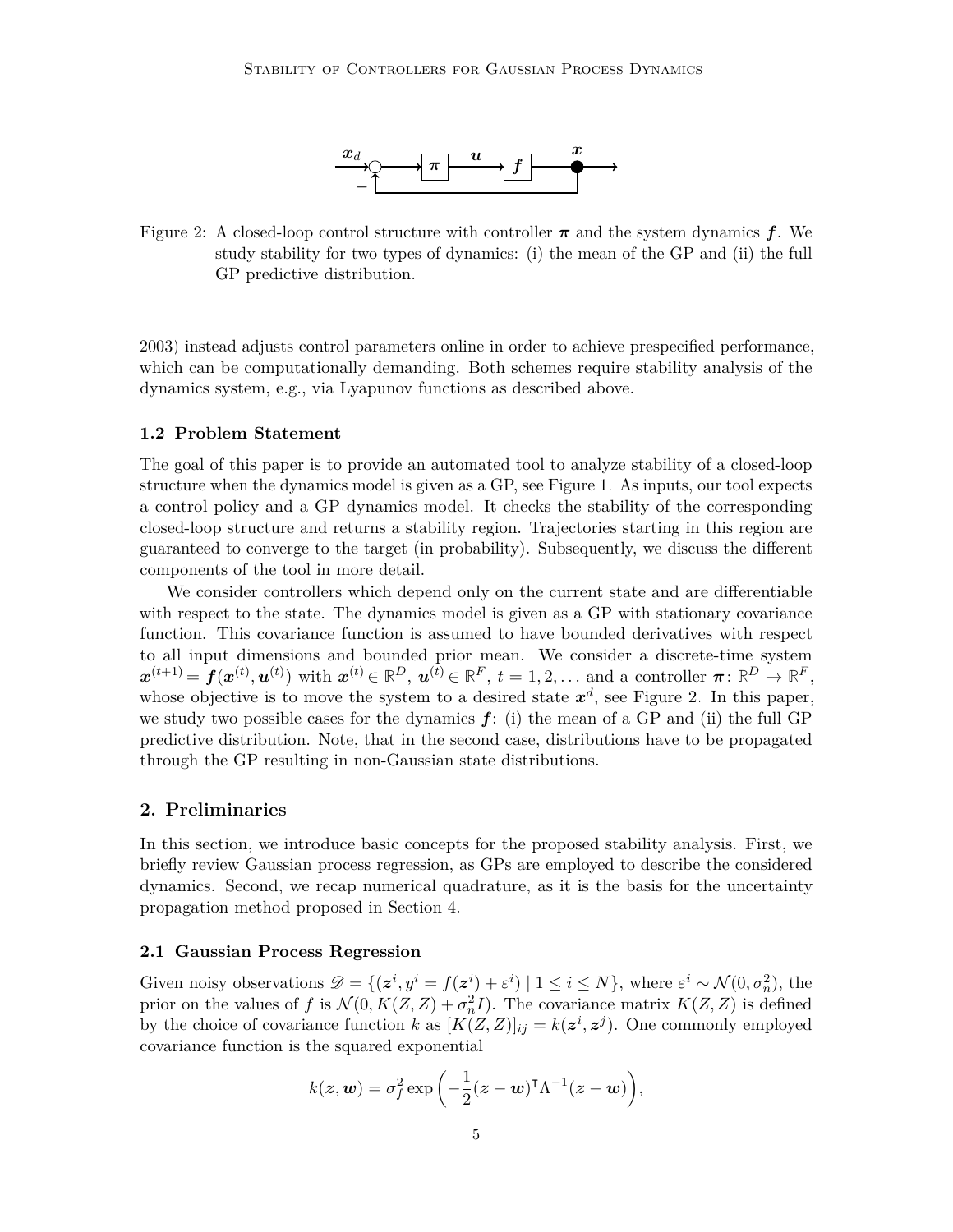with signal variance  $\sigma_f^2$  and squared lengthscales  $\Lambda = \text{diag}(l_1^2, \ldots, l_{D+F}^2)$  for all input dimensions. Given a query point  $z_*,$  the conditional probability of  $f(z_*)$  is

$$
f(\boldsymbol{z}_*) \mid \mathscr{D} \sim \mathcal{N}(\boldsymbol{k}(\boldsymbol{z}_*, \boldsymbol{Z})\boldsymbol{\beta}, \ k(\boldsymbol{z}_*, \boldsymbol{z}_*) - \boldsymbol{k}(\boldsymbol{z}_*, \boldsymbol{Z})(K(\boldsymbol{Z}, \boldsymbol{Z}) + \sigma_n^2 \boldsymbol{I})^{-1} \boldsymbol{k}(\boldsymbol{Z}, \boldsymbol{z}_*)) \tag{1}
$$

with  $\beta = (K(Z, Z) + \sigma_n^2 I)^{-1}y$ . The hyperparameters, e.g.  $\sigma_n^2$ ,  $\sigma_f^2$ ,  $\Lambda$  for the squared exponential kernel, are estimated by maximizing the log marginal likelihood of the data [\(Rasmussen](#page-35-10) [and Williams, 2005\)](#page-35-10).

In this paper,  $\hat{f}$  models system dynamics. It takes state-action pairs  $\mathbf{z} = (\mathbf{x}, \mathbf{u})^{\mathsf{T}}$  and outputs successor states  $f(x, u)$ . As these outputs are multivariate, we train conditionally independent GPs for each output dimension. We write  $\sigma_{n,m}^2$ ,  $\sigma_{f,m}^2$ ,  $\Lambda_m$  for the GP hyperparameters in output dimension  $m$  and  $k_m$  for the corresponding covariance function.

### **2.2 Numerical Quadrature**

Numerical quadrature approximates the value of an integral

<span id="page-5-1"></span>
$$
\int_a^b f(\mathbf{x})d\mathbf{x} \approx \sum_{i=1}^p w_i f(\boldsymbol{\xi}_i)
$$

given a finite number *p* of function evaluations. A widely used class of quadrature rules are interpolatory quadrature rules, which integrate all polynomials up to a certain degree exactly. In this paper, we employ Gaussian quadrature rules, where the evaluation points  $\xi_1, \ldots, \xi_p$ are chosen to be the roots of certain polynomials from orthogonal polynomial families. They achieve the highest accuracy possible for univariate interpolatory formulæ (Süli and Mayers, [2003\)](#page-36-6). For multivariate integrals, the quadrature problem is significantly harder. While many formulæ for the univariate case can straightforwardly be generalized to multivariate integrals, they often suffer from the curse of dimensionality. However, quadrature methods that scale better and are feasible for up to 20 dimensions have been developed. See [\(Skrainka](#page-35-11) [and Judd, 2011\)](#page-35-11) for an overview.

## <span id="page-5-0"></span>**3. Stability of GP Mean Dynamics**

A wide variety of dynamics can be modeled well by the mean of a GP [\(Micchelli et al., 2006\)](#page-34-11) due to the universal approximation property of many kernels. Thus, stability of systems with GP mean forward dynamics is an interesting problem. Please note that stability of closed-loop control systems with dynamics given as the mean of a GP is a classical problem from nonlinear control with a particular choice of dynamics function. Classical approaches to solve this problem have been discussed in Section [1.1](#page-2-1) and range from direct Lyapunov approaches to the more recent SOS approach to construct polynomial Lyapunov functions. However, for GP mean dynamics, finding a Lyapunov function directly seems even more challenging than for a classical ODE derived from expert knowledge about the physical system. On the other hand, constructing a polynomial Lyapunov function as the solution of an SOS problem is typically computationally infeasible for these dynamics systems, as the nonparametric nature of GP mean functions results in a large number of nonpolynomial terms that significantly increase the complexity of the underlying semidefinite program (see Section [1.1\)](#page-2-1). Thus, we propose an alternative approach to address this problem.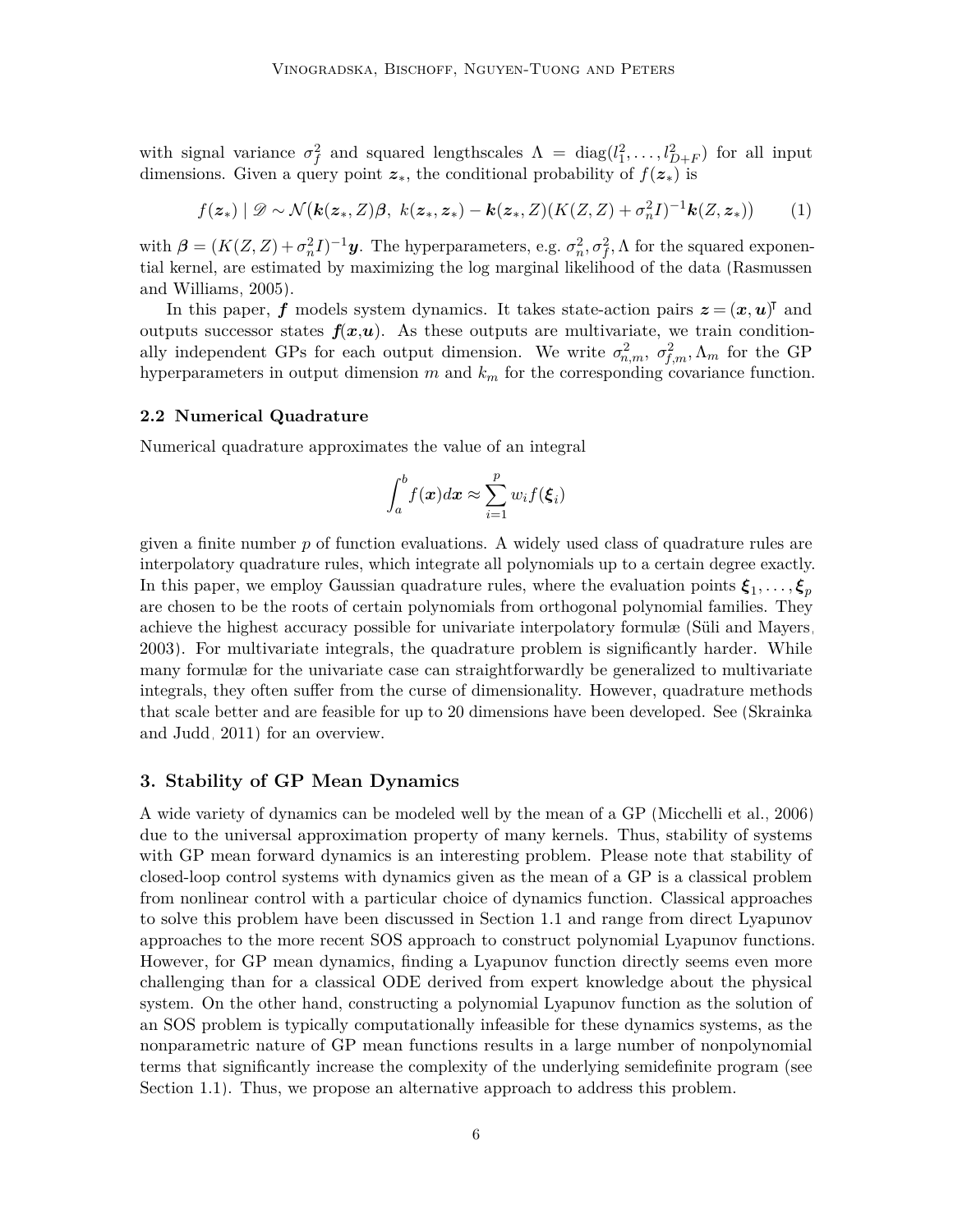In this section, we provide tools to check the stability of a closed-loop control structure with a given differentiable Markovian control policy  $\pi$  and GP mean dynamics. For this class of forward dynamics, the next state  $x^{(t+1)}$  is given as the mean of the GP predictive distribution at the inputs  $x^{(t)}$ ,  $u = \pi(x^{(t)})$ . Firstly, we consider infinite time horizons. In this case, we attempt to find a region of starting points in the state space, such that trajectories starting in this region are guaranteed to converge to the desired point *x <sup>d</sup>* as  $t \to \infty$ . To obtain this result, we analyze the sensitivity of the GP predictive mean to variations in the input space and derive upper bounds for the distance of the predictions at two different points. This analysis can be used to find a region around the target point *x d* , where the next state is closer to  $x^d$  than the point before. It follows straightforwardly, that the full metric ball of maximal radius, which lies completely inside this region, is a stability region. All trajectories that start inside of this metric ball converge to the target point as  $t \to \infty$ . Furthermore, we will show that in this metric ball, the distance of the current state to the target decreases exponentially. We will exploit this statement to derive some finite time horizon and robustness results. For finite time horizons, we aim to find a region in the state space, such that the state does not deviate more than a given tolerance from the target when the time horizon is reached. The robustness analysis deals with asymptotic stability of the GP mean dynamics when disturbances are present. We derive conditions for these disturbances, such that convergence to the target state  $x^d$  is still guaranteed.

In the following, we will briefly review the notion of stability employed for the analysis and derive the main result of this section: an algorithm to find a stability region. After proving correctness of this algorithm, we will derive statements on finite time stability of the GP mean dynamics and on infinite time stability of the disturbed system.

#### **3.1 Stability Notion**

If the system dynamics  $f$  is given by the mean of a GP, the resulting closed-loop structure is deterministic. To assess the quality of a controller  $\pi$ , which aims to stabilize the system at the reference point  $x^d$ , we propose an algorithm to find a stability region of the closed-loop system.

<span id="page-6-0"></span>**Definition 1** *The reference point*  $x^d$  *is* stable, *if for every*  $\varepsilon > 0$  *there exists*  $\delta > 0$ *, such* that  $\|\boldsymbol{x}^{(t)}-\boldsymbol{x}^d\|<\varepsilon$  for  $t=1,2,...$  and  $\|\boldsymbol{x}^{(0)}-\boldsymbol{x}^d\|<\delta$ . If  $\boldsymbol{x}^d$  is stable and there exists a  $\delta_0 > 0$  such that  $\|\mathbf{x}^{(t)} - \mathbf{x}^{d}\| \to 0$  for  $t \to \infty$ ,  $\|\mathbf{x}^{(0)} - \mathbf{x}^{d}\| < \delta_0$ ,  $\mathbf{x}^{d}$  is asymptotically stable. *A* subset  $X^c$  of the state space is a stability region, if  $\|\mathbf{x}^{(t)} - \mathbf{x}^d\| \to 0$  as  $t \to \infty$  for all  $\boldsymbol{x}^{(0)} \in X^c$ .

Please note that  $\pi$  is implicit in this definition, as the states  $x^{(t)}$  for  $t = 1, 2, \ldots$  depend on  $\pi$  via  $x^{(t+1)} = f(x^{(t)}, \pi(x^{(t)}))$ . This definition matches Lyapunov's stability notion [\(Khalil,](#page-34-3) [2014\)](#page-34-3). We will present an algorithm that checks asymptotic stability of  $x^d$  by constructing a stability region *X<sup>c</sup>* .

<span id="page-6-1"></span>When the time horizon considered is finite, we are interested in finding all starting states, such that the distance to the target is at most a given  $\varepsilon > 0$ .

**Definition 2** *A subset*  $X^c$  *of the state space is an*  $(\varepsilon, T)$ -stability region, if  $\|\boldsymbol{x}^{(t)} - \boldsymbol{x}^d\| < \varepsilon$ *holds for all*  $x^0 \in X^c$  *and*  $t \geq T$ *.*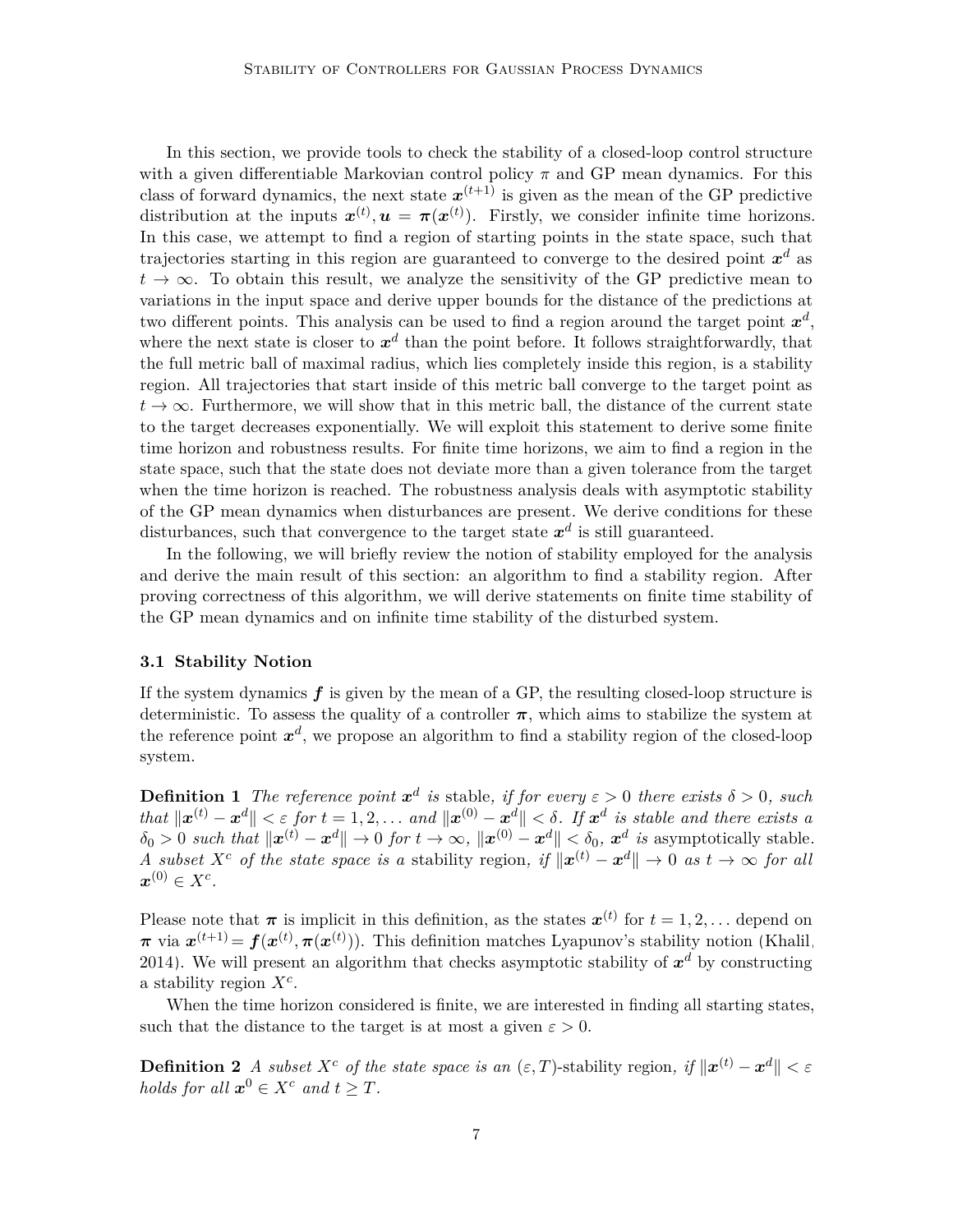

<span id="page-7-1"></span>Figure 3: Basic idea of Algorithm [1](#page-8-0) to construct a stability region: for a finite set of states *S*, employ upper bound from Lemma [3](#page-8-1) to check whether the successor state is closer to  $x^d$ , obtaining sets  $S^+$  and  $S^-$ . Return metric ball of maximal radius that fits into the span  $\langle S^+ \rangle_{x^d}$  as stability region  $X^c$ . For  $x^{(0)} \in X^c$ , the controlled system never leaves  $X^c$  and converges to  $x^d$  as  $t \to \infty$ .

In the following, we propose an algorithm to verify asymptotic stability of  $x^d$  as in Definition [1](#page-6-0) and prove its correctness. Subsequently, we show how to find finite time statements as in Definition [2.](#page-6-1)

#### **3.2 Algorithm Sketch**

In this section, we derive an algorithm, that can find a stability region of a closed-loop control structure with GP mean dynamics. To find a stability region, we analyze how the distance between the current state and the target evolves. The basic idea of the algorithm involves *positively invariant sets*, i.e., sets that once entered, the system will never leave again [\(Blanchini, 1999\)](#page-33-6). More precisely, we aim to find all  $x$ , such that

<span id="page-7-0"></span>
$$
\|\boldsymbol{x}^{(t+1)} - \boldsymbol{x}^{d}\| < \gamma \|\boldsymbol{x}^{(t)} - \boldsymbol{x}^{d}\| \tag{2}
$$

for  $x^{(t)} = x$  and a fixed  $0 < \gamma < 1$ . Assume there is a region containing  $x^d$  where Eq. [\(2\)](#page-7-0) holds. For all states in this region, the distance to the target point decreases in one time step. If it is possible to fit a full metric ball centered at the target point  $x^d$  in this region, then all trajectories starting in the ball will never leave it. In addition, the distance of the current state to the reference point  $x^d$  will decrease in every step by at least factor *γ*. Thus, it follows immediately from the existence of such a ball that the target point is asymptotically stable. However, finding a region in closed form where Eq. [\(2\)](#page-7-0) holds, is usually intractable. Instead, we follow an algorithmic approach to construct a stability region.

The proposed algorithm (Alg. [1\)](#page-8-0) finds a region where Eq. [\(2\)](#page-7-0) holds if one exists. It employs an upper bound for  $\|\mathbf{x}^{(t+1)} - \mathbf{x}^{d}\|$ , that depends only on  $\mathbf{x}^{(t)}$ . With this upper bound we can check whether Eq. [\(2\)](#page-7-0) holds for a (finite) set of points. However, to find a continuous state space region where Eq. [\(2\)](#page-7-0) holds, this upper bound must allow for generalization from discrete points. More precisely, we need an upper bound of  $\|\mathbf{x}^{(t+1)} - \mathbf{x}^{d}\|$  that depends on  $x^{(t)}$  smoothly, thus, having bounded gradients, and can be handled conveniently. We employ an upper bound derived from sensitivity analysis of the GP mean to variations in the input space. This bound depends on  $x^{(t)}$  in a way that can be exploited to compute a finite set of points *S*, e.g., a grid that is sufficient to consider as follows: For any grid point, we check if Eq.  $(2)$  holds, obtaining the set  $S^+$  with the grid points that fulfill Eq.  $(2)$ and the rest in  $S^-$ . Let  $\langle S^+ \rangle_{x^d}$  be the polygon spanned by the connected component of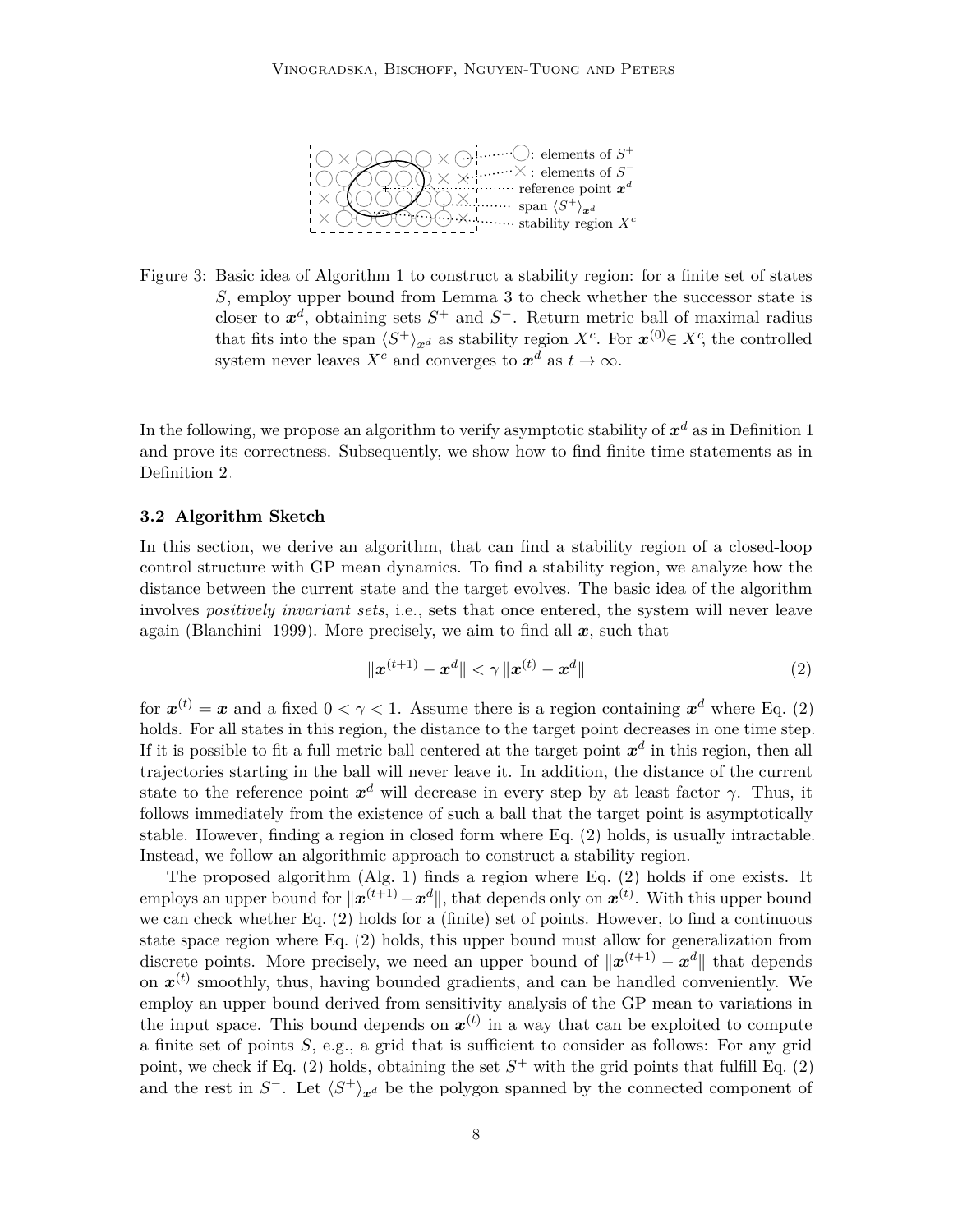<span id="page-8-0"></span>**Algorithm 1** Stability region *X<sup>c</sup>* for GP mean dynamics

**Input:** dynamics GP  $f$ , control policy  $\pi$ ,  $x^d$ ,  $\gamma$ **Output:** stability region *X<sup>c</sup>* 1: Construct grid *S* with Lemma [4,](#page-9-0)  $S^+ \leftarrow \emptyset$ ,  $X^c \leftarrow \emptyset$  $2:$  for  $x^{(0)} \in S$  do 3: Compute upper bound  $C(\mathbf{x}^{(0)}, \mathbf{x}^d, \boldsymbol{\pi}) \ge ||\mathbf{x}^{(1)} - \mathbf{x}^d||$  with Lemma [3](#page-8-1)  $4\colon\quad\textbf{if}\quad C<\gamma\,\|\boldsymbol{x}^{(0)}-\boldsymbol{x}^{d}\|\quad\textbf{then}\quad S^{+}\leftarrow S^{+}\cup\{\boldsymbol{x}\}\,\,\textbf{f}^{*}$ 5: **od** 6: **if**  $\langle S^+ \rangle_{x^d}$  exists **then** 7: Fit metric ball  $\mathcal{B}(x^d) \subseteq \langle S^+ \rangle_{x^d}$ 8:  $X^c \leftarrow \mathcal{B}(\boldsymbol{x}^d)$  **fi** 9: **return**  $X^c$ 

*S*<sup>+</sup>, which contains  $x^d$ . We can choose *S* such that Eq. [\(2\)](#page-7-0) holds for all points in  $\langle S^+ \rangle_{x^d}$ , see Figure [3.](#page-7-1) Algorithm [1](#page-8-0) gives an overview, Sec. [3.3](#page-8-2) provides technical details and proves correctness of the approach.

### <span id="page-8-2"></span>**3.3 Correctness of the Algorithm**

In this section, we elaborate on the computation steps of Algorithm [1](#page-8-0) and prove that the returned state space region *X<sup>c</sup>* is a stability region of the closed-loop system in the sense of Definition [1.](#page-6-0) Fundamental to Algorithm [1](#page-8-0) is the upper bound for  $\|\mathbf{x}^{(t+1)} - \mathbf{x}^{d}\|$ , which can be obtained as follows. We denote  $\hat{x} := (x, \pi(x))^{\dagger}$  and recall that  $f(\hat{x})$  is the GP predictive mean at  $\hat{\boldsymbol{x}}$ , see Eq. [\(1\)](#page-5-1).

**Lemma 3** Let  $\hat{x}, \hat{x}^d \in \mathbb{R}^{D+F}$  and  $B \in \mathbb{R}^{D \times D}$  be a positive definite matrix. The distance of *GP* predictive means  $f(\hat{x})$  and  $f(\hat{x}^d)$  in the metrics induced by B is bounded by

<span id="page-8-3"></span><span id="page-8-1"></span>
$$
\|\boldsymbol{f}(\hat{\boldsymbol{x}})-\boldsymbol{f}(\hat{\boldsymbol{x}}^d)\|_B^2 \leq (\hat{\boldsymbol{x}}-\hat{\boldsymbol{x}}^d)^{\mathsf{T}}M(\boldsymbol{x},\boldsymbol{x}^d,\boldsymbol{\pi})(\hat{\boldsymbol{x}}-\hat{\boldsymbol{x}}^d) =: C(\boldsymbol{x},\boldsymbol{x}^d,\boldsymbol{\pi})
$$

*with a symmetric matrix*  $M$ *. This matrix can be constructed explicitly and depends on*  $x, x^d$ *and the policy π.*

**Proof** This statement is obviously true for  $x = x^d$ , so let  $x \neq x^d$ . Evaluating

$$
\|\boldsymbol{f}(\hat{\boldsymbol{x}}) - \boldsymbol{f}(\hat{\boldsymbol{x}}^{d})\|_{B}^{2} = \sum_{m,m'=1}^{D} \sum_{i,k=1}^{N} b_{mm'}(k_{m}(\hat{\boldsymbol{x}}, \hat{\boldsymbol{x}}^{i}) - k_{m}(\hat{\boldsymbol{x}}^{d}, \hat{\boldsymbol{x}}^{i})) (k_{m'}(\hat{\boldsymbol{x}}, \hat{\boldsymbol{x}}^{k}) - k_{m'}(\hat{\boldsymbol{x}}^{d}, \hat{\boldsymbol{x}}^{k})) \beta_{mi} \beta_{m'k} \tag{3}
$$

we realize the need for an upper bound of  $k_m(\hat{x}, \hat{x}^i) - k_m(\hat{x}^d, \hat{x}^i)$ . Recall that the covariance functions  $k_m$  are differentiable with bounded derivatives with respect to  $x$  and also, that the control policy  $\pi$  is differentiable with respect to the state  $x$ . Thus, we can integrate the gradient field of  $k_m$  along a curve  $\tau$  from  $\hat{x}^d$  to  $\hat{x}$ . As this path integral does not depend on the particular curve  $\tau$ , we may choose  $\tau = \tau^{D+F} \dots \tau^1$  as the curve along the edges of the hypercube defined by  $\hat{x}^d$  and  $\hat{x}$ , i.e.,  $\tau_p^j(t) = \hat{x}_p$  if  $p \leq j - 1$ ,  $\tau_p^j(r) = \hat{x}_p^d + r(\hat{x}_p - \hat{x}_p^d)$  with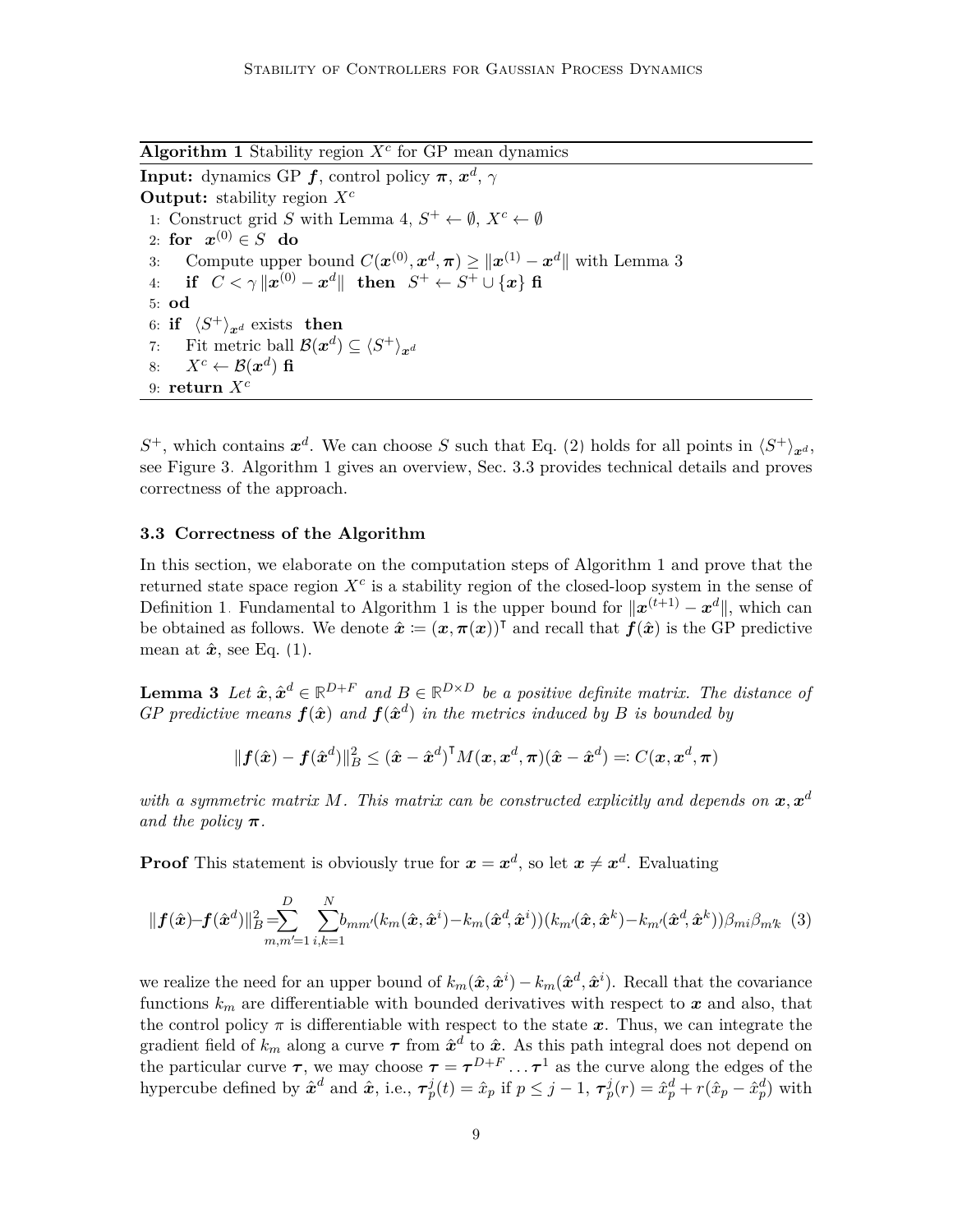$r \in [0; 1]$  if  $p = j$ , and  $\tau_p^j(t) = \hat{x}_p^d$  otherwise. This definition yields

<span id="page-9-1"></span>
$$
k_m(\hat{\boldsymbol{x}}, \hat{\boldsymbol{x}}^i) - k_m(\hat{\boldsymbol{x}}^d, \hat{\boldsymbol{x}}^i) = \sum_{j=1}^{D+F} \int_{\hat{\boldsymbol{x}}_j^d} \frac{\partial k_m(\boldsymbol{\chi}, \hat{\boldsymbol{x}}^i)}{\partial \chi_j} \left| \begin{array}{c} d\chi_j \\ \chi_{j+1} \end{array} \right|
$$
(4)

and we compute the partial derivatives  $\partial k_m(\hat{\mathbf{x}}, \hat{\mathbf{x}}^d) / \partial \hat{\mathbf{x}}_j$  in all state-action space dimensions  $1 \leq j \leq D + F$ .

We rewrite the sum in Eq. [\(3\)](#page-8-3) by substituting Eq. [\(4\)](#page-9-1) and the partial derivatives of the covariance functions. To find an upper bound for this sum, we estimate the occurring integrals by the product of integration interval length and an upper or lower mean value according to the sign of the respective summand. The necessary upper and lower mean values can be obtained via Riemannian upper and lower sums or the upper and lower bounds for the partial derivatives of *k* with respect to *x*. Sorting the summands by products of integration interval lengths  $(\hat{x}_j - \hat{x}_j^d)(\hat{x}_p - \hat{x}_j^d)$ , this sum can be rewritten as a quadratic form. The entries of *M* can be chosen to form a symmetric matrix by making  $M_{pj} = M_{jp}$ half of the coefficient of  $(\hat{x}_j - \hat{x}_j^d)(\hat{x}_p - \hat{x}_p^d)$ .

For any point in the state action space, we can find an upper bound for the distance of its prediction and the target point. Note that this distance estimated by Lemma [3](#page-8-1) depends heavily on the eigenvalues of  $M(x, x^d, \pi)$ . This fact is exploited to compute a grid *S*, which constitutes the first step of Algorithm [1.](#page-8-0) As *M* is constructed as a symmetric matrix, the eigenvalue problem is well conditioned, i.e., when *M* is perturbed, the change in the eigenvalues of *M* is at most as large as the perturbation.

<span id="page-9-0"></span>**Lemma 4** Let  $x, z \in \mathbb{R}^D$  and  $M(x, x^d, \pi)$ , B be as defined in Lemma [3.](#page-8-1) If  $||f(\hat{x}) \bm{f}(\hat{\bm{x}}^d)\|_B < c\|\bm{x}-\bm{x}^d\|$  for  $c < 1$ , there exist  $\Delta_j$  such that  $\|\bm{f}(\hat{\bm{z}})-\bm{f}(\hat{\bm{x}}^d)\|_B < c\|\bm{z}-\bm{x}^d\|$ , for  $all \ z \ with \ |\hat{z}_j - \hat{x}_j| < \Delta_j, \ 1 \le j \le D + F.$ 

**Proof** Solving for the eigenvalues of  $M(x, x^d, \pi)$ , the set  $Q_x := \{v \in \mathbb{R}^{D+F} \mid (v - \hat{x}^d)^T\}$  $M(x, x^d, \pi)(v - \hat{x}^d) < a$  can be determined. It is symmetric to the axes defined by the eigenvectors of  $M(x, x^d, \pi)$  and meets them at  $\pm a^{-1}\sqrt{\lambda}$ . For  $z = x + \Delta$  we want to ensure  $z \in Q_z$ , if  $x \in Q_x$ . Thus, we estimate how much the eigenvalues of  $M(z, x^d, \pi)$  differ from those of  $M(x, x^d, \pi)$ . As  $M(x, x^d, \pi)$  is symmetric, the eigenvalue problem has condition  $\kappa(\lambda, M(\boldsymbol{x}, \boldsymbol{x}^d, \boldsymbol{\pi})) = 1$  for any eigenvalue  $\lambda$ . Thus,  $|\partial \lambda / \partial \hat{x}_j| \leq ||\partial M(\boldsymbol{x}, \boldsymbol{x}^d, \boldsymbol{\pi}) / \partial \hat{x}_j||$ . Computing  $\|\partial M(x, x^d, \pi)/\partial \hat{x}_j\|$  or upper bounds for this expression allows solving for all  $\Delta_j$ . ш

We are now able to compute a grid *S*, such that it is sufficient to check Eq. [\(2\)](#page-7-0) for all grid points to retrieve a (continuous) stability region. While the grid width may become small, there is a lower bound for it. As the GP falls back to the prior far away from training data, the entries of *M* are bounded for bounded mean priors and, being continuous, Lipschitz. Thus, a lower bound exists.

<span id="page-9-2"></span>**Theorem 5** *The region*  $X^c$  *returned by Algorithm* [1](#page-8-0) *is a stability region. All trajectories starting in*  $X^c$  *move closer to the desired point*  $x^d$  *in each step. Convergence to*  $x^d$  *is guaranteed for all points in*  $X^c$  *as*  $t \to \infty$ *.*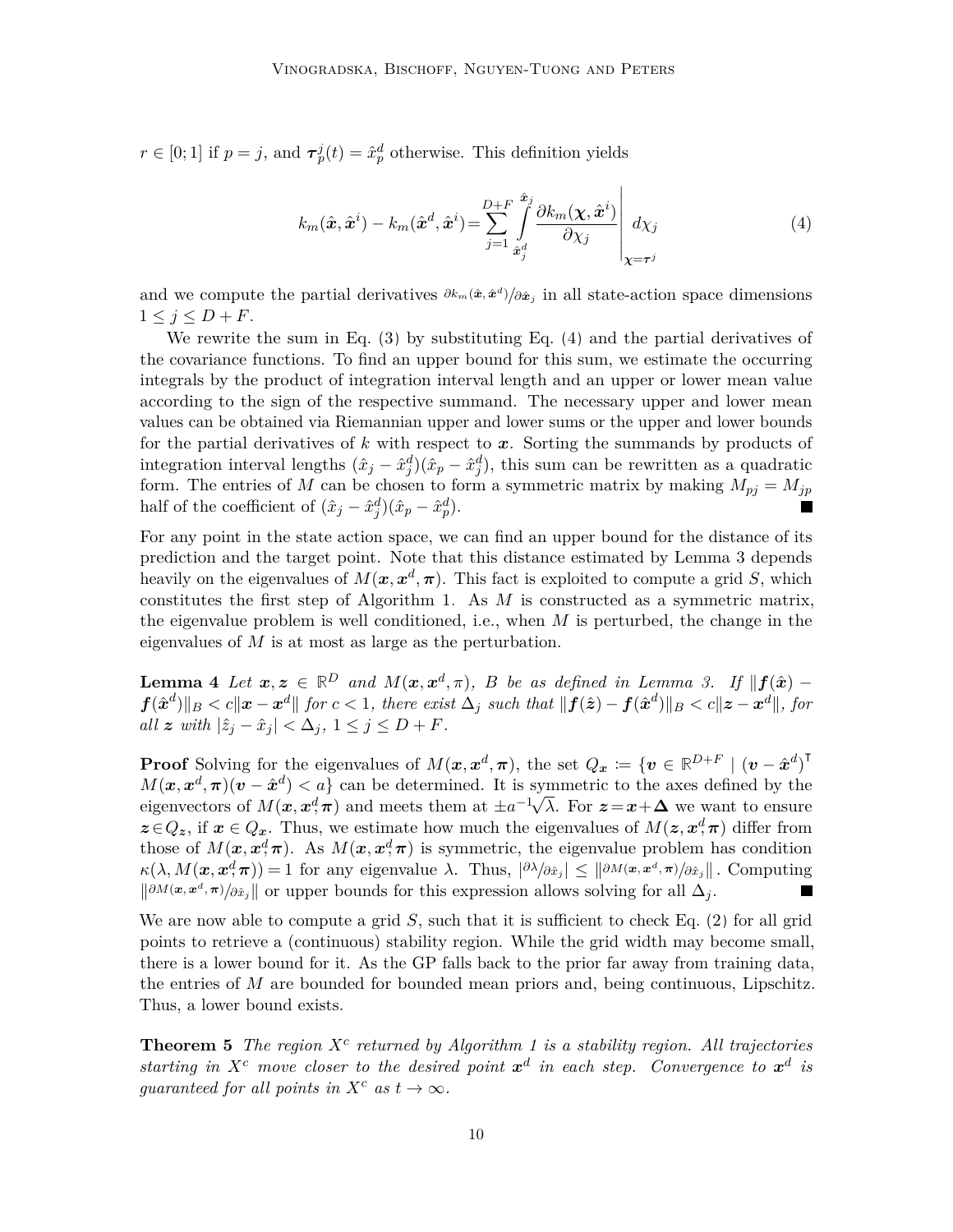**Proof** We exploit Lemma [4](#page-9-0) to compute a grid *S* as the first step in Algorithm [1.](#page-8-0) Employing Lemma [3,](#page-8-1) the algorithm checks for all points in *S* whether Eq. [\(2\)](#page-7-0) holds, obtaining the sets *S*<sup>+</sup> and *S*<sup>−</sup>, respectively. Lemma [4](#page-9-0) ensures that Eq. [\(2\)](#page-7-0) also holds for all points inside the polygon  $\langle S^+ \rangle_{x^d}$ . For every point in  $\langle S^+ \rangle_{x^d}$ , the next state is closer to the target point  $x^d$ . Fitting a full metric ball  $\mathcal{B}(x^d)$  in  $\langle S^+ \rangle_{x^d}$ , we recover an invariant set  $X^c$ . More precisely, the trajectories starting in  $X^c$  move closer to  $x^d$  with every time step. П

Theorem [5](#page-9-2) provides an asymptotic stability result for closed-loop control systems with dynamics given as the mean of a GP and can, thus, can be applied to a broad class of dynamics systems. However, the procedure is based on a grid in the state space and as a consequence suffers from the curse of dimensionality. This limitation is not surprising, as it is well known that estimating stability regions of high degree is NP-hard [\(Ahmadi](#page-33-7) [et al., 2013\)](#page-33-7). However, several approaches can help to scale the proposed method to higher dimensions. Instead of computing a global grid width **∆** as in Lemma [4,](#page-9-0) the proof can straightforwardly be adapted to compute local grid widths. Such local grid widths depend on the magnitude of the derivatives of the GP mean with respect to the inputs and, thus, can be substantially larger than the global one, e.g., when moving away from training data or where the dynamics is very slow. With this technique, the number of grid points can be greatly reduced. Furthermore, as we are constructing an inner approximation to the full stability region, the order of the grid points processed by Algorithm [1](#page-8-0) can be modified to avoid redundant computations. When starting at the equilibrium point and expanding the considered grid points spherically according to the chosen distance metrics, computation can be stopped as soon as the first grid point is tested to lie outside the stability region. This first negative test point limits the stability region and all grid points with the same or greater distance to  $x^d$  need not be considered anymore.

#### **3.4 Finite Time Horizons and Robustness**

In this section, we will employ the proposed Algorithm [1](#page-8-0) to derive results for finite time horizons and stability in the presence of disturbances.

## 3.4.1 Finite Time GP Mean Stability

Above, we proposed an algorithm to check asymptotic stability of the target  $x^d$  and to find a stability region, if one exists. In this section, we are interested in finding all starting states which deviate from the target by at most a given tolerance  $\varepsilon > 0$  after  $T < \infty$  timesteps. State space regions that fulfill this criterion were introduced in Definition [2](#page-6-1) as (*ε, T*)-*stability regions*.

The main result of this section follows from the infinite time horizon results of Sec. [3.3.](#page-8-2) Recall that Algorithm [1](#page-8-0) computes a state space region  $X^c$  and  $\gamma < 1$ , such that

<span id="page-10-0"></span>
$$
\|\boldsymbol{x}^{(t+1)}-\boldsymbol{x}^d\|<\gamma\|\boldsymbol{x}^{(t)}-\boldsymbol{x}^d\|
$$

for all  $x^{(t)} \in X^c$ . We can exploit this result to find a state space region  $X_{\varepsilon,T}^c$ , such that  $||x^{(T)} - x^d|| < \varepsilon$  for all  $x^{(0)} \in X_{\varepsilon,T}^c$ .

**Lemma 6** Let  $\varepsilon > 0$ ,  $T < \infty$  and  $X^c \subseteq X, \gamma < 1$  such that  $\|\boldsymbol{x}^{(t+1)} - \boldsymbol{x}^d\| < \gamma \|\boldsymbol{x}^{(t)} - \boldsymbol{x}^d\|$  for  $all t = 1, 2, \ldots$  and  $x^{(0)} \in X^c$ . Then  $\|\boldsymbol{x}^{(T)} - \boldsymbol{x}^d\| < \varepsilon$  for all  $\boldsymbol{x}^{(0)} \in X^c$  with  $\|\boldsymbol{x}^{(0)} - \boldsymbol{x}^d\| < \varepsilon/\gamma^r$ .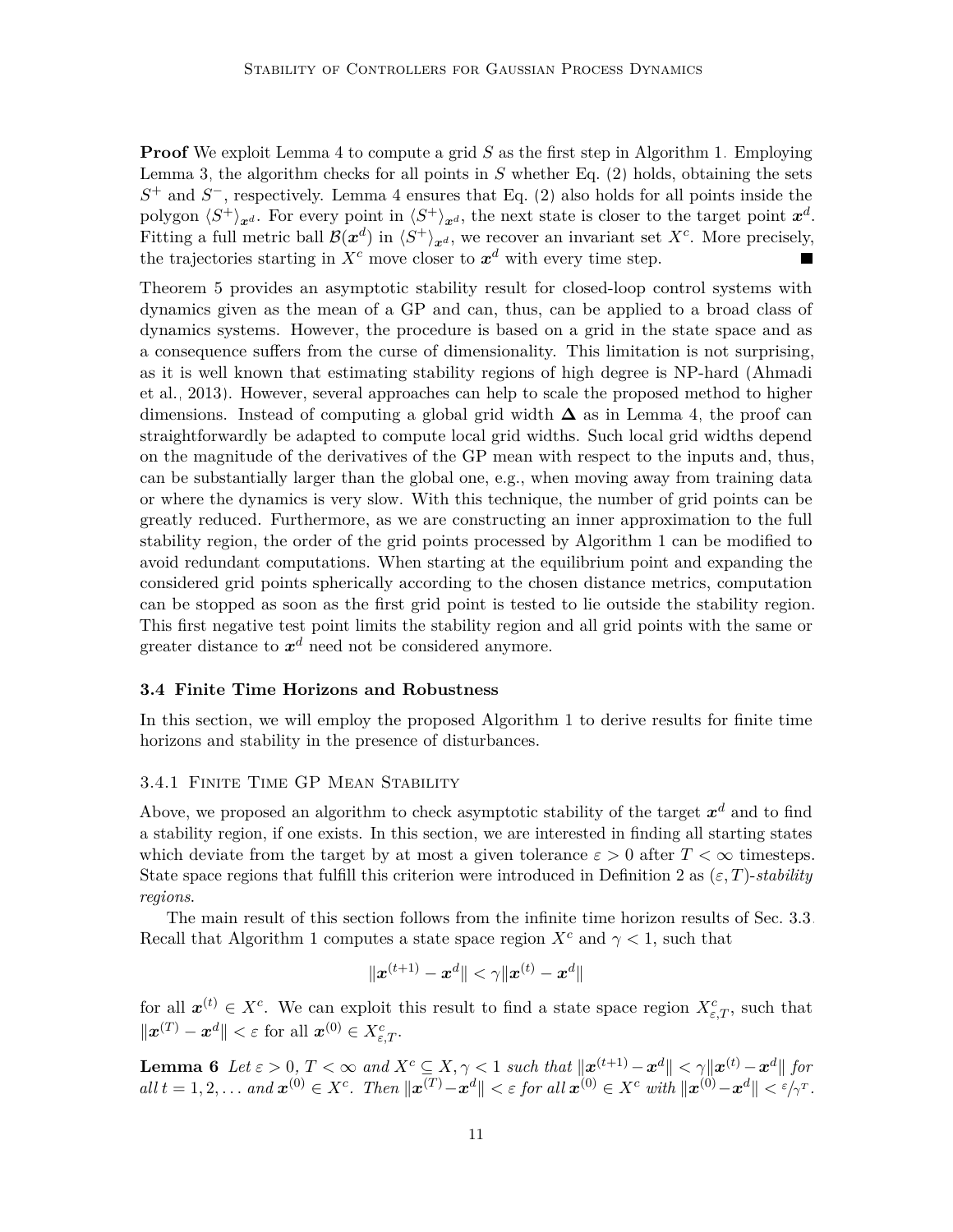**Proof** Choosing  $x^{(0)} \in X^c$  and iteratively employing  $\|\mathbf{x}^{(t+1)} - \mathbf{x}^d\| < \gamma \|\mathbf{x}^{(t)} - \mathbf{x}^d\|$  we get

$$
\|\boldsymbol{x}^{(T)}-\boldsymbol{x}^d\|<\gamma^T\|\boldsymbol{x}^{(0)}-\boldsymbol{x}^d\|<\varepsilon.
$$

Solving for  $\varepsilon$ , we obtain  $\|\boldsymbol{x}^{(0)} - \boldsymbol{x}^{d}\| < \varepsilon/\gamma^{T}$  and, thus,  $X_{\varepsilon,T}^{c} \coloneqq \mathcal{B}_{\varepsilon/\gamma^{T}}(\boldsymbol{x}^{d})$  is an  $(\varepsilon,T)$ -stability region.

Lemma [6](#page-10-0) enables finite time horizon statements. For a given tolerance *ε* we can compute a  $\int_{\mathcal{E}} f(x) \, dx \leq F(x)$  such that  $\|\mathbf{x}^{(t)} - \mathbf{x}^{d}\| < \varepsilon$  for all  $t \geq T$  if  $\mathbf{x}^{(0)} \in X_{\varepsilon,T}^c$ . Such stability statements are relevant for many applications as controllers are often designed for finite system runtimes.

## 3.4.2 Robustness of GP Mean Dynamics

In this section, we will analyze the behavior of closed-loop control systems with dynamics given as the mean of a GP when disturbances are present. More precisely, we assume that the next state is given as

<span id="page-11-0"></span>
$$
x^{(t+1)} = f\left(x^{(t)}, u^{(t)}\right) + r^{(t)}
$$
(5)

with the disturbance  $r^{(t)} < \infty$  at time *t*, that does not depend on the system state. We aim to find conditions for  $r^{(t)} < \infty$  such that  $x^{(t)}$  still converges to  $x^d$  as  $t \to \infty$ . Let  $R^{(t)} := \|r^{(t)}\|$  be the magnitude of the disturbance at time *t*. Based on Equation [\(2\)](#page-7-0) we derive an upper bound for  $R^{(t)}$ . Recall that Algorithm [1](#page-8-0) returns a stability region  $X^c$ , which is a full metric ball and let  $\rho$  be the radius of this ball. Convergence to the target state is guaranteed, as long as the system does not leave  $X^c$  and  $R^{(t)} \to 0$  as  $t \to \infty$ .

**Theorem 7** *Let*  $X^c$  *be a full metric ball of radius*  $\rho$  *that is a stability region of the undisturbed closed-loop control system with GP mean dynamics. For*  $x^{(0)} \in X^c$ , the system in Eq. [\(5\)](#page-11-0) *converges to the target state*  $x^d$ , *if* 

<span id="page-11-4"></span><span id="page-11-2"></span><span id="page-11-1"></span>
$$
R^{(t)} \leq \rho - \gamma \|x^{(t)} - x^d\| \tag{6}
$$

*for all*  $t$  *and there exists some*  $T_0$  *such that* 

$$
R^{(t)} < (c - \gamma) \|x^{(t)} - x^d\|
$$
\n(7)

*with a constant*  $c < 1$  *holds for all*  $t \geq T_0$ *.* 

**Proof** Firstly, we will show that  $x^{(t+1)} \in X^c$ , if  $x^{(t)} \in X^c$  and Eq. [\(6\)](#page-11-1) holds. Employing Equation [\(5\)](#page-11-0), we get

$$
\|\boldsymbol{x}^{(t+1)} - \boldsymbol{x}^{d}\| = \|\boldsymbol{f}(\boldsymbol{x}^{(t)}, \boldsymbol{u}^{(t)}) + \boldsymbol{r}^{(t)} - \boldsymbol{x}^{d}\| \le \|\boldsymbol{f}(\boldsymbol{x}^{(t)}, \boldsymbol{u}^{(t)}) - \boldsymbol{x}^{d}\| + R^{(t)}
$$
(8)

and assuming  $x^{(t)} \in X^c$ , it follows

<span id="page-11-3"></span>
$$
\|\mathbf{x}^{(t+1)} - \mathbf{x}^d\| \le \gamma \|\mathbf{x}^{(t)} - \mathbf{x}^d\| + R^{(t)}.
$$
\n(9)

It follows  $\|\boldsymbol{x}^{(t+1)} - \boldsymbol{x}^{d}\| \leq \rho$ , if  $R^{(t)} \leq \rho - \gamma \|\boldsymbol{x}^{(t)} - \boldsymbol{x}^{d}\|$  and, thus,  $\boldsymbol{x}^{(t+1)} \in X^c$ . By induction,  $x^{(t)} \in X^c$  for all  $t > 0$ , if  $x^{(0)} \in X^c$  and Equation [\(6\)](#page-11-1) holds for all *t*.

If the disturbance  $r^{(t)}$  vanishes after a finite number of time steps, it is sufficient to ensure Equation [\(6\)](#page-11-1) to show convergence to the target state. After this finite number of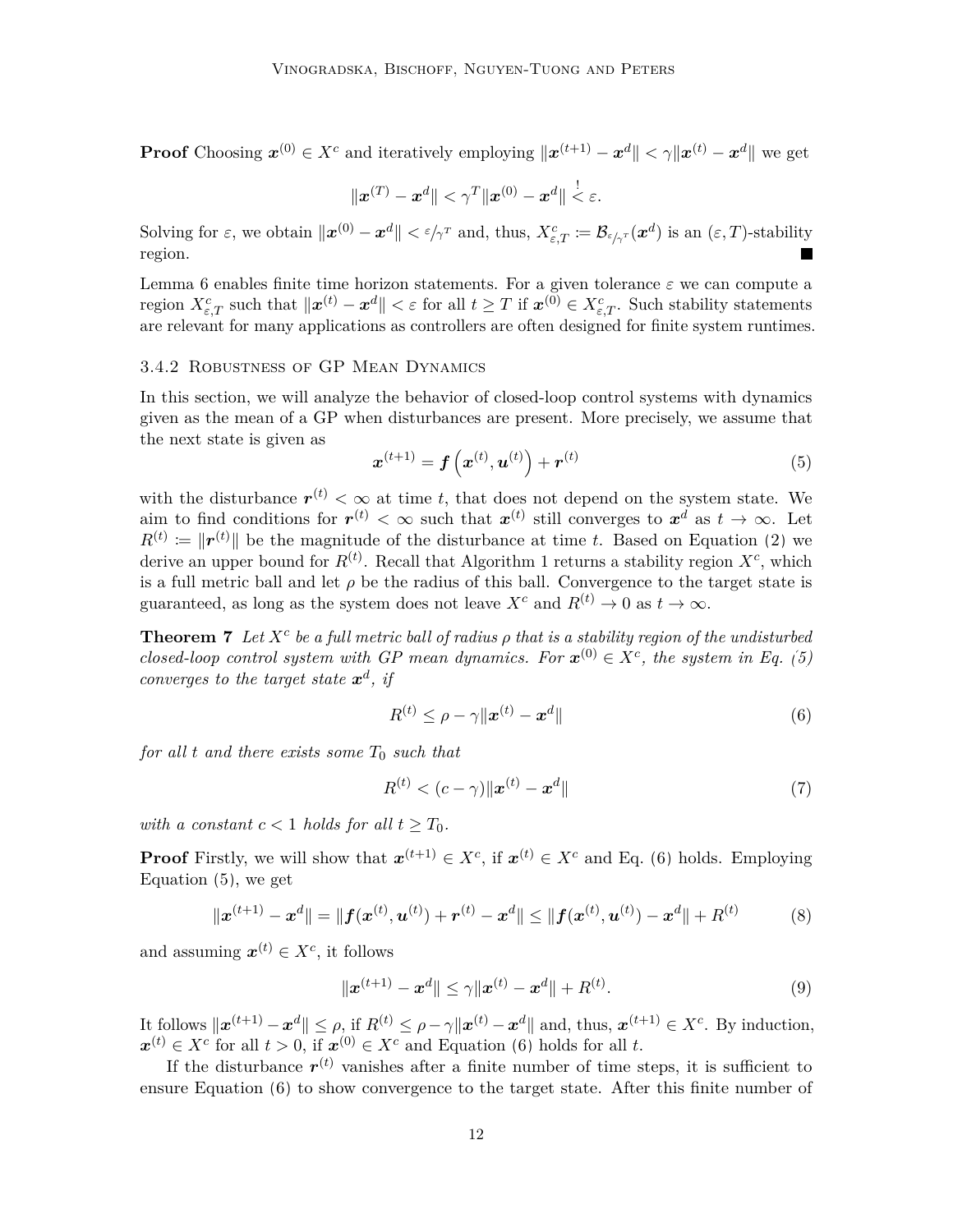disturbed steps, the system state will still lie in *X<sup>c</sup>* and for all time steps to come, the dynamics will resemble the non-disturbed dynamics. Convergence is then guaranteed by Theorem [5.](#page-9-2)

Next, we will show that  $x^{(t)}$  converges to  $x^d$ , if the disturbance  $r^{(t)}$  decreases sufficiently fast, as stated in Equation [\(7\)](#page-11-2). For  $x^{(t)} \in X^c$ , Equation [\(9\)](#page-11-3) holds. To ensure convergence to  $x^d$ , we aim to decrease the distance to the target state with every time step. Thus,

$$
\|\boldsymbol{x}^{(t+1)} - \boldsymbol{x}^{d}\| \leq \gamma \|\boldsymbol{x}^{(t)} - \boldsymbol{x}^{d}\| + R^{(t)} < c \|\boldsymbol{x}^{(t)} - \boldsymbol{x}^{d}\| \tag{10}
$$

for a constant  $c < 1$ . Solving for  $R^{(t)}$ , we obtain Eq. [\(7\)](#page-11-2).

This theorem provides a criterion for the disturbance such that the closed-loop control system will still converge to the target state. However, in practice, Equations [\(6\)](#page-11-1) and [\(7\)](#page-11-2) may be difficult to verify, as they involve  $\|\boldsymbol{x}^{(t)} - \boldsymbol{x}^{d}\|$  for all *t*. We derive a closed-form upper bound for the magnitude  $R^{(t)}$  of the disturbance  $r^{(t)}$ .

**Lemma 8** *The Inequality [\(6\)](#page-11-1) holds for all t, if*

<span id="page-12-0"></span>
$$
R^{(t)} \leq \rho - \left(\gamma^t \|x^{(0)} - x^d\| + \sum_{k=1}^{t-1} \gamma^k R^{(k)}\right). \tag{11}
$$

*The inequality [\(7\)](#page-11-2) holds for*  $t \geq T_0$ *, if* 

$$
R^{(t)} \le (c^{t+1} - \gamma c^t) \|\mathbf{x}^{T_0} - \mathbf{x}^d\|.
$$
 (12)

ш

**Proof** Both inequalities can be obtained by iteratively applying Eqs. [\(6\)](#page-11-1) and [\(7\)](#page-11-2).

$$
\|x^{(t+1)} - x^d\| \leq \gamma \|x^{(t)} - x^d\| + R^{(t)}
$$
  
\n
$$
\leq \gamma \left(\gamma \|x^{(t-1)} - x^d\| + R^{(t-1)}\right) + R^{(t)}
$$
  
\n
$$
\leq \gamma^t \|x^{(0)} - x^d\| + \sum_{k=1}^{t-1} \gamma^k R^{(k)} + R^{(t)} \leq \rho
$$

and analogously

$$
\begin{aligned} ||x^{(t+1)} - x^d|| &\le \gamma ||x^{(t)} - x^d|| + R^{(t)} \\ &< \gamma(c||x^{(t-1)} - x^d||) + R^{(t)} \\ &< \gamma c^t ||x^{(T_0)} - x^d|| + R^{(t)} &< c^{t+1} ||x^{(T_0)} - x^d||. \end{aligned}
$$

Employing Lemma [8,](#page-12-0) we can analyze stability for disturbed system trajectories, if the magnitude of the disturbance (or an upper bound for the magnitude) is known for every time step.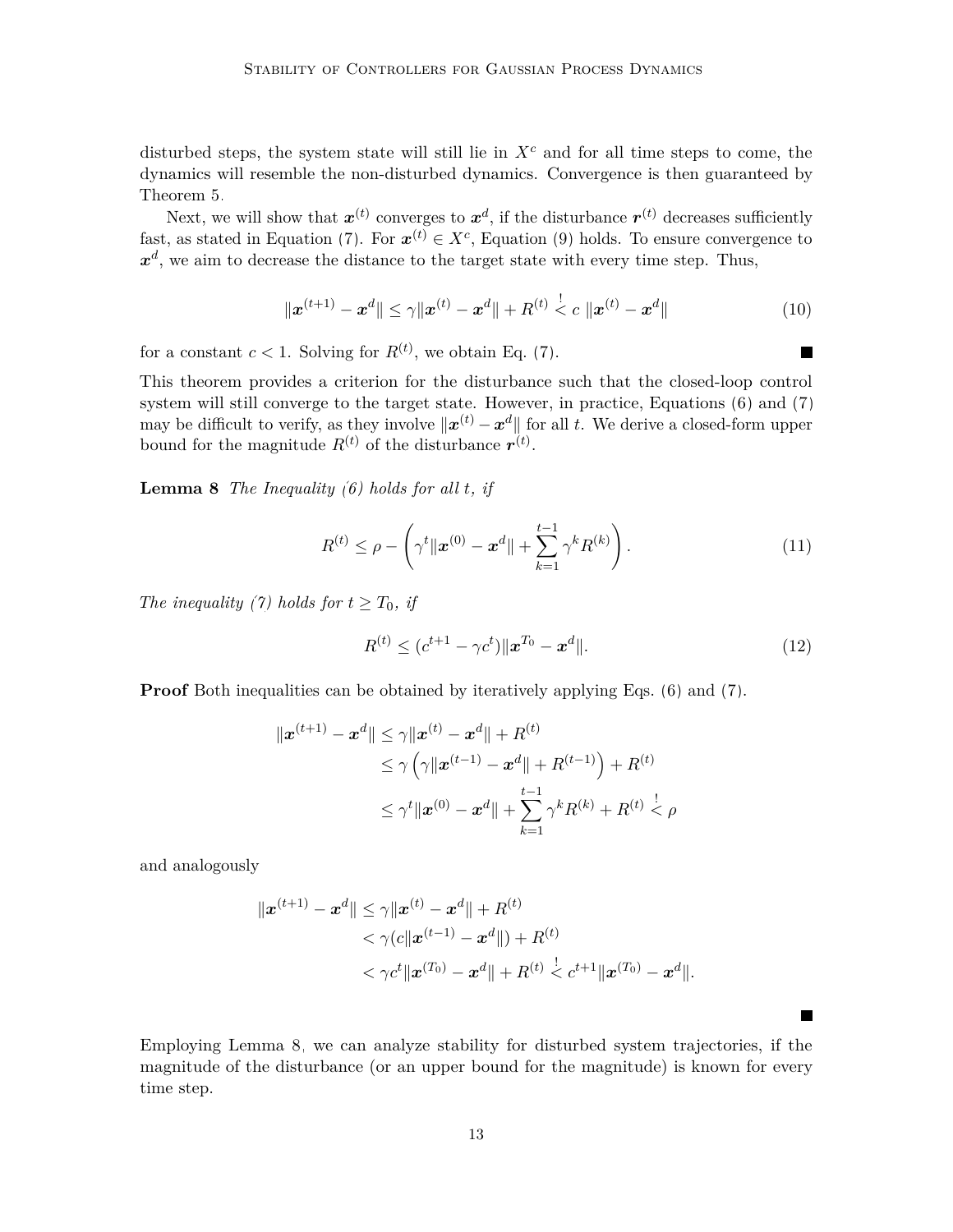# <span id="page-13-0"></span>**4. Stochastic Stability of GP Dynamics**

In this section, we study closed-loop systems with dynamics given as a full GP distribution. For any query point  $x^{(t)}$  a GP predicts the next state  $x^{(t+1)}$  to be normally distributed. If, however,  $x^{(t)}$  is not a point, but a distribution, the integral

<span id="page-13-3"></span>
$$
p\left(\boldsymbol{x}^{(t+1)}\right) = \int_{\mathbb{R}^D} p\left(\boldsymbol{x}^{(t+1)} \mid \boldsymbol{x}^{(t)}\right) p\left(\boldsymbol{x}^{(t)}\right) d\boldsymbol{x}^{(t)} \tag{13}
$$

determines the next state distribution. Note that  $p(\mathbf{x}^{(t+1)} | \mathbf{x}^{(t)})$  is Gaussian with respect to  $x^{(t+1)}$ . The next state distribution  $p(x^{(t+1)})$ , however, is not Gaussian, even if  $p(x^{(t)})$  is. Generally,  $p(\mathbf{x}^{(t+1)})$  is analytically intractable and only approximations, e.g., via moment matching (Quiñonero-Candela et al., 2003) or linearization [\(Ko and Fox, 2008\)](#page-34-12), can be computed. These methods suffer from severe inaccuracies in many cases, e.g., they cannot handle distributions with multiple modes. Also, no pointwise approximation error bounds are available. Thus, these methods are unsuitable for stability analysis. In this paper, we propose numerical quadrature (Sec. [4.2.1\)](#page-15-0) to approximate  $p(\boldsymbol{x}^{(t+1)})$ , instead. This technique yields significantly better results, e.g., it can handle distributions with multiple modes. In addition, error analysis is readily available [\(Wasowicz, 2006;](#page-36-7) [Masjed-Jamei, 2014\)](#page-34-13) and can be employed to derive stability guarantees for a finite time horizon.

We will also analyze the closed-loop system behaviour for infinite time horizons. The proposed numerical quadrature approximation converges to a stationary limiting distribution. Unfortunately, the error bounds based on quadrature error analysis do not apply when infinitely many timesteps are taken. However, we will show that closed-loop control systems with GP dynamics expose the same infinite time horizon behavior – they converge to a stationary distribution.

In the following, we will discuss *finite time stochastic stability*, introduce an algorithm to find a stability region based on numerical quadrature, and prove its correctness. Subsequently, we will elaborate on the construction of good quadrature rules for multi-step-ahead predictions. Finally, we will analyze the system behavior for infinite time horizons.

## **4.1 Stability Notion**

Consider a deterministic system, that is locally, but not globally, asymptotically stable. Adding noise to the system may render the target point unstable. Especially when noise is unbounded (e.g., Gaussian), all trajectories will eventually leave any ball around the target point with probability one. For this reason, in the study of SDEs, other stability notions than Lyapunov's, are common. In particular, bounding the probability to drift away from the target over a finite time *T* is desirable, as in the following definition [\(Kushner, 1966\)](#page-34-10).

<span id="page-13-1"></span>**Definition 9** *Let*  $Q_1, Q_2$  *be subsets of the state space*  $X$ *, with*  $Q_2$  *open and*  $Q_1 \subset Q_2 \subset X$ *. The system is* finite time stable *with respect to*  $Q_1, Q_2, 1 - \lambda, T$ , if  $x^{(0)} \in Q_1$  *implies*  $P\{\boldsymbol{x}^{(t)} \in Q_2\} \geq 1 - \lambda$  *for all*  $t \leq T$ *.* 

<span id="page-13-2"></span>However, we are interested in finding a set *Q<sup>s</sup>* of initial conditions, such that the goal *Q* is reached within time *T* with a desired probability (cf. [Steinhardt and Tedrake 2012\)](#page-36-3).

**Definition 10** *The set Q<sup>s</sup> is a stability region with respect to the target region Q, time horizon T* and success probability  $1 - \lambda$ , if  $P\{x^{(T)} \in Q\} \geq 1 - \lambda$  holds for all  $x^{(0)} \in Q_s$  with  $\lambda > 0$  *and the target region*  $Q \subset X$ *.*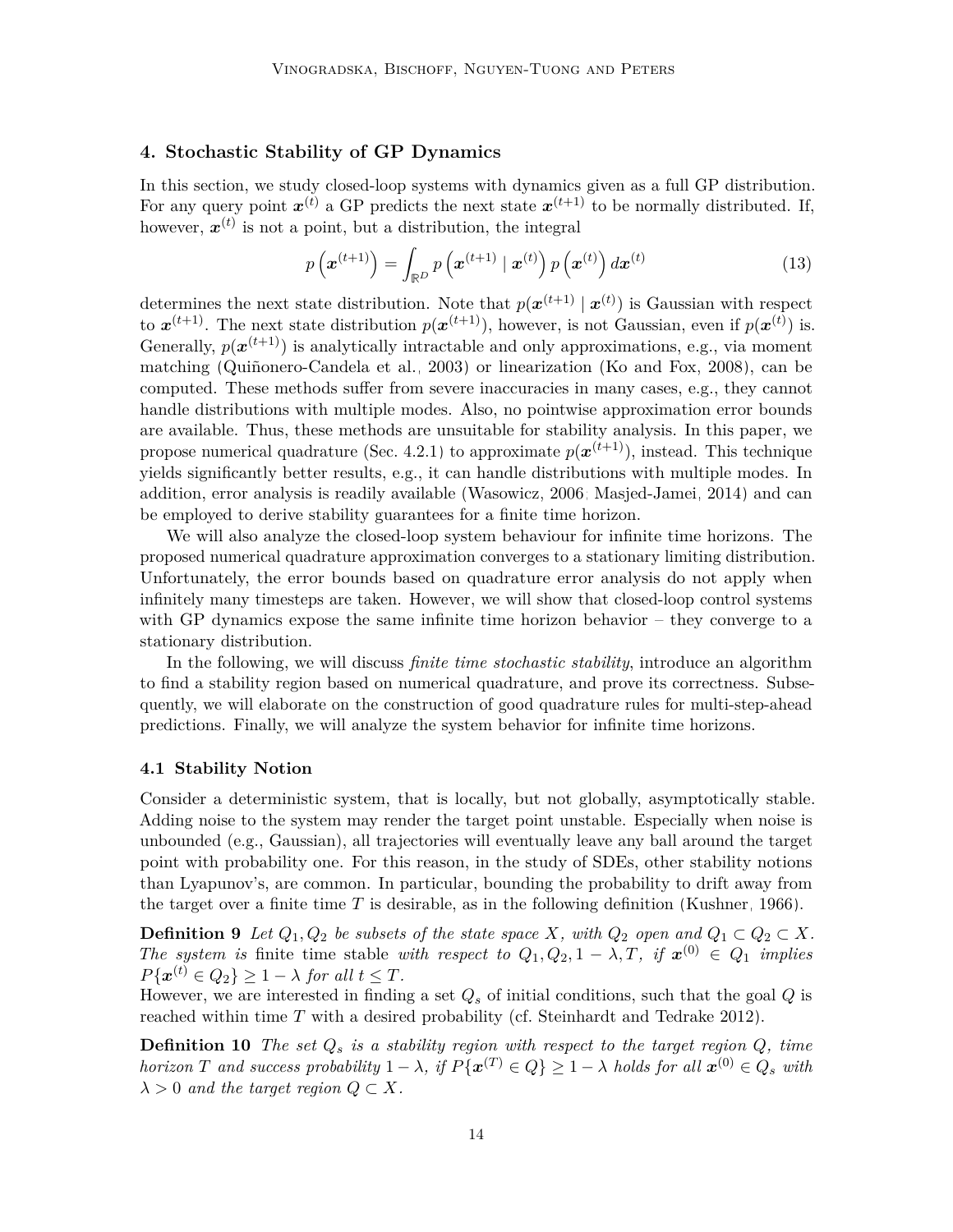<span id="page-14-0"></span>**Algorithm 2** Stability region for GP dynamics

**Input:** dynamics GP  $f$ , control policy  $\pi$ , time horizon *T*, target region *Q*, approximation error tolerance  $e_{\text{tol}}$ , desired success probability  $1 - \lambda$ **Output:** stability region *X<sup>c</sup>* 1: Construct grid *S* with Lemma [12](#page-17-0) 2:  $S^+ \leftarrow \emptyset$ 3: Compute quadrature  $w, \xi$  based on Eq. [\(18\)](#page-16-0) and Lemma [11,](#page-16-1) such that  $||\epsilon_T||_{\mathcal{C}(X)} < \epsilon_{\text{tol}}$  $4: \phi \leftarrow (f(\xi_1, \pi(\xi_1)), \ldots, f(\xi_N, \pi(\xi_N)))^{\mathsf{T}}$  $\mathbf{B}: \mathbf{m} \leftarrow (\int_Q \phi_1(\mathbf{x}) d\mathbf{x}, \ldots, \int_Q \phi_N(\mathbf{x}) d\mathbf{x})^\mathsf{T}$ 6: for  $x \in S$  do 7:  $p(x^{(1)}) \leftarrow f(x, \pi(x))$  $\bm{x}^{(T)} \leftarrow \bm{\alpha}^{(T)} \bm{\phi}$  $9\colon\quad P_{min}\{\boldsymbol{x}^{(T)}\in Q\}\leftarrow \boldsymbol{\alpha}^{(T)}\boldsymbol{m}-\mathrm{vol}(Q)\|\epsilon_T\|_{\mathcal{C}(X)}$  $10:$  **if**  $P_{min}\{\boldsymbol{x}^{(T)}\!\in\!Q\}\!>\!1-\lambda$  then  $S^+\!\!\leftarrow\!S^+\sqcup\{\boldsymbol{x}\}$  fi 11: **od** 12: **return**  $X^c \leftarrow \langle S^+ \rangle$ 

This definition focuses on reaching a target *Q* after time *T*, whereas Definition [9](#page-13-1) bounds the exit probability from a region  $Q_2$  within time  $0 \le t \le T$ . The methods proposed in this paper can be employed to analyze stability in the sense of both definitions. In the following, we will present an algorithm to find a stability region according to Definition [10.](#page-13-2)

## <span id="page-14-1"></span>**4.2 Algorithm Sketch**

We will now discuss how to find a stability region as in Definition [10](#page-13-2) for a closed-loop system with GP dynamics. To analyze system behavior, the capability to compute next state distributions is crucial. As discussed previously, Eq. [\(13\)](#page-13-3) is analytically intractable and approximation methods must be employed. We propose numerical quadrature to approximately propagate distributions. We will show that numerical quadrature approximates state distributions as Gaussian mixture models. Fortunately, computation of multi-step-ahead predictions becomes convenient and fast even for long time horizons. However, relying on approximations of the state distribution is not sufficient for stability guarantees. The error introduced by approximation and error propagation must be bounded to recover reliable statements on the probability for  $x^{(T)}$  to be in a set *Q*. This error bound  $\epsilon_t(x)$  at time *t* can be obtained following one of the available quadrature error analyses, e.g., by [Masjed-Jamei](#page-34-13) [\(2014\)](#page-34-13).

With numerical quadrature and quadrature error analysis, we can compute a lower bound for the *success probability*, i.e., the probability for  $x^{(T)}$  to be in the target set *Q*. A priori, this enables checking success probabilities for a finite set of points. Fortunately, as in the case of GP mean dynamics, the statement can be generalized to continuous regions. Our algorithm constructs a grid in the state space and computes success probabilities for all grid points. We prove that a stability region can be inferred from these grid point results.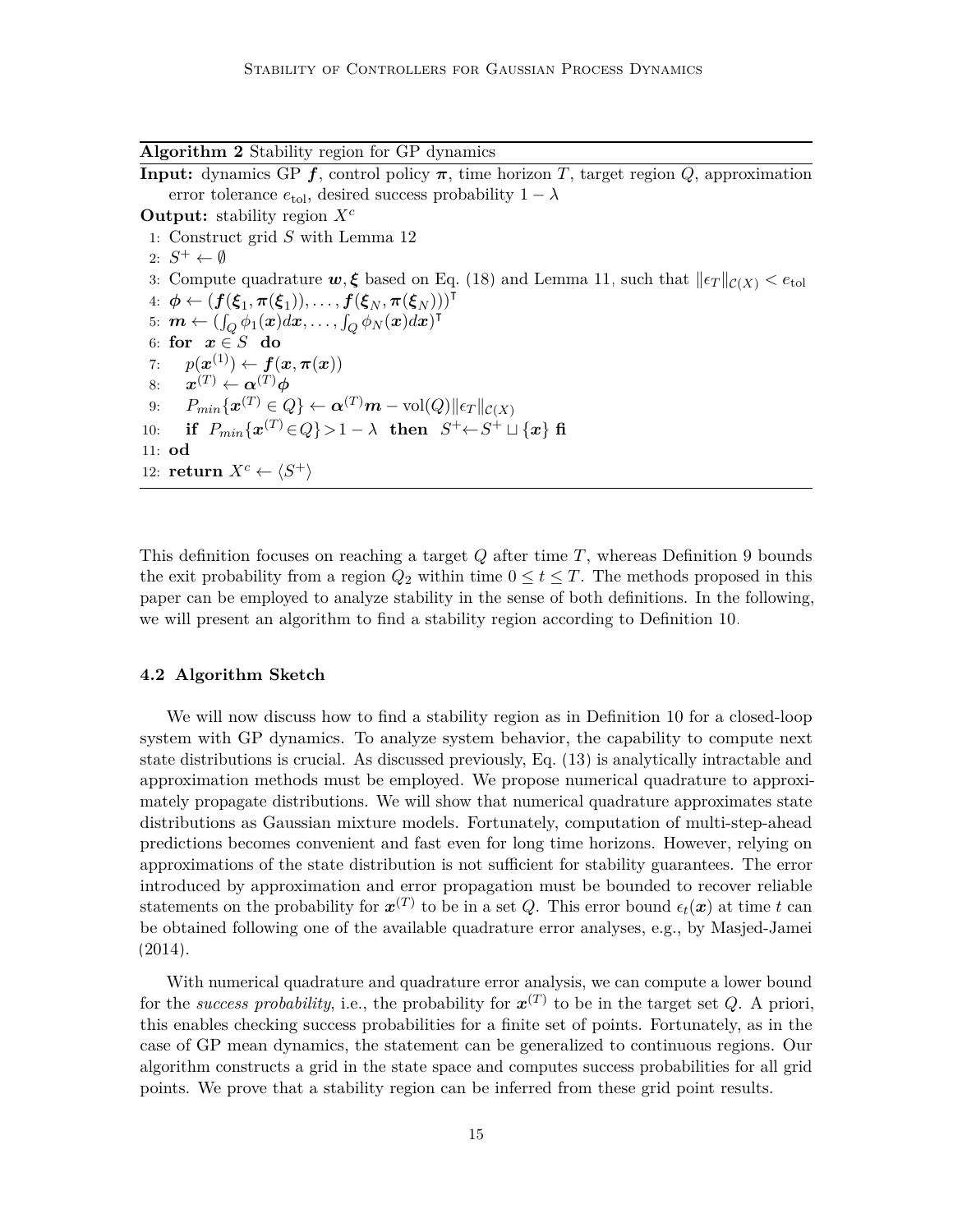In the following, we elaborate on numerical quadrature as approximate inference method and, studying quadrature error propagation, prove the correctness of the proposed approach. The presented tool is outlined in Algorithm [2.](#page-14-0)

### <span id="page-15-0"></span>4.2.1 Numerical Quadrature Uncertainty Propagation

In most applications, especially when the states have physical interpretations, the state space is bounded. For this reason, we assume  $X = [a_1, b_1] \times \cdots \times [a_D, b_D]$  and solve

<span id="page-15-1"></span>
$$
F[p(\mathbf{x}^{(t)})] := \int_{X} p(\mathbf{x}^{(t+1)} | \mathbf{x}^{(t)}) p(\mathbf{x}^{(t)}) d\mathbf{x}^{(t)}.
$$
 (14)

We propose numerical quadrature to approximate this integral. We choose a composed Gaussian product quadrature rule, which will be detailed in Section [4.4.](#page-17-1) For the rest of this section, it is sufficient to note that our quadrature rule provides a set of evaluation points **X** and positive weights  $w_n$  for all nodes  $\xi^n \in \mathbb{X}$ . Integral [\(14\)](#page-15-1) is then approximated by

$$
F[p(\boldsymbol{x}^{(t)})] \approx \sum_{\boldsymbol{\xi}^n \in \mathbb{X}} w_n p(\boldsymbol{x}^{(t+1)} | \boldsymbol{x}^{(t)} = \boldsymbol{\xi}^n) p(\boldsymbol{x}^{(t)} = \boldsymbol{\xi}^n),
$$
\n(15)

resulting in a weighted sum of Gaussian distributions. The approximate state distribution at time  $t + 1$  can be given by

<span id="page-15-5"></span><span id="page-15-4"></span><span id="page-15-2"></span>
$$
p(\boldsymbol{x}^{(t+1)}) \approx \boldsymbol{\phi}^{\mathsf{T}} \boldsymbol{\alpha}^{(t+1)}
$$
\n(16)

with  $\alpha_n^{(t+1)} \coloneqq w_n p(\boldsymbol{x}^{(t)} = \boldsymbol{\xi}^n), \phi_n(\boldsymbol{x}) \coloneqq p(\boldsymbol{x}^{(t+1)} = \boldsymbol{x} \mid \boldsymbol{x}^{(t)} = \boldsymbol{\xi}^n)$ . Note that the Gaussian basis functions  $\phi_n(x)$  do not change over time, so the state distribution at time *t* is represented by the weight vector  $\alpha^{(t)}$ . To propagate any distribution multiple steps through the GP, the basis functions  $\phi_n$  must be calculated only once and the task reduces to sequential updates of the weight vector  $\alpha$ . As  $p(x^{(t)}) \approx \phi^{\dagger} \alpha^{(t)}$ , the weight vector  $\alpha^{(t+1)}$  is given by

$$
\boldsymbol{\alpha}^{(t+1)} = \text{diag}(\boldsymbol{w}) \boldsymbol{\Phi} \boldsymbol{\alpha}^{(t)} = (\text{diag}(\boldsymbol{w}) \boldsymbol{\Phi})^t \boldsymbol{\alpha}^{(1)}
$$
(17)

with the matrix  $\Phi$ ,  $\Phi_{ij} = \phi_j(\boldsymbol{\xi}^i)$  with  $1 \leq i, j \leq n$ , which contains the basis function values at all grid points. In practice, it is helpful to normalize the matrix diag $(w)\Phi$  such that each column sums to 1. In this case, unit vectors will be mapped to unit vectors. This ensures that our approximate state distribution is in fact a probability density, i.e., integrates to 1.

Our algorithm aims to find a stability region  $Q_s$ , i.e., a region where the success probability is at least  $1 - \lambda$  for a given time horizon *T*, target region *Q*, and  $\lambda > 0$ . Computing  $m = \int_Q \phi(x) dx$ , the probability for  $x^{(T)}$  to be in *Q* is approximately  $m^{\dagger} \alpha^{(T)}$ .

### <span id="page-15-3"></span>**4.3 Correctness of the Algorithm**

We will now show that the region returned by Algorithm [2](#page-14-0) is a stability region as in Definition [10.](#page-13-2) In Section [4.2.1,](#page-15-0) we proposed numerical quadrature to approximate GP predictions when the input is a distribution. However, to obtain stability guarantees it is not sufficient to consider approximate solutions. For a lower bound on the success probability, additional knowledge about the approximation error and how it is propagated through the dynamics GP is essential.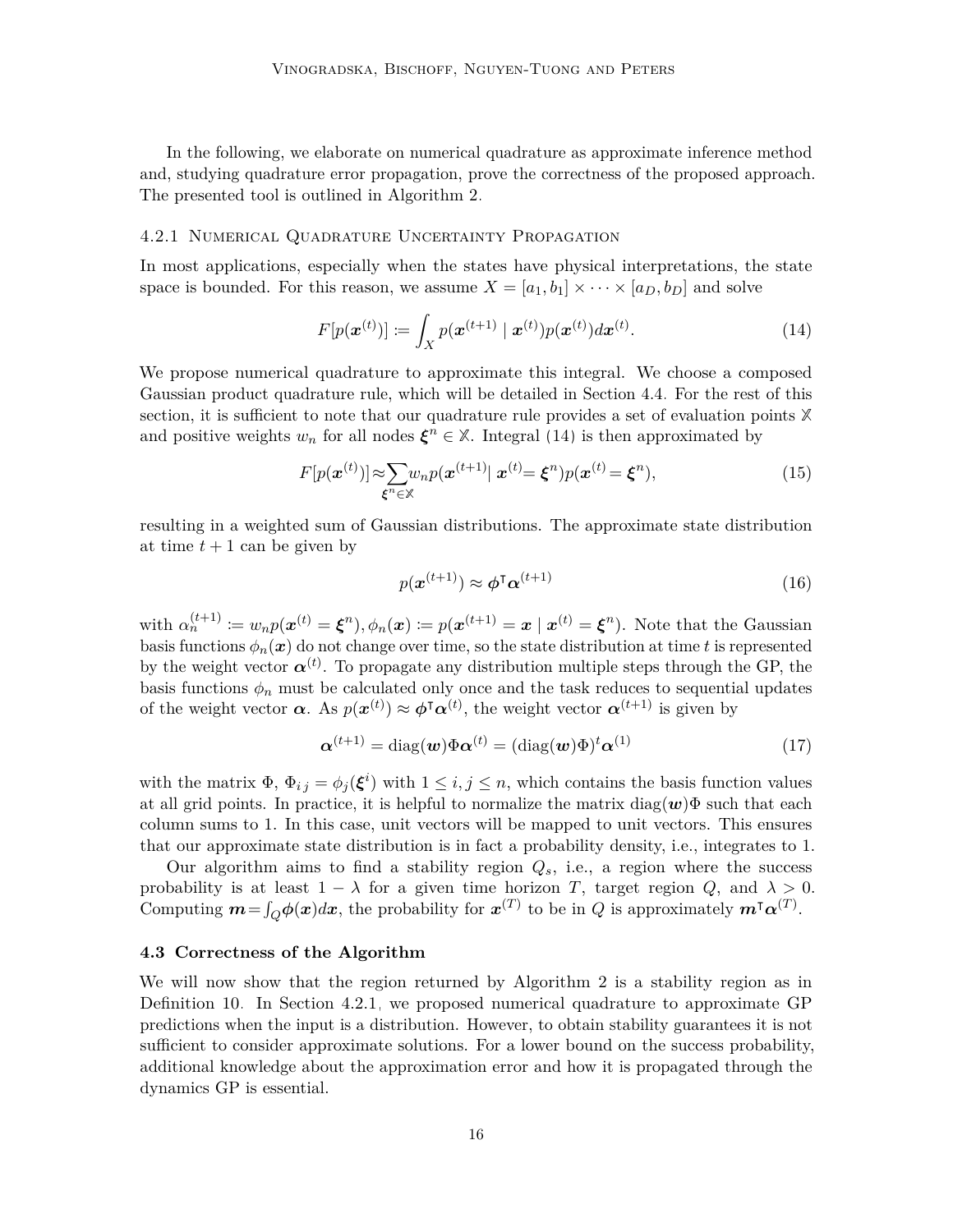When approximate inference steps are cascaded for multi-step-ahead predictions, errors are introduced and propagated through the dynamics. Typically, error propagation fortifies initial errors with every time step. The difference of approximation and true distribution after a finite time is bounded. Fortunately, numerical quadrature allows to control this error bound by refining the used quadrature rule.

The derivation of an upper bound for the approximation error after a finite number of time steps relies heavily on quadrature error analysis, i.e., upper bounds for the errors that are made in one time step when numerical quadrature is employed. Several error analyses for numerical quadrature are available [\(Masjed-Jamei, 2014;](#page-34-13) [Davis et al., 2014;](#page-33-8) [Wasowicz, 2006;](#page-36-7) [Evans, 1994\)](#page-33-9) with the classic analyses relying on higher order derivatives of the function to be integrated. We will employ the error analysis by [Masjed-Jamei](#page-34-13) [\(2014\)](#page-34-13) that requires first order derivatives only. More precisely [\(Masjed-Jamei 2014,](#page-34-13) Theorem 2.1), for a differentiable function *f* with  $\nu_1(x) \le f'(x) \le \nu_2(x)$  with continuous functions  $\nu_1, \nu_2$  the quadrature error is upper and lower bounded

<span id="page-16-1"></span><span id="page-16-0"></span>
$$
m \le \sum_{i=1}^{N} w_i f(\xi_i) - \int_{a}^{b} f(x) dx \le M \tag{18}
$$

with the bounds

$$
m = \sum_{i=0}^{N} \int_{\xi_i}^{\xi_{i+1}} \left( \nu_1(t) \frac{v_i(t) + |v_i(t)|}{2} + \nu_2(t) \frac{v_i(t) - |v_i(t)|}{2} \right) dt
$$
  

$$
M = \sum_{i=0}^{N} \int_{\xi_i}^{\xi_{i+1}} \left( \nu_1(t) \frac{v_i(t) - |v_i(t)|}{2} + \nu_2(t) \frac{v_i(t) + |v_i(t)|}{2} \right) dt
$$

for  $\xi_0 = a$ ,  $\xi_{N+1} = b$  and  $v_i = t - \left(a + \sum_{j=1}^i w_i\right)$ ,  $i = 0, \ldots, n$ . In the following, we employ this result to derive an error bound for the pointwise approximation error of the proposed multi-step-ahead predictions based on numerical quadrature.

**Lemma 11** Let  $\mathbf{x}^{(0)} \in X$  and  $\epsilon_T$  be the pointwise approximation error  $\epsilon_T(\mathbf{x}) = p(\mathbf{x}^{(T)} =$  $f(x) - \phi(x)^\mathsf{T} \alpha^{(T)}$  *at time T. There exists an upper bound for*  $\|\epsilon_T\|_{\mathcal{C}(X)}$  *that can be controlled by the choice of quadrature rule.*

**Proof** The statement obviously holds for  $T = 0$  and for  $T = 1$ , as  $p(x^{(1)})$  is Gaussian and computed exactly. If  $T \geq 2$ , an error is introduced as  $p(x^{(t)})$  cannot be computed analytically for  $t \geq 2$ . Employing numerical quadrature to compute  $p(\mathbf{x}^{(2)})$ , we obtain  $p(\boldsymbol{x}^{(2)}) = \boldsymbol{\phi}^{\mathsf{T}} \boldsymbol{\alpha}^{(2)} + \epsilon_2$  with our approximation  $\boldsymbol{\phi}^{\mathsf{T}} \boldsymbol{\alpha}^{(2)}$  and the unknown initial quadrature error  $\epsilon_2(\mathbf{x})$ . However, the error analysis by [Masjed-Jamei](#page-34-13) [\(2014,](#page-34-13) Theorem 2.1) gives us a bound for  $\|\epsilon_2\|_{\mathcal{C}(X)} \coloneqq \max_{x \in X} |\epsilon_2(x)|$ . When propagating further, an unknown, bounded error term and an approximation term must be handled. For the approximation term, we get  $F[\phi^{\dagger} \alpha^{(t)}] = \phi^{\dagger} \alpha^{(t+1)} + \epsilon^{\dagger} \alpha^{(t)}$  with quadrature error bounds  $\epsilon = (\epsilon_i(x))_i$  for the integrals [\(14\)](#page-15-1), when setting  $p(x^{(t)}) = \phi_i$ . The error term  $\epsilon_t(x)$  is propagated to  $F[\epsilon_t]$  with  $\max_{x \in X} |F[\epsilon_t]| \le C \|\epsilon_t\|_{\mathcal{C}(X)}$  and  $C = \max_{x \in X} \int p(x^{(t+1)} |x^{(t)}) dx^{(t)}$ . Finally, the error at time *T* is bounded by  $||\epsilon_T||_{C(X)} \leq ||\epsilon||^{\mathsf{T}} \alpha^{(T-1)} + \sum_{t=2}^{T-2} C^t ||\epsilon||^{\mathsf{T}} \alpha^{(t)} + C^{t-1} ||\epsilon_2||$ , where  $\epsilon$  and  $\epsilon_2$  can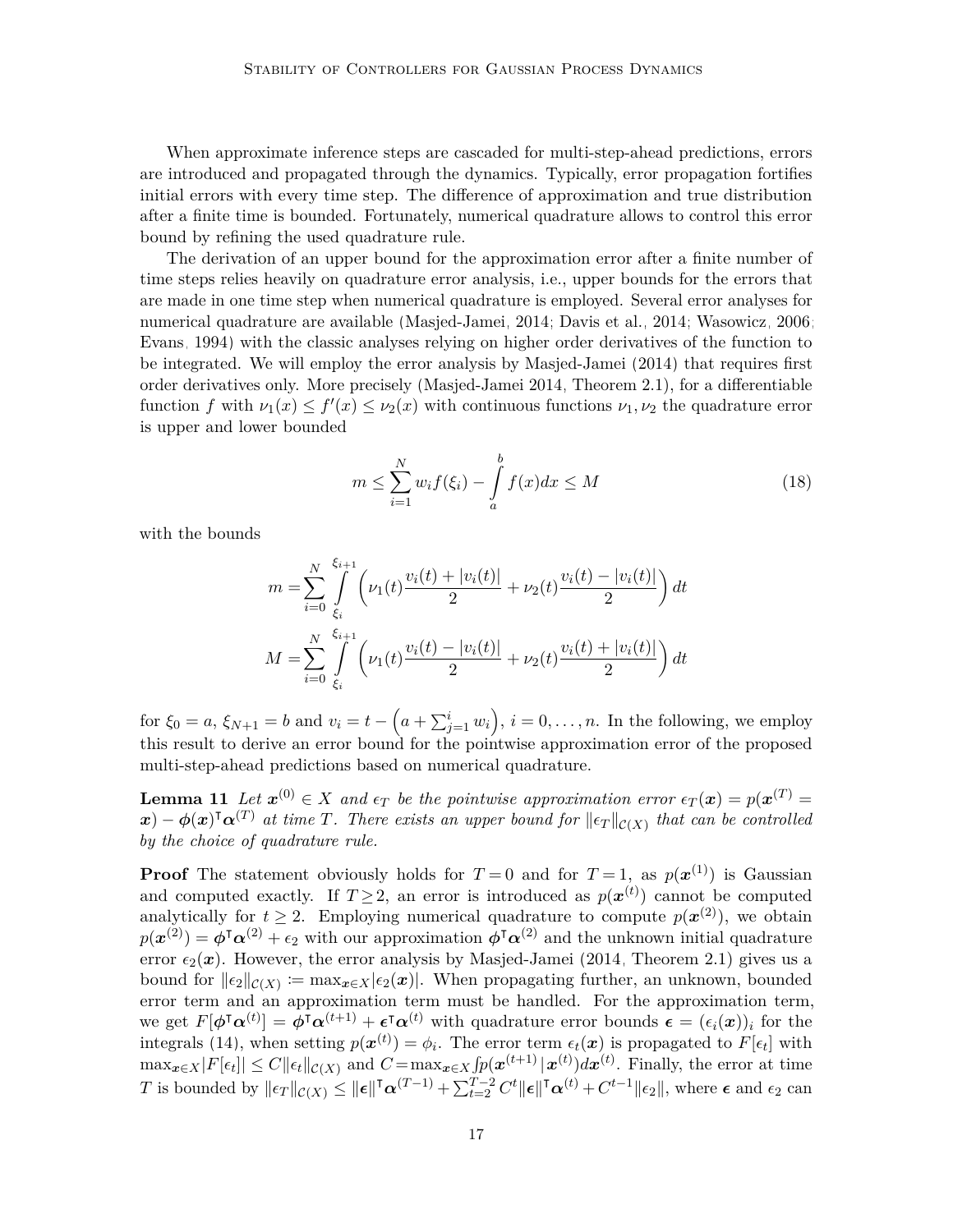be made arbitrarily small by refining the quadrature rule.

Lemma [11](#page-16-1) theoretically enables stability guarantees for finite time horizons *T*. However, as with any approximation of the distribution [\(14\)](#page-15-1), this error bound grows exponentially with *T*, while quadrature error decreases polynomially with function evaluations. This drawback limits real-word application of Lemma [11](#page-16-1) to small *T*, but we found that typically, approximation behaves far better than the worst-case bound.

**In the Second State** 

For any starting point, we can now compute the approximate state distribution at time *T* and a lower bound on the success probability, i.e., the probability for  $x^{(T)}$  to be in the target region *Q*. It remains to show that it is sufficient to compute the success probability for a discrete set of starting states and generalize to the underlying continuous state space region.

<span id="page-17-0"></span>**Lemma 12** *Let*  $x, z \in \mathbb{R}^D$  *be starting states and*  $T \in \mathbb{N}$ *. If*  $P\{x^{(T)} \in Q\} \geq 1 - \lambda$ *, there* exist  $\Delta_j$  such that  $P\{z^{(T)} \in Q\} \geq 1 - \lambda$  for all z with  $|z_j - x_j| < \Delta_j$ ,  $1 \leq j \leq D$ .

**Proof** Firstly, we note that the absolute error bound does not depend on the starting state. The state distribution  $p(\mathbf{x}^{(1)})$  is the GP prediction at the query point  $\mathbf{x}^{(0)}$ . Thus, for  $T = 1$  the claim follows from Lemma [4.](#page-9-0) When  $t \geq 2$ , only an approximation of the state distribution is known. The mixture model weights at time  $t = 2$  depend only on the values of  $p(\mathbf{x}^{(1)})$  at the set of evaluation points **X**. Thus, the lemma follows for  $T = 2$ . If  $t > 2$ , the difference of the approximate distributions for the starting points  $x$  and  $z$  is

$$
\boldsymbol{\phi}^{\intercal}(\boldsymbol{\alpha}_x^{(t)} - \boldsymbol{\alpha}_z^{(t)}) = \boldsymbol{\phi}^{\intercal}(\text{diag}(\boldsymbol{w})\boldsymbol{\Phi})^{t-2}(\boldsymbol{\alpha}_x^{(2)} - \boldsymbol{\alpha}_z^{(2)}).
$$

Thus, the difference in approximate probability mass is linear in  $(\alpha_x^{(2)} - \alpha_z^{(2)})$ . This fact concludes the proof.

Finally, we are able to prove the main result of this section, the correctness of Algorithm [2.](#page-14-0)

**Theorem 13** *The region*  $X^c$  *returned by Algorithm* [2](#page-14-0) *is a stability region in the sense of Definition* [10.](#page-13-2) For all starting points  $x^{(0)} \in X^c$ , the probability mass in the target region Q *at time T is at least*  $1 - \lambda$ *.* 

**Proof** For the first step in Algorithm [2](#page-14-0) we exploit Lemma [12](#page-17-0) to construct a grid *S*. For *S*, stability follows for the region around the grid points  $S^+$  with success probability greater than 1−*λ*. Secondly, employing Lemma [11](#page-16-1) we determine a quadrature rule that ensures the pointwise error at time *T* to be at most *e*tol. Finally, we compute approximate success probabilities for all grid points, as in Sec. [4.2.1.](#page-15-0) Subtracting the maximum error mass  $e_{tol}$  vol $(Q)$  in target region *Q*, we obtain all grid points  $S^+$ , which have a success probability of at least  $1-\lambda$ .

### <span id="page-17-1"></span>**4.4 Construction of Numerical Quadratures for Uncertainty Propagation**

In the sections above, we introduced numerical quadrature to approximate GP predictions at uncertain inputs and showed that this approximate inference method can be used to derive finite time horizon stability guarantees. The presented theoretical results are valid for any choice of quadrature rule that allows for quadrature error analysis. However, in practice, the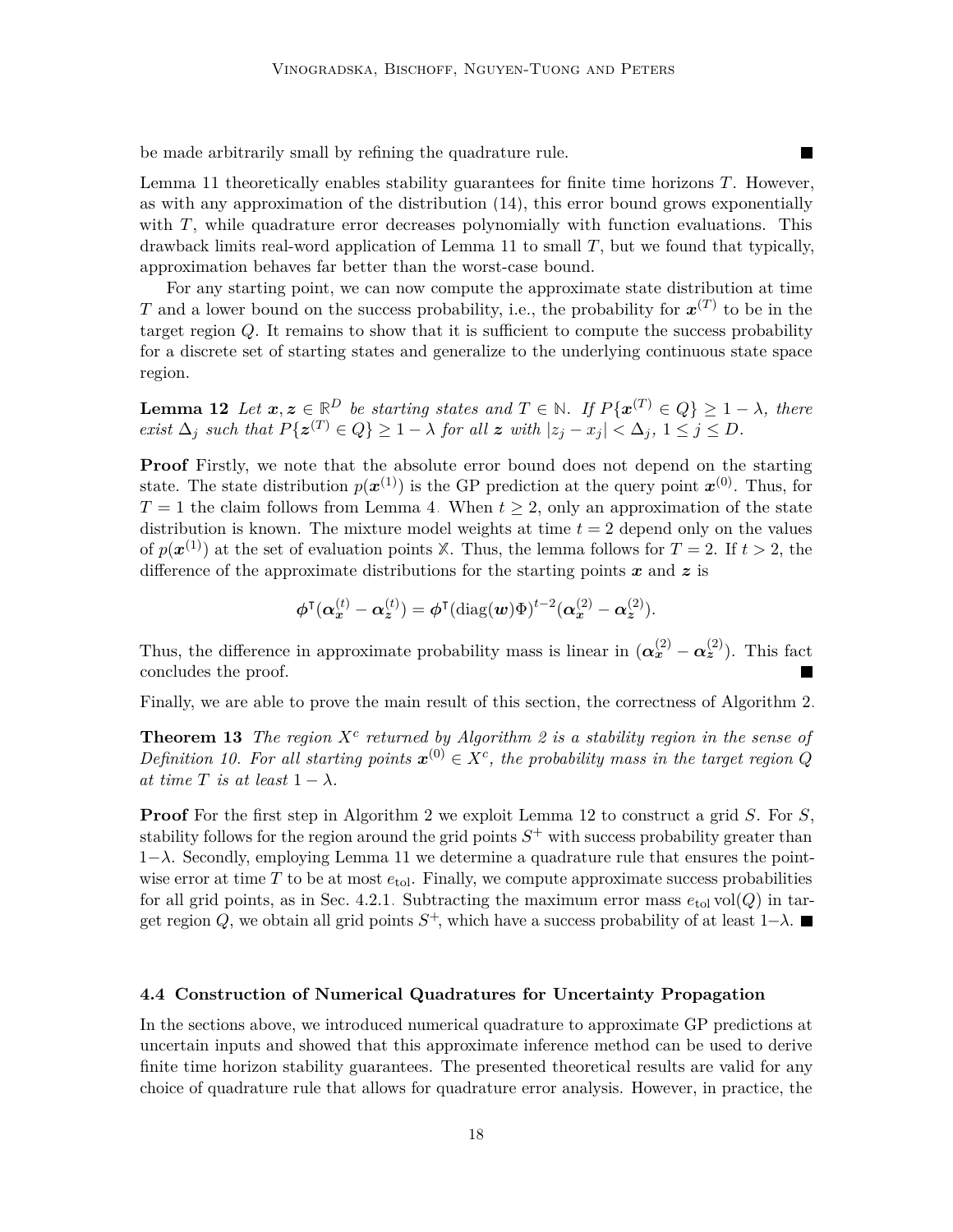<span id="page-18-0"></span>

Figure 4: Construction of suitable quadrature rules. Plot (a) shows the nodes of a Gaussian product quadrature rule on the unit square. Here, the quadrature rule for the unit square was constructed as an outer product of the Gaussian quadrature rule with 5 nodes. The state space partition for the mountain car system obtained with Algorithm [3](#page-19-0) is shown in (b). For each rectangle in this partition, a Gaussian product quadrature such as (a) is employed.

choice of a suitable quadrature rule is crucial to the applicability of the proposed algorithm. Thus, in the following, we will elaborate on how to find "good" quadrature rules for a given GP dynamics and control policy.

Gaussian product quadrature extends univariate Gaussian quadrature to a multivariate rule using a product grid of evaluation points. This construction has some desirable properties, such as positive quadrature weights and readily available quadrature nodes. However, being an outer product of one-dimensional rules, it suffers from the curse of dimensionality. In this paper, we apply numerical quadrature to integrals as in Equation [\(14\)](#page-15-1). Typically, the system trajectories are not uniformly spread over the state space. Instead, they are concentrated in a significantly smaller region. We exploit this observation to improve the efficiency of product grid quadrature and cope with the curse of dimensionality. For this purpose, we partition the state space  $X = X_1 \sqcup \cdots \sqcup X_L$  and apply a Gaussian product quadrature to each obtained subregion  $X_l$ . The next state distribution, cf. Equation  $(14)$ , can be written as

$$
F[p(\boldsymbol{x}^{(t)})] \coloneqq \int_{X} p(\boldsymbol{x}^{(t+1)} \mid \boldsymbol{x}^{(t)}) p(\boldsymbol{x}^{(t)}) d\boldsymbol{x}^{(t)} = \sum_{l=1}^{L} \int_{X_l} p(\boldsymbol{x}^{(t+1)} \mid \boldsymbol{x}^{(t)}) p(\boldsymbol{x}^{(t)}) d\boldsymbol{x}^{(t)}
$$

and, applying a numerical quadrature rule with nodes  $\mathbb{X}_l$  for each integral, we get

$$
F[p(\boldsymbol{x}^{(t)})] \approx \sum_{l=1}^{L} \sum_{\boldsymbol{\xi}^n \in \mathbb{X}_l} w_{nl} p(\boldsymbol{x}^{(t+1)} \mid \boldsymbol{x}^{(t)} = \boldsymbol{\xi}^n) p(\boldsymbol{x}^{(t)} = \boldsymbol{\xi}^n).
$$

Setting  $\mathbb{X} = \mathbb{X}_1 \cup \cdots \cup \mathbb{X}_L$ , we recover Equation [\(15\)](#page-15-2). Thus, composed quadrature rules can be handled just as a single Gaussian product rule. We exploit this to construct quadrature rules which are efficient for the computation of next state distributions for our particular GP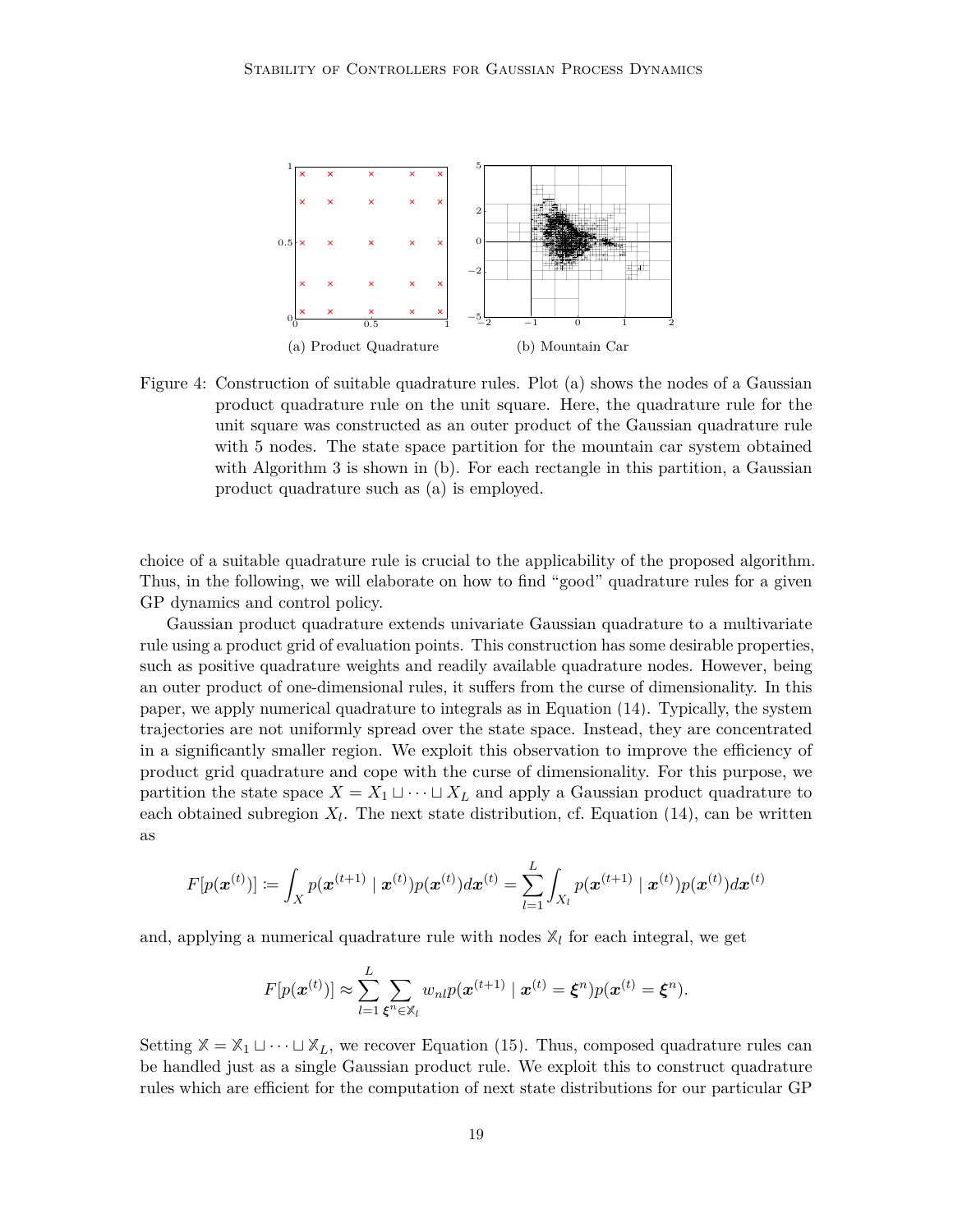<span id="page-19-0"></span>

|  |  |  | Algorithm 3 Construction of composed quadrature rules |
|--|--|--|-------------------------------------------------------|
|--|--|--|-------------------------------------------------------|

**Input:** dynamics GP  $f: (x^{(t)}, u^{(t)}) \mapsto x^{(t+1)}$ , control policy  $\pi: x \mapsto \pi_{\theta}(x)$  with parameters  $\theta$ , state space *X*, maximum partition size  $L_{\text{max}}$ 

**Output:** composed quadrature rule with nodes **X** and weight vector *w*

1: Initialize partition  $X = X_1 \sqcup \cdots \sqcup X_s$  and quadrature  $\mathbb{X} = \mathbb{X}_1 \sqcup \cdots \sqcup \mathbb{X}_s$  with  $s < L_{\text{max}}$ 2: while  $s < L_{\text{max}}$  do

3: Sample starting state  $x^{(0)}$ , policy parameters  $θ^*$ 

4: Compute mean rollout  $\boldsymbol{\tau}_0 = \boldsymbol{x}^{(0)}, \dots, \boldsymbol{\tau}_H$  with dynamics GP  $\boldsymbol{f}$  and policy  $\boldsymbol{\pi}_{\boldsymbol{\theta}^*}$ 

```
5: for l = 1, . . . , s do
```

```
6: if \text{vol}(X_l)/|\mathbb{X}_l| \min_{\tau_i \in X_l} \text{Var}(\tau_i) < 1 then subdivide X_l, add nodes to X fi
```
- 7: **od**
- 8: **od**

9: **return** quadrature nodes **X** and weights *w*

dynamics model and controller. In other words, we aim to find a partition  $X = X_1 \sqcup \cdots \sqcup X_L$ of the state space, such that integral [\(14\)](#page-15-1) is approximated well by the resulting quadrature rule. For this purpose, we maintain a partition of the state space, sample mean trajectories  $\tau = \tau_0, \ldots, \tau_H$  and subdivide regions  $X_l$  that were visited and fulfill a certain criterion. More precisely, we subdivide  $X_l$  if  $X_l$  does not contain enough quadrature nodes to integrate predictive distributions from the dynamics GP well. To estimate whether  $X_l$  should be divided, we introduce

$$
\rho_l(\tau) := \frac{\text{vol}(X_l)}{|\mathbb{X}_l| \min_{\tau_i \in X_l} \text{Var}(\tau_i)},\tag{19}
$$

where  $\text{Var}(\tau_i)$  denotes the variance of the GP predictive distribution at the point  $\tau_i$ , and subdivide  $X_l$  if  $\rho_l(\tau)$  is greater than 1. This criterion relates the higher order derivatives of GP predictions which fall inside  $X_l$  with the quadrature node density in  $X_l$ . Constructing a composed quadrature rule with this approach will concentrate most quadrature nodes in state space regions that are visited frequently when following system trajectories. Algorithm [3](#page-19-0) summarizes our approach and Figure [4](#page-18-0) illustrates the constructed quadrature rules.

#### **4.5 GP Dynamics with Infinite Time Horizons**

In Section [4.2,](#page-14-1) we proposed numerical quadrature to approximate next state distributions for closed-loop control systems, where the dynamics is given as a full Gaussian process. For this approximate inference, pointwise error bounds are available. Based on this error analysis, we were able to derive stability guarantees for finite time horizons. In this section, we analyze the case when the time horizon is infinite. Unfortunately, error bounds as in Section [4.3](#page-15-3) cannot be given in this case. As we will see, the numerical quadrature approximation converges to a stationary limit distribution, i.e., this distribution does not depend on the starting state, as *t* goes to infinity. As the quadrature error cannot be bounded in this case, there is no guarantee that the system dynamics will converge to the same distribution. However, we will show that closed-loop control systems with GP dynamics also converge to a stationary distribution as  $t \to \infty$  for many choices of the prior. We will first analyze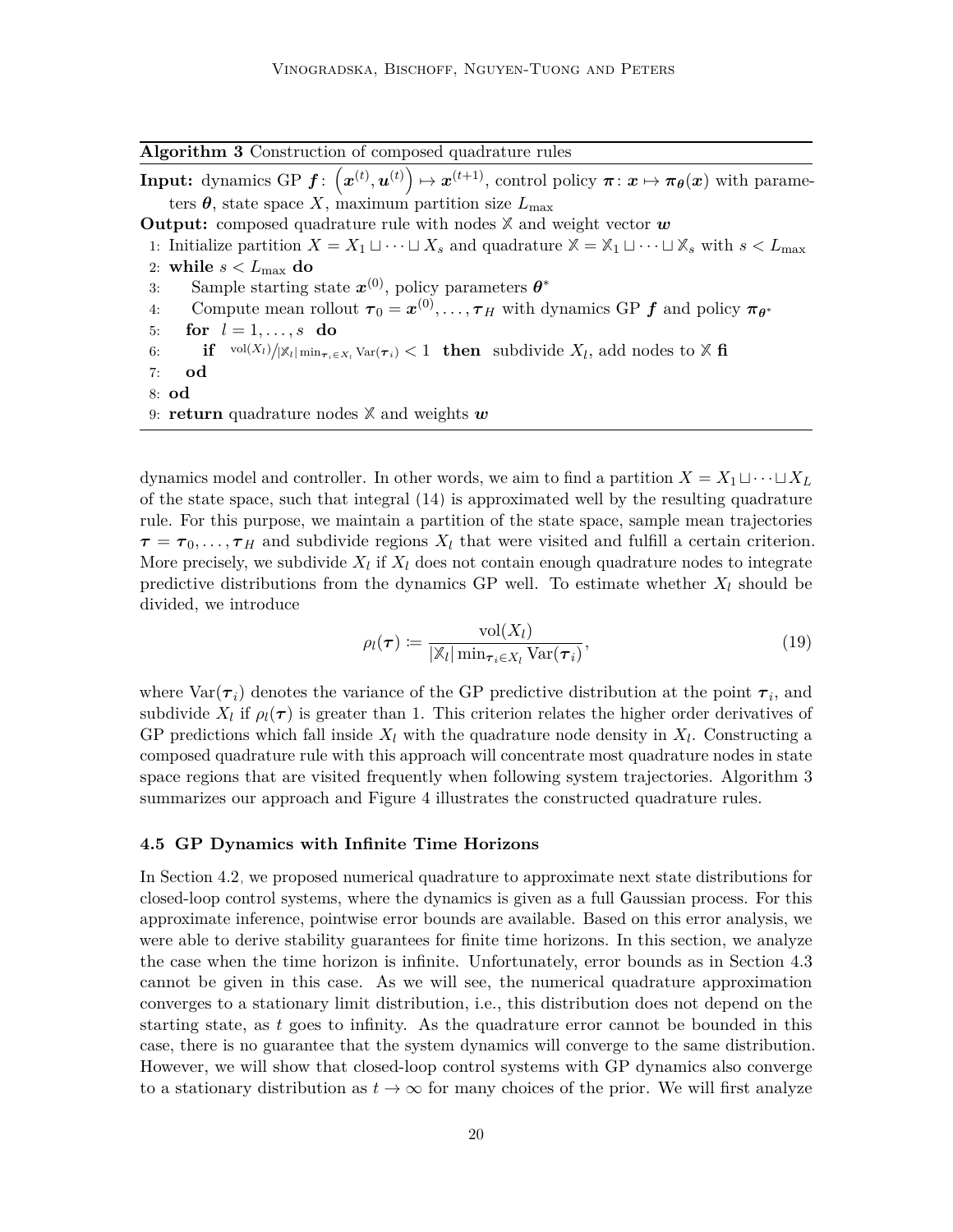the behavior of the proposed numerical quadrature approximation and subsequently study asymptotic behavior of closed-loop control systems with GP dynamics.

## 4.5.1 Asymptotic Behavior of NQ Approximated GP Dynamics

In this section we study the properties of numerical quadrature as approximate inference when the time horizon is infinite. Recall that with numerical quadrature the state distribution is approximated by

$$
p(\mathbf{x}^{(t)}) \approx \phi^{\mathsf{T}} \alpha^{(t)} \tag{16 \text{ revisited}}
$$

with Gaussian basis functions  $\boldsymbol{\phi} = (\phi_1, \dots, \phi_N)^\mathsf{T}$ , that do not change over time, and the weight vector  $\alpha^{(t)}$  at time *t*. As stated in Equation [\(17\)](#page-15-5), the weight vector  $\alpha^{(t)}$  is updated by

$$
\boldsymbol{\alpha}^{(t+1)} = \text{diag}(\boldsymbol{w}) \boldsymbol{\Phi} \boldsymbol{\alpha}^{(t)} \tag{17 \text{ revisited}}
$$

with the positive matrix diag( $w$ ) $\Phi$  as in Section [4.2.1.](#page-15-0) More precisely, diag( $w$ ) $\Phi$  is a left stochastic matrix. Thus, any column vector  $\beta$  with norm  $\|\beta\|_1 = 1$  is mapped to a unit vector, i.e.  $\|\text{diag}(\boldsymbol{w})\Phi\beta\|_1 = 1$ . In this case, Equation [\(17\)](#page-15-5) represents a power iteration which leads to the following theorem.

**Theorem 14** Let  $(X, w)$  be a quadrature rule with positive weights **w** on the state space X and  $f: (\mathbf{x}^{(t)}, \mathbf{u}^{(t)}) \mapsto \mathbf{x}^{(t+1)}$  be a dynamics GP. The approximate state distribution  $p(\mathbf{x}^{(t)}) \approx$ *φ* <sup>|</sup>*α*(*t*) *obtained by cascading approximate one step ahead predictions with the quadrature* (**X***, w*) *converges to a unique stationary distribution, independent of the starting distribution,*  $as t \rightarrow \infty$ .

**Proof** Consider Equation [\(17\)](#page-15-5). The matrix diag( $w$ ) $\Phi$  has norm one, as each of its columns sums to one. Thus, as the starting weights  $\alpha^{(0)}$  form a stochastic vector, Equation [\(17\)](#page-15-5) takes the form of a power iteration, see [\(Golub and Van Loan, 2013,](#page-33-10) Section 7.3). By the Perron-Frobenius theorem the largest magnitude eigenvalue  $\lambda_1$  of diag( $w$ ) $\Phi$  is positive and simple. More precisely, the eigenvalue of diag $(w)\Phi$  with the highest absolute value is  $\lambda_1 = 1$ . The corresponding dominant eigenvector  $v_1$  is positive. No other eigenvectors of diag $(w)\Phi$ are non-negative. Thus, the power iteration in Equation [\(17\)](#page-15-5) converges to the dominant eigenvector, if  $\alpha^{(0)}$  has a nonzero projection on the eigenspace of  $\lambda_1 = 1$ . As  $\alpha^{(0)}$  is a non-negative unit vector and  $v_1$  is positive, the projection to the dominant eigenspace is  $v_1$ <sup>T</sup> $\alpha$ <sup>(0)</sup> > 0. Thus, the numerical quadrature approximation of  $p(x^{(t)})$  converges to  $\phi^{\dagger}v_1$ .

This theorem shows that the numerical quadrature approximation to the system state converges to a stationary distribution. The limiting distribution corresponds to the dominant eigenvector of the iteration matrix diag $(w)\Phi$  and does not depend on the starting state. However, no bound for the approximation error can be obtained for the limit  $t \to \infty$ . Thus, in contrast to finite time horizon analysis, no statement about the true system state follows from this result. In the following, we will study asymptotic behavior of closed-loop control systems with GP dynamics to see whether the (exact) system state converges to a limiting distribution as well.

## 4.5.2 Asymptotic Behavior of GP Dynamics

We have seen that employing the numerical quadrature approximation for next state distributions, closed-loop control systems with GP dynamics converge to a limiting distribution.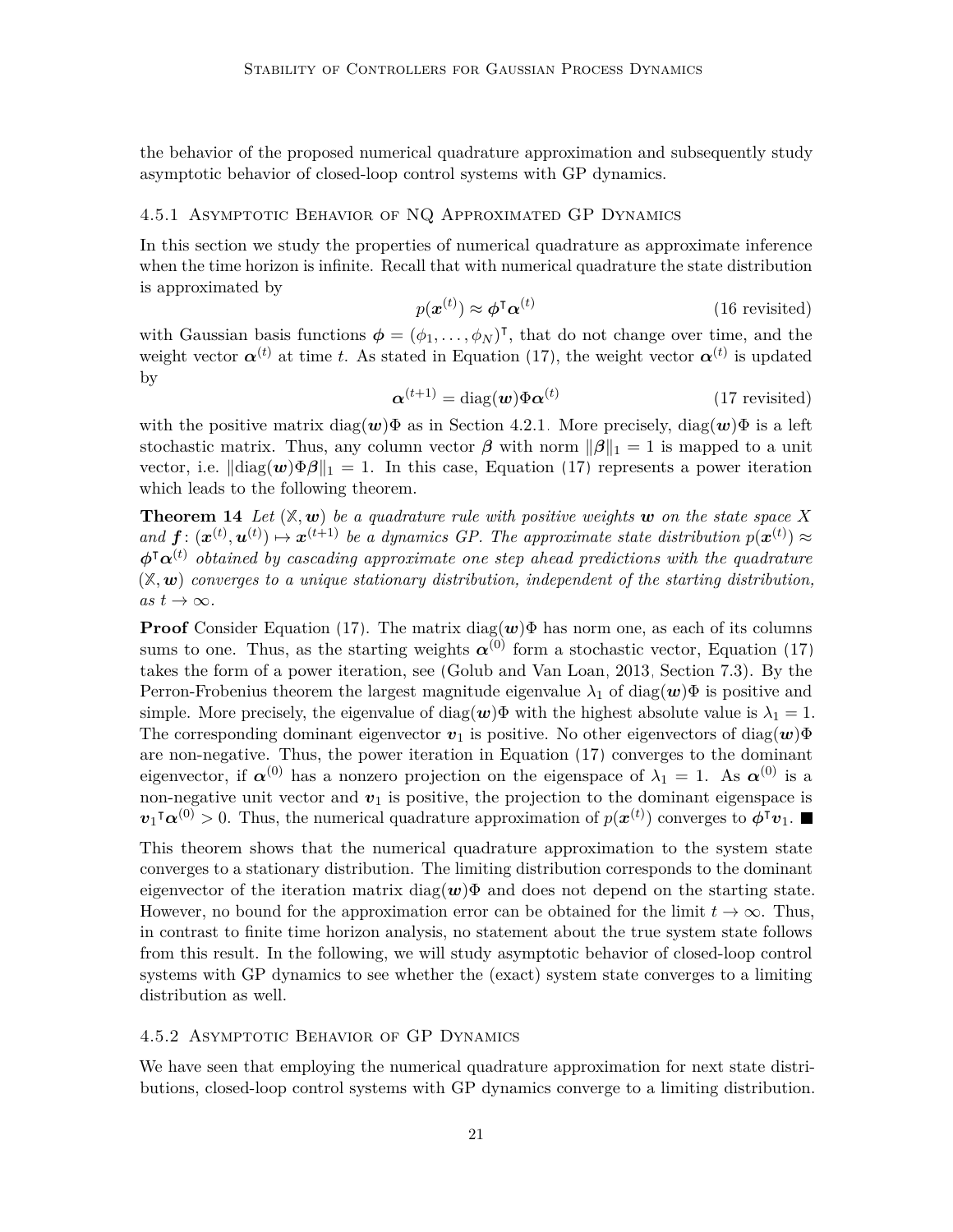In this section, we will show that these closed-loop control systems expose the same behavior even if no approximations are employed. More precisely, a closed-loop control system with dynamics given as a GP will finally converge to a limiting distribution that is independent of the starting state for many common choices of the prior. To obtain this result, we apply Markov Chain theory as in [\(Meyn and Tweedie, 2009\)](#page-34-14).

Consider a Markov chain  $\Sigma = {\Sigma_1, \Sigma_2, \ldots}$  with the random variables  $\Sigma_t$  taking values in  $\mathbb{R}^D$  and a *Markov kernel*  $P: \mathbb{R}^D \times \mathcal{B}(\mathbb{R}^D) \to \mathbb{R}$ , i.e.,  $P(\cdot, A)$  is a non-negative measurable function on  $\mathbb{R}^D$ ,  $P(\mathbf{x}, \cdot)$  is a probability measure on  $\mathcal{B}(\mathbb{R}^D)$  and

$$
\mathbb{P}_{\mu}[\Sigma_0 \in A_0, \cdots, \Sigma_n \in A_n] = \int \cdots \int \mu(dy_0) P(\mathbf{y}_0, d\mathbf{y}_1) \cdots P(\mathbf{y}_{n-1}, A_n)
$$
(20)

for any initial distribution  $\mu$  and  $n \in \mathbb{N}$ . We will employ some definitions and results from [\(Meyn and Tweedie, 2009\)](#page-34-14) to prove our claim.

**Definition 15** *The following definitions will help describing Markov chains and the sets they (re-)enter.*

*1. For*  $A \in \mathcal{B}(\mathbb{R}^D)$  *and*  $\Sigma_0 \in A$ *, the* first return time  $\tau_A$  *is given as* 

$$
\tau_A \coloneqq \min\{n \ge 1 \colon \Sigma_n \in A\}.
$$

*We also define the* return time probability  $L(\mathbf{x}, A) \coloneqq \mathbb{P}_x(\tau_A < \infty)$ *.* 

- 2. We call  $\Sigma$   $\varphi$ -irreducible, if there exists a measure  $\varphi$  on  $\mathcal{B}(\mathbb{R}^D)$ , such that  $\varphi(A) > 0$ *implies*  $L(\mathbf{x}, A) > 0$  *for all*  $\mathbf{x} \in X$  *and*  $A \in \mathcal{B}(\mathbb{R}^D)$ *.*  $\psi$  *is a* maximal irreducibility measure, if  $\Sigma$  is  $\psi$ -irreducible and  $\varphi \prec \psi$ , i.e.,  $\psi(A) = 0 \Rightarrow \varphi(A) = 0$ , for all *irreducibility measures*  $\varphi$  *of*  $\Sigma$ *.*
- *3.* We say that the set  $C \in \mathcal{B}(\mathbb{R}^D)$  is small, if there exists a probability measure  $\nu$ , such *that*  $P^{n}(\mathbf{x}, A) \geq \delta \nu(A)$  *with some integer n,*  $\delta > 0$  *for all*  $\mathbf{x} \in C$  *and all*  $A \in \mathcal{B}(\mathbb{R}^D)$ *.*

<span id="page-21-0"></span>For finite or countable state spaces, a Markov kernel defines the probability to move from one state to another. The state space partitions into *communication classes*, such that all states in one class can be reached with positive probability from any other state in the same class. If there is only one communication class, the Markov chain is called irreducible – its analysis cannot be further reduced to the consideration of multiple chains with smaller state spaces. The communication structure has an immense effect on the long term behavior of a Markov chain. However, when considering general state spaces (e.g., continuous as in our case), the probability to reach one single state will be zero. The concept of communication is thus generalized to Borel sets via irreducibility measures. Every irreducible Markov chain has maximum irreducibility measures, see Theorem [16.](#page-21-0) While these are not unique, all maximum irreducibility measures of a Markov chain are equivalent, i.e., they have the same null sets. Small sets play an important role in the analysis of Markov chains on general state spaces, as they behave analogously to single states in discrete state spaces. Sets which consist of one single point, are small. However, it can be shown that for irreducible Markov chains, any set that will be entered with positive probability contains a non-trivial small set [\(Meyn and Tweedie, 2009,](#page-34-14) Theorem 5.2.2).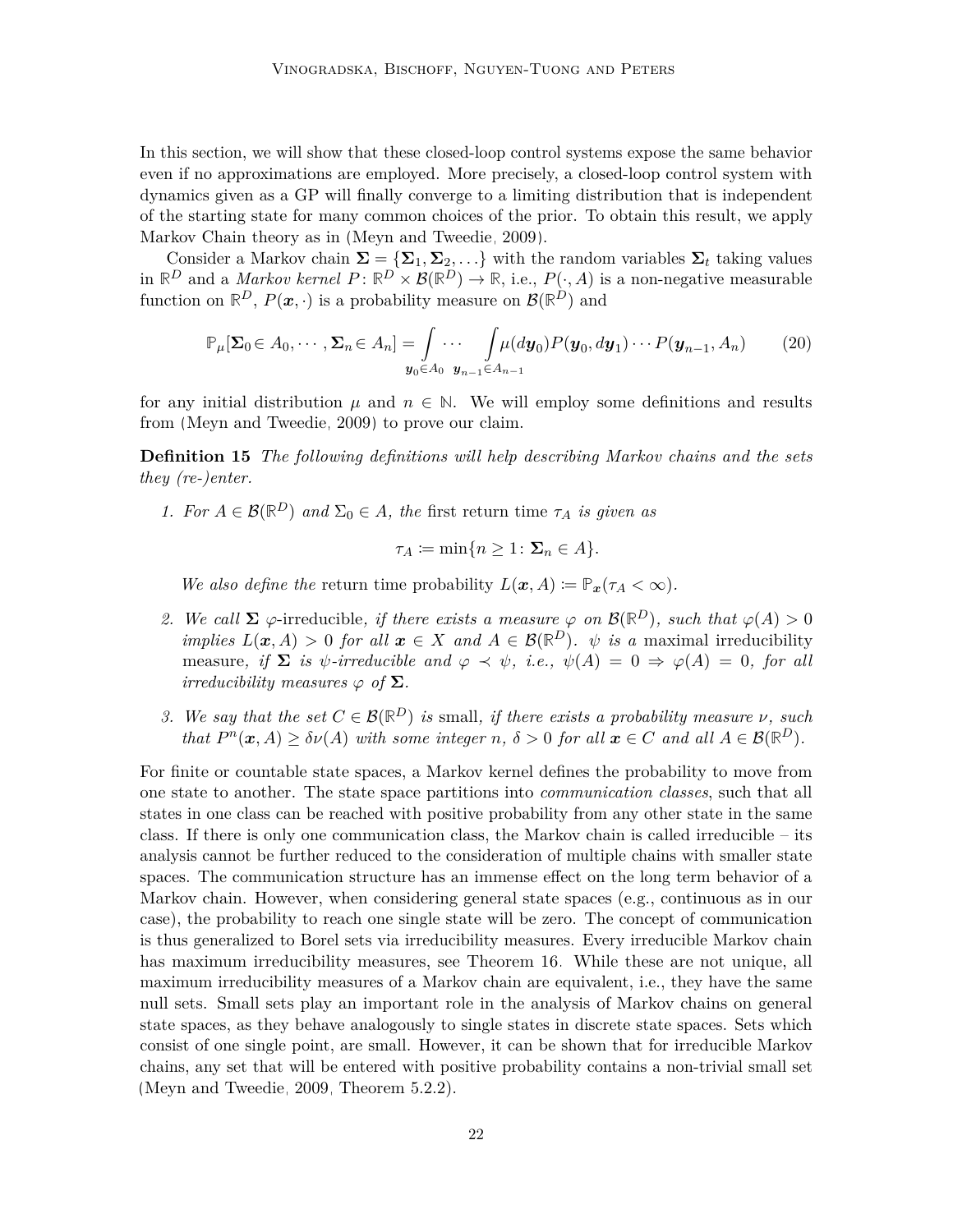**Theorem 16** Let  $\Sigma$  be  $\varphi$ -irreducible. Then there exists a maximal irreducibility measure  $\psi$ , *which is equivalent to*

$$
\psi'(A) := \int_X \varphi(d\mathbf{y}) K_{a\frac{1}{2}}(\mathbf{y}, A)
$$

*with the transition kernel*  $K_{a\frac{1}{2}}(\mathbf{y}, A) = \sum_{n=1}^{\infty} P^n(\mathbf{x}, A) 2^{-(n+1)}$ .

**Proof** The proof is given in [\(Meyn and Tweedie, 2009,](#page-34-14) Proposition 4.2.2).

We aim to analyze the asymptotic behavior of Markov chains that are defined by our closed-loop control structure with GP dynamics. One type of asymptotic behavior that is well-known from Markov chains on discrete state spaces is periodicity. The notion of periodicity can be extended to Markov chains on general state spaces as follows.

**Definition 17** Let  $\Sigma$  be irreducible with maximal irreducibility measure  $\psi$ . The period *of* **Σ** *is the largest integer d >* 0*, such that there exist non-empty, pairwise disjoint sets*  $X_1, \cdots, X_d \subseteq \mathbb{R}^D$  *with* 

$$
P(\boldsymbol{x}, X_{i+1}) = 1 \text{ for all } \boldsymbol{x} \in X_i, 1 \leq i \leq d-1 \text{ and } P(\boldsymbol{x}, X_1) = 1 \text{ for } \boldsymbol{x} \in X_d
$$

*and*

$$
\psi\left(\bigcup_{i=1}^d X_i\right) = 1.
$$

*If*  $d = 1$  *we call*  $\Sigma$  aperiodic, if  $d > 1$  *the Markov chain*  $\Sigma$  *is* periodic.

Next, we apply the definitions above to establish some properties of closed-loop control systems with GP dynamics. Fortunately, the topology of  $\mathbb{R}^D$  and the Gaussian state predictions obtained from a GP largely facilitate the analysis.

**Lemma 18** *The Markov chain*  $\Sigma$  *on*  $\mathbb{R}^D$  *defined by a GP forward dynamics is irreducible with respect to the Lebesgue measure λ and aperiodic. Also, all compact sets are small.*

**Proof** The transition probabilities are Gaussian, i.e.,

$$
P(\boldsymbol{x},\cdot) = \mathcal{N}(\boldsymbol{m}(\boldsymbol{x}), S(\boldsymbol{x}))
$$

and the Markov kernel has a Gaussian density  $q: \mathbb{R}^D \times \mathbb{R}^D \to \mathbb{R}$ . Thus,  $q(x, y) > 0$  for all  $x, y \in \mathbb{R}^D$  and for any  $A \subseteq \mathbb{R}^D$  with  $\lambda(A) > 0$  it holds

$$
P(\boldsymbol{x},A)=\int_A q(\boldsymbol{x},\boldsymbol{y})\lambda(d\boldsymbol{y})>0,
$$

so  $\Sigma$  is irreducible with respect to the Lebesgue measure  $\lambda$ .

Assume  $\Sigma$  has period  $d > 1$ , i.e.,  $P(\mathbf{x}, X_i) = 1$  for  $\mathbf{x} \in X_{i-1}$ , then  $1 = P(\mathbf{x}, X_i) =$  $\int_{X_i} q(x, y) \lambda(dy)$  and, as  $q > 0$ , it follows that the complement  $\overline{X}_i$  of  $X_i$  is a  $\lambda$ -null set, i.e.,  $\lambda(\overline{X}_i) = 0$ . However, as  $X_i, X_j$  are disjoint for  $j \neq i$  it holds  $X_j \subseteq \overline{X}_i$ . It follows  $\lambda(X_j) = 0$  for  $j \neq i$ . Analogously as for  $X_i$ ,  $\lambda(\overline{X}_j) = 0$ . As  $\lambda$  is a non-trivial measure, this is a contradiction. Thus,  $d = 1$  and  $\Sigma$  is aperiodic.

Finally, as P has a continuous, positive density, there is a lower bound  $\delta > 0$  for this density on any compact set. Thus, all compact sets are small.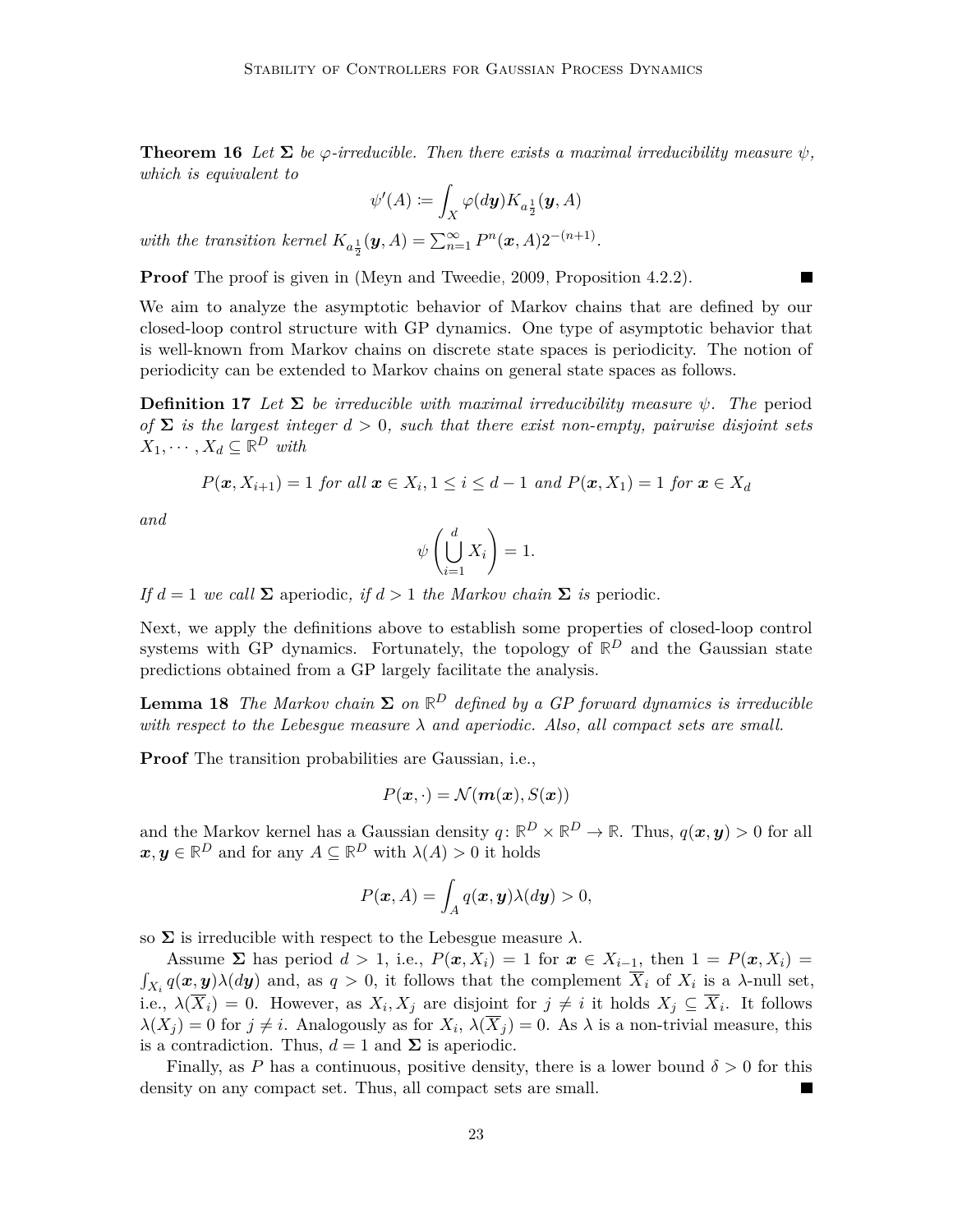Above, we showed that the Markov chains considered are aperiodic. The Markov chain can still re-enter sets infinitely often with positive probability. A stronger form of this property is Harris recurrence. As we will see later, Harris recurrence along with some other properties implies the existence and uniqueness of an invariant state distribution.

**Definition 19** *Let*  $A \in \mathcal{B}(\mathbb{R}^D)$  *and consider the event* 

$$
\{\Sigma \in A \text{ infinitely often}\} := \bigcap_{N=1}^{\infty} \bigcup_{k=N}^{\infty} \{\Sigma_k \in A\}.
$$

*The set A is called* Harris recurrent*, if*

 $Q(\mathbf{x}, A) := \mathbb{P}_{\mathbf{x}}\{\mathbf{\Sigma} \in A \text{ infinitely often}\} = 1.$ 

*The Markov chain*  $\Sigma$  *is Harris recurrent, if it is*  $\psi$ *-irreducible and*  $A \in \mathcal{B}(X)$  *is Harris recurrent if*  $\psi(A) > 0$ *.* 

*We say that the measure*  $\mu$  *is an invariant measure for the Markov kernel P, if* 

$$
\mu(A) = \int_X \mu(dx) P(x, A),
$$

*or shortly*  $\mu P = \mu$ *.* 

*The Markov chain* **Σ** *is* positive Harris recurrent*, if it is Harris recurrent and admits an invariant probability measure.*

Finally, we can state some conditions for the existence and uniqueness of an invariant state distribution as well as convergence of the system state to this distribution (in total variation).

**Theorem 20** *If the chain*  $\Sigma$  *is*  $\varphi$ -irreducible, aperiodic and positive Harris recurrent, then *it admits a unique invariant probability measure µ* <sup>∗</sup>*and for all probability measures ν it holds*

$$
\|\nu P^n-\mu^*\|_{TV}\coloneqq\sup_{A\in\mathcal{B}(\mathbb{R}^D)}|\mu^*(A)-\nu(A)|\to 0
$$

 $as n \to \infty$ .

**Proof** The proof can be found in [\(Meyn and Tweedie, 2009,](#page-34-14) Theorem 13.0.1).

To employ this theorem to our case of closed-loop control systems with GP dynamics, it remains to establish Harris recurrence. However, it can be challenging to verify the definition directly. Fortunately, drift criteria can be employed. In the following, we will write  $Pf := \int P(x, dy) f(y)$  for any function  $f: \mathbb{R}^D \to \mathbb{R}$  for notational convenience.

**Theorem 21** *Let P be a ϕ-irreducible and aperiodic Markov kernel. If there exists a function*  $V: \mathbb{R}^D \to [0, \infty)$  *with* 

<span id="page-23-0"></span>
$$
PV \le V + c\mathbb{1}_A \tag{21}
$$

*for a small set A*, *a constant*  $c < \infty$ *, and the sets*  $\{x \mid V(x) \leq r\}$  *are small for all*  $r \in \mathbb{R}$ *, then P is Harris recurrent. P is positive Harris recurrent, if Eq. [\(21\)](#page-23-0) can be modified to*

$$
PV \le V - \varepsilon + c \mathbb{1}_A \tag{22}
$$

*for some*  $\varepsilon > 0$ *.*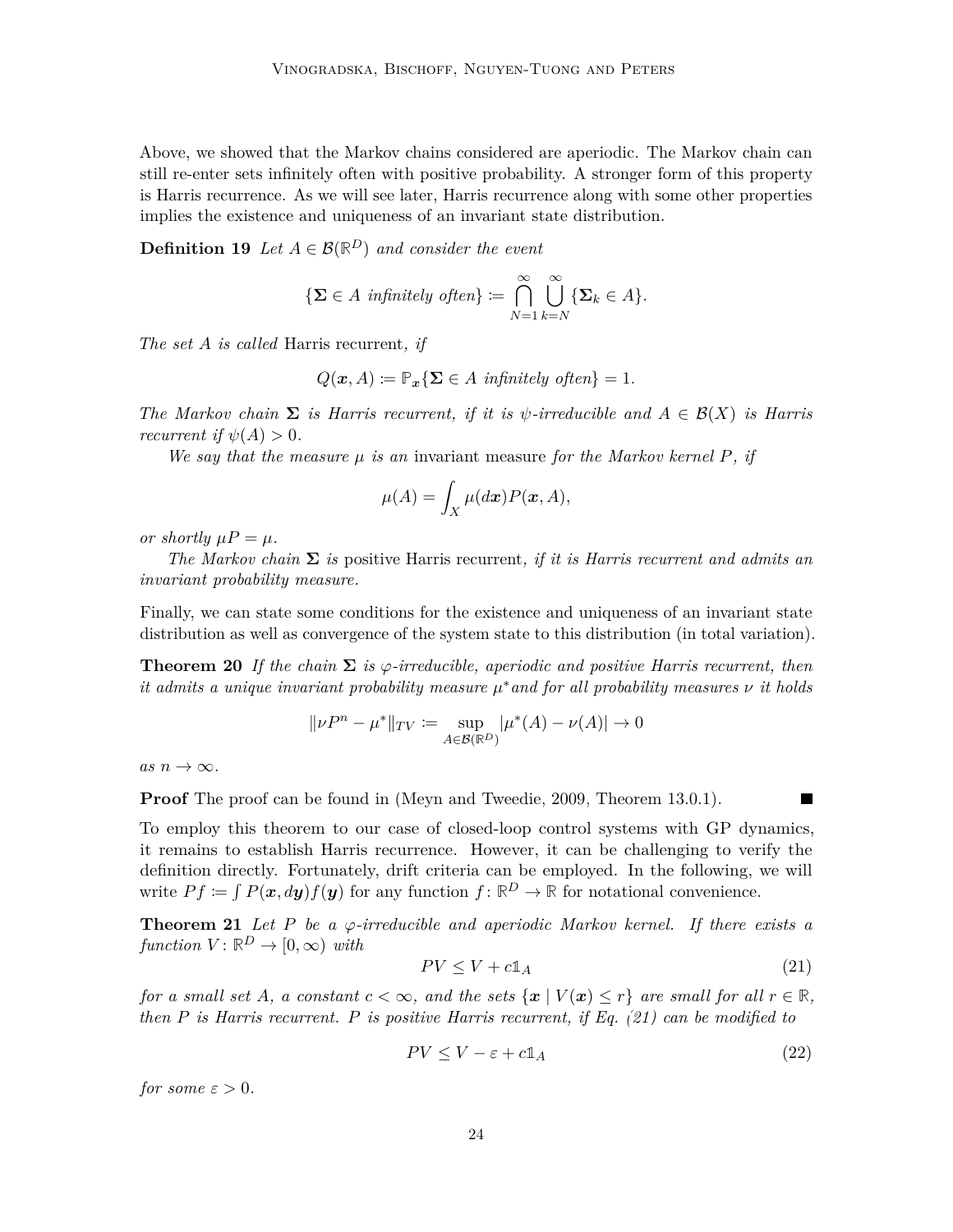**Proof** The proof can be found in [\(Meyn and Tweedie, 2009,](#page-34-14) Theorems 9.1.8, 11.0.1). **The Co** 

Such a function *V* is called *drift function*. It is the stochastic analogue to a Lyapunov function. Inequality [\(21\)](#page-23-0) states that whenever the system state is outside of the small set *A*, *V* is expected to decrease in the following step. Thus, the system tends towards the minimum of  $V$ , which is a recurrent behavior. The speed of convergence can be incorporated in a drift criterion as well.

**Definition 22** *The Markov Kernel P has* geometric drift *towards a set A, if there exists a*  $function V: \mathbb{R}^D \to [1,\infty]$ *, finite for some x,* and  $\beta < 1, c < \infty$ *, such that* 

<span id="page-24-0"></span>
$$
PV \leq \beta V + c \mathbb{1}_A. \tag{23}
$$

*We say that a*  $\varphi$ *-irreducible Markov Kernel P with invariant probability measure*  $\mu^*$  *is V*-geometrically ergodic *on a set A for a function*  $V: \mathbb{R}^D \to [1, \infty]$ *, if* 

$$
\sup_{|f| \le V} |\int f d(P^n(\boldsymbol{x}, \cdot) - \mu^*)| \le cV(\boldsymbol{x})\rho^n \tag{24}
$$

*for all*  $x \in A$ *, a constant*  $c < \infty$  *and*  $\rho < 1$  *and*  $V(x) < \infty$  *for all*  $x \in A$ *.* 

We will employ geometric drift functions to prove the convergence of Markov chains generated by closed-loop control systems with GP forward dynamics at an exponential convergence speed, irrespective of the starting state. Studying the drift function  $V(\mathbf{x}) = 1 + ||\mathbf{x}||^2$ , the following criterion for geometric ergodicity can be derived.

**Theorem 23** *A Markov kernel P with Gaussian transition probabilites has V-geometric drift towards a compact set if and only if*

<span id="page-24-1"></span>
$$
\limsup_{\|x\| \to \infty} \frac{\|m(x)\|^2 + \text{tr}(S(x))}{\|x\|^2} < 1 \tag{25}
$$

П

*with the mean map*  $m(x)$  *and variance map*  $S(x)$ *. It follows that P has a unique invariant probability measure µ* <sup>∗</sup> *and is V-geometrically ergodic.*

**Proof** The proof is given in [\(Hansen, 2003,](#page-33-11) Lemma 3.2, Corollary 3.3).

Finally, we can prove the main result of this section, the convergence of many closed-loop control systems with GP dynamics towards a unique, invariant limiting distribution that is independent of the starting state.

**Theorem 24** *Any discrete-time closed-loop control system with state space* **R** *<sup>D</sup>, where the forward dynamics is given as GP with zero-mean prior and stationary covariance function, is geometrically ergodic, i.e., the system has a unique invariant probability measure and the Markov chains generated by the system converge to its stationary distribution with exponential speed, see Equation [\(24\)](#page-24-0).*

**Proof** We have to verify Eq. [\(25\)](#page-24-1). As the GP predictions fall back to the zero mean prior  $\int \int f(x) \, dx$  for the training data,  $\|\mathbf{m}(\mathbf{x})\|^2 + \text{tr}(S(\mathbf{x}))$  converges to  $\sum_{k=1}^D \sigma_{k,f}^2$  as  $\|\mathbf{x}\| \to \infty$ . Thus,

$$
\limsup_{\|{\bm x}\|\to\infty}\frac{\|{\bm m}({\bm x})\|^2+{\rm tr}(S({\bm x}))}{\|{\bm x}\|^2}=0<1,
$$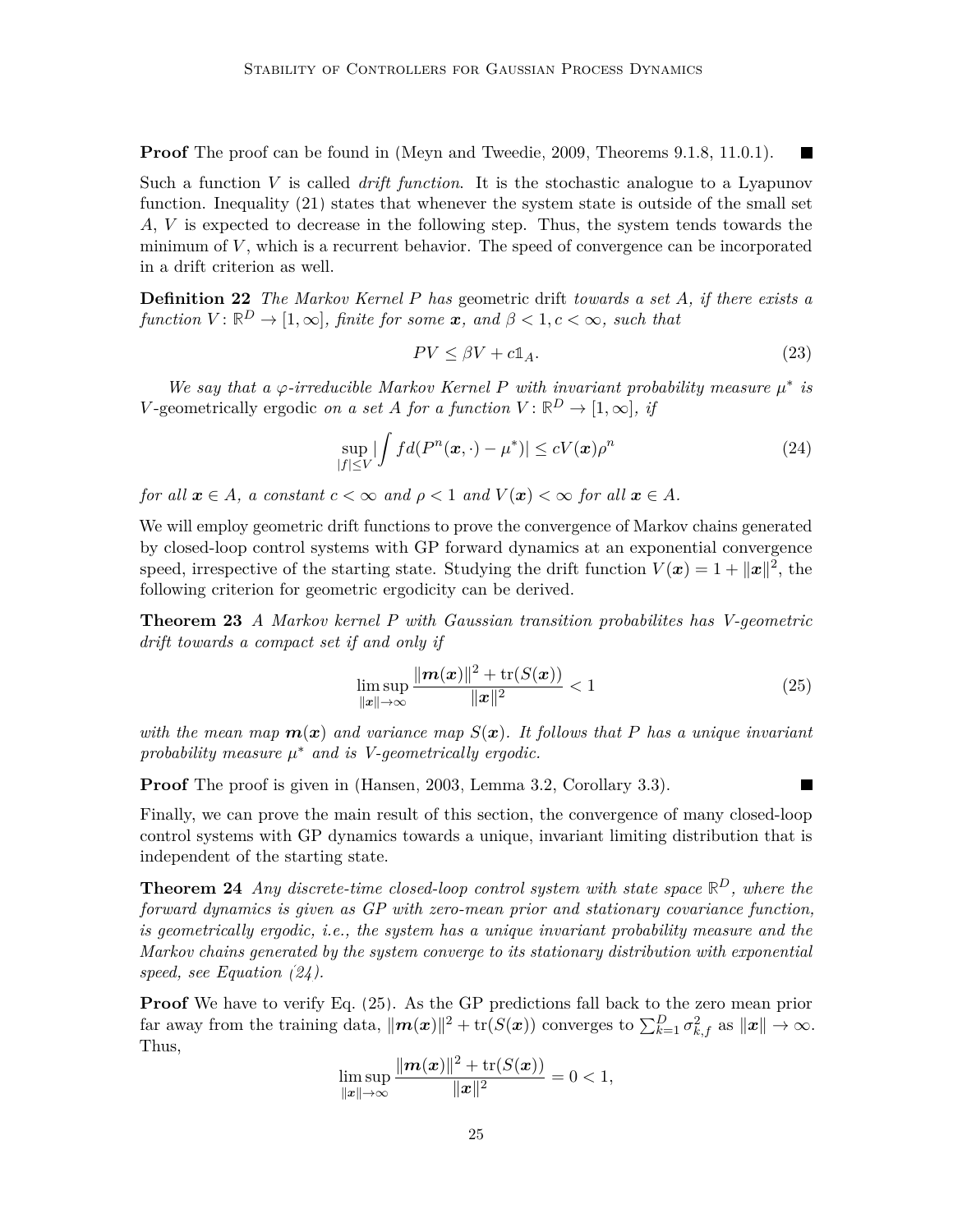which concludes the proof.

This theorem gives us a strong result about the asymptotic behavior of closed-loop control systems with dynamics given as a GP with stationary covariance function and zero mean prior. This result applies to many learning control approaches in the literature.

**The Second Service** 

## <span id="page-25-0"></span>**5. Empirical Evaluation**

In this section, we evaluate the previously obtained theoretical results on two benchmark tasks: mountain car and inverted pendulum. Moreover, the performance of the proposed uncertainty propagation is compared to the state-of-the-art moment matching approach and Monte Carlo sampling. We begin with a brief introduction of the test-beds.

*Mountain Car.* A car with limited engine power has to reach a desired point in the mountainscape [\(Sutton and Barto, 1998\)](#page-36-8). The state space has two dimensions: position and velocity of the car. We analyze stability of a PD-controller  $\pi((x, \dot{x})^{\dagger}) = K_p x + K_d \dot{x}$ . The gains are chosen as  $K_p = 25$  and  $K_d = 1$  and the control signal is limited to  $u_{\text{max}} = 4$ . The GP dynamics model was trained on 250 data points from trajectories with random starting points and control gains.

*Inverted Pendulum.* In the inverted pendulum task, the goal is to bring the pendulum to an upright position with limited torque (see [Doya, 2000\)](#page-33-12) and balance it there. The system state has two dimensions: pendulum angle and velocity. We evaluate stability of a PD-controller with  $K_p = 6$ ,  $K_d = 3$  and control limit  $u_{\text{max}} = 1.2$ . The dynamics GP was trained on 200 points from rollouts with random starting points and control gains.

*Cart-Pole.* In the cart-pole domain [\(Deisenroth et al., 2015\)](#page-33-0), a cart with an attached free-swinging pendulum is running on a track of limited length. The goal is to swing the pendulum up and balance it, with the cart in the middle of the track. The state space has four dimensions: position of the cart *x*, velocity of the cart *x*<sup>i</sup>, angle of the pendulum  $\vartheta$ and the angular velocity  $\dot{\theta}$ . A horizontal force with  $u_{\text{max}} = 10$  can be applied to the cart. To demonstrate the proposed approach we analyze stability of the cart-pole system for a PD-controller with randomly chosen gains. The dynamics GP was trained on 250 points from rollouts with sampled starting state and control gains.

## **5.1 Stability of GP Predictive Mean Dynamics**

To evaluate the presented theory on stability of the closed-loop control system with GP mean dynamics, a stability region is determined as described in Section [3.](#page-5-0) We compare this region to the true stability region, empirically obtained as follows. A grid on the state space is defined and rollouts from every grid point are computed. After a sufficiently long time (1000s), we check whether the state has converged to the target point. Thus, we empirically determine a region of starting points, where the system converges to the desired state. Figure [5](#page-26-0) shows the obtained regions for the mountain car and pendulum systems. In both cases the theoretically obtained stability region, which is marked by an ellipsoid, is a subset of the empirically determined region. This effect is due to our analysis yielding a full metric ball centered around the target point, although the full stability region is not necessarily convex. Also, trajectories which first move away from the target point, but finally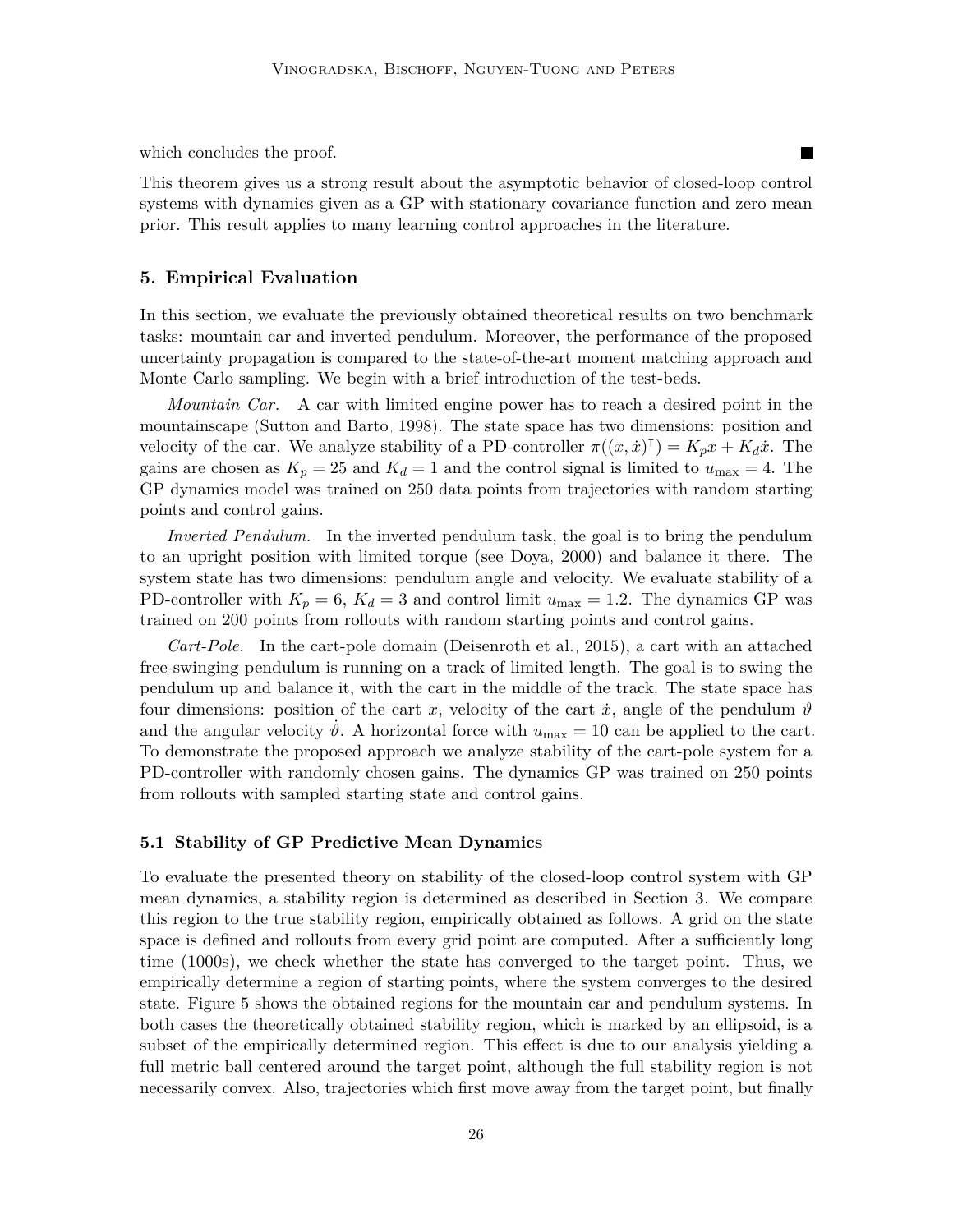<span id="page-26-0"></span>

<span id="page-26-1"></span>Figure 5: Stability regions for GP mean dynamics on the two benchmark tasks. This figure shows empirically obtained stability regions in gray, points that did not converge in red. The ellipsoid indicates the stability region returned by Algorithm [1.](#page-8-0)



Figure 6: Finite time stability of GP mean dynamics. The black ellipsoid marks the (infinite time) stability region obtained with Algorithm [1.](#page-8-0) The blue ellipsoids mark the  $(\varepsilon, T)$ -stability regions with  $\varepsilon = 0.05$  and  $T = 10, 20, 30, 40, 50$  timesteps (inner to outer ellipsoid). For any starting point inside of one blue ellipsoid, the distance to the target is less than  $\varepsilon$  after  $T$  timesteps.

converge to it, are not considered in the presented theory. Instead, all trajectories starting in the theoretically obtained stability region move towards the target point contractively.

Next, we compute finite time  $(\varepsilon, T)$ -stability regions as in Lemma [6.](#page-10-0) Figure [6](#page-26-1) shows the obtained regions for  $\varepsilon = 0.05$  and different choices of T. By construction, these are full metric balls around the reference point and lie completely inside of the stability region obtained with Algorithm [1.](#page-8-0)

Finally, we consider robustness of the GP mean dynamics. We introduce disturbances and apply the convergence criteria from Theorem [7](#page-11-4) and Lemma [8.](#page-12-0) We sample the starting time and duration as well as the magnitude of the disturbance. The direction of the disturbance is then sampled independently for every time step where a disturbance is present. The results are shown in Figure [7.](#page-27-0) Note that robustness results such as Theorem [7](#page-11-4) and Lemma [8](#page-12-0) must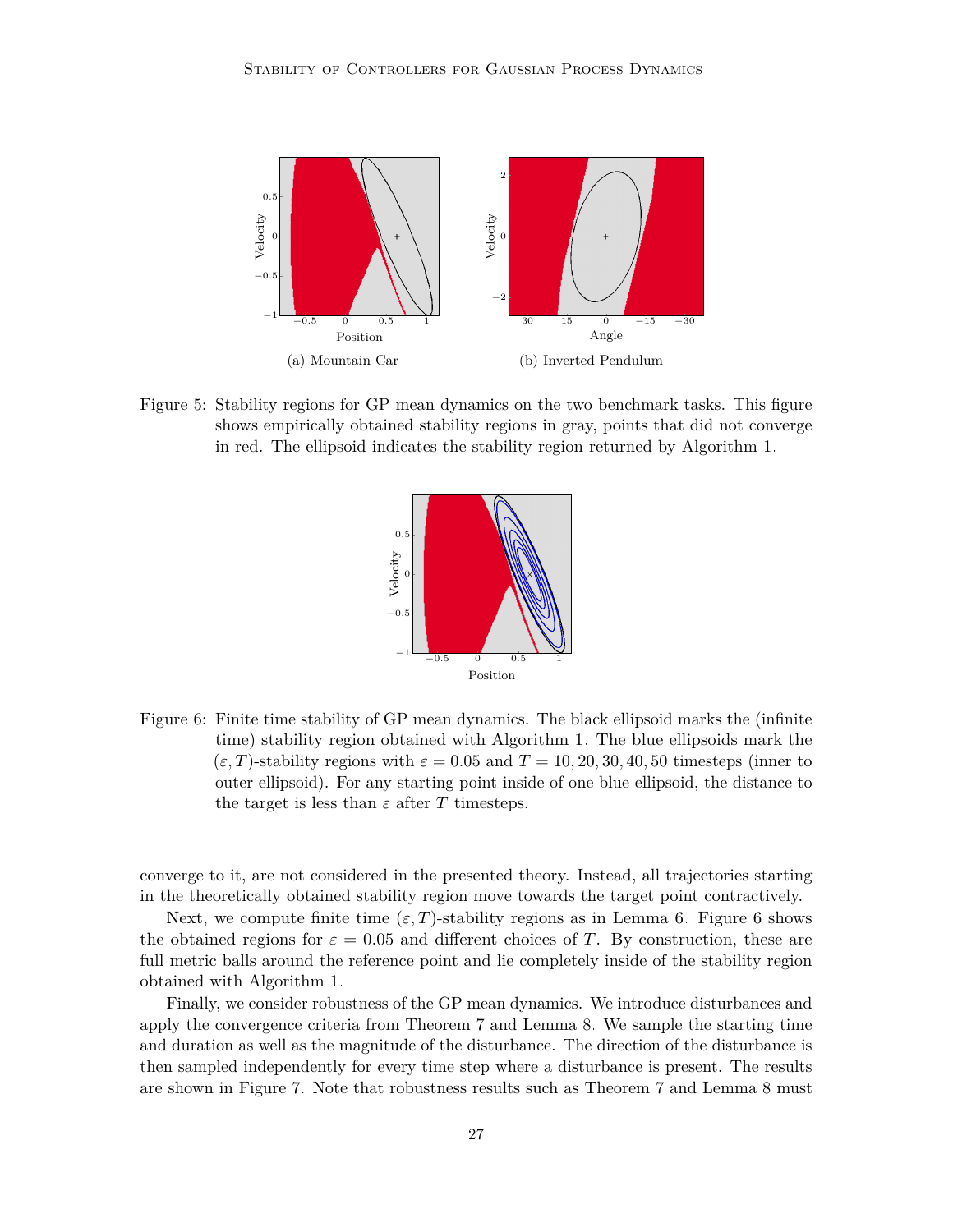<span id="page-27-0"></span>

Figure 7: Robustness of GP mean dynamics. Disturbances were sampled for a finite time period. The undisturbed trajectory is colored blue, the distrubed trajectories are colored green. Our robustness criterion from Theorem [7](#page-11-4) and Lemma [8](#page-12-0) guarantees the convergence of the disturbed trajectory in the left picture. For both other pictures, our criterion cannot guarantee convergence of the disturbed trajectory to the target. As such criteria must be based on worst case estimates of the disturbance, some disturbed trajectories still converge to the target (as in the right picture).

<span id="page-27-1"></span>

Figure 8: This figure illustrates multi-step-ahead prediction when the input is a distribution. Starting with a normally distributed state centered around the inflection point of the right slope in the mountain car domain, we compute a rollout incorporating uncertainty. The plots show the state distribution after T=30 time steps obtained with our numerical quadrature approach (a), moment matching (c) and the reference Monte Carlo sampling result (b).

consider the worst case scenario. Thus, there are trajectories where the robustness criteria are not able to guarantee convergence, although they converge to the target state.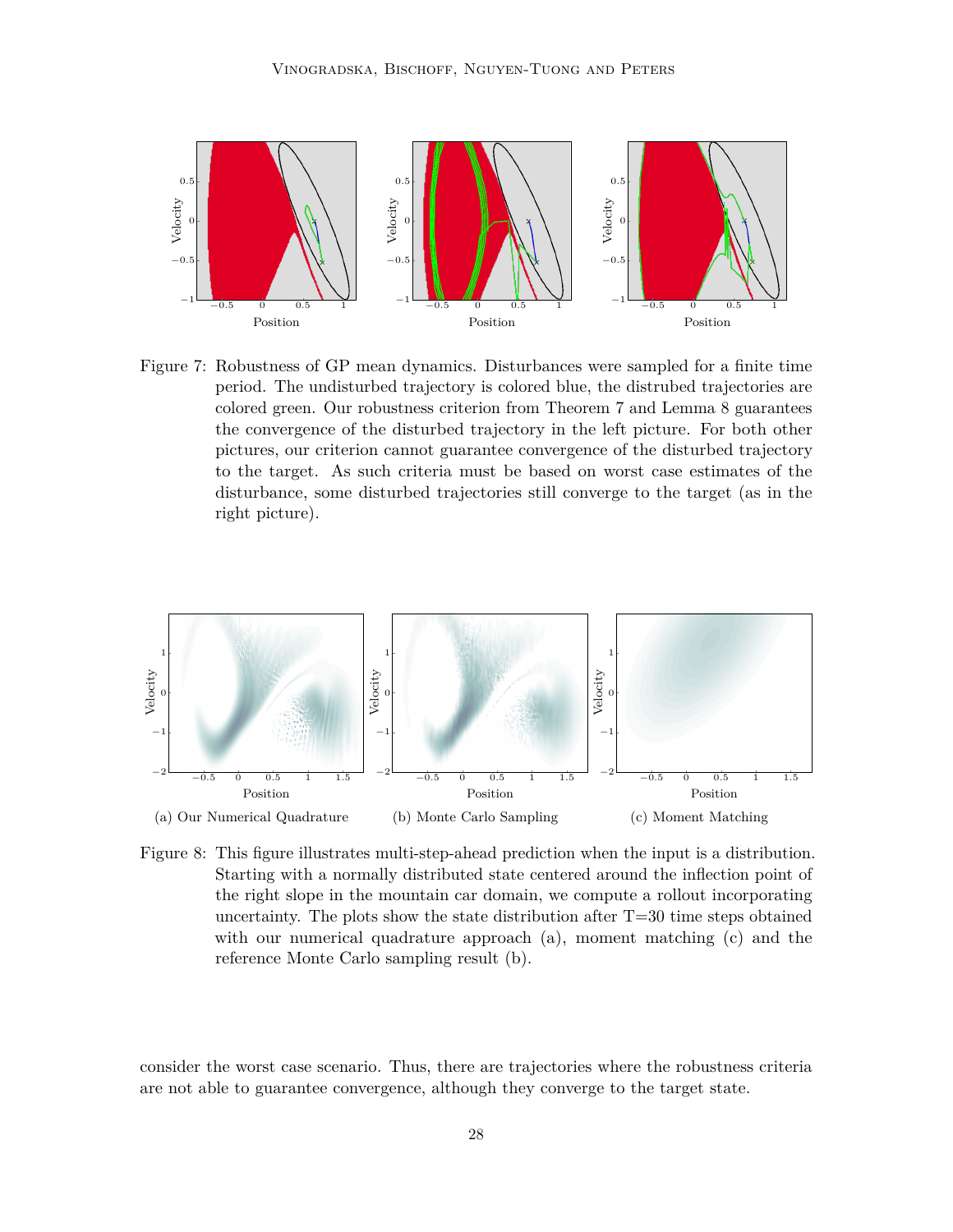<span id="page-28-0"></span>

Figure 9: Success probabilities for dynamics given as GP full distribution and a time horizon of 100s. The color scale encodes the success probability from zero (red) to one (gray). The mountain car  $((a)$  and  $(b))$  and inverted pendulum  $((c)$  and  $(d))$ results were obtained with the proposed numerical quadrature (NQ) and Monte Carlo (MC).

## **5.2 Numerical Quadrature Uncertainty Propagation**

The key to stability analysis for closed-loop systems with dynamics given as full GP distribution is the prediction at uncertain inputs. We compare the performance of the presented approximate inference to the state-of-the-art moment matching (MM) method and Monte Carlo (MC). Consider the following scenario: in the mountain car domain, we position the car on the right slope with some positive velocity. Furthermore, we introduce small Gaussian uncertainty about the starting state. We employ a constant control signal, that is too small to bring the car up directly. We compute rollouts, propagating state distributions through the GP with (i) the presented numerical quadrature  $(NQ)$ , (ii) MM as in [\(Deisenroth, 2010\)](#page-33-13), and (iii) MC. The resulting distributions for a time horizon of 3s are shown in Figure [8.](#page-27-1) The MM approximation differs significantly from MC and NQ results, concentrating most of the probability mass, where the MC approximation has very low probability density. The NQ result closely matches the distribution obtained with MC.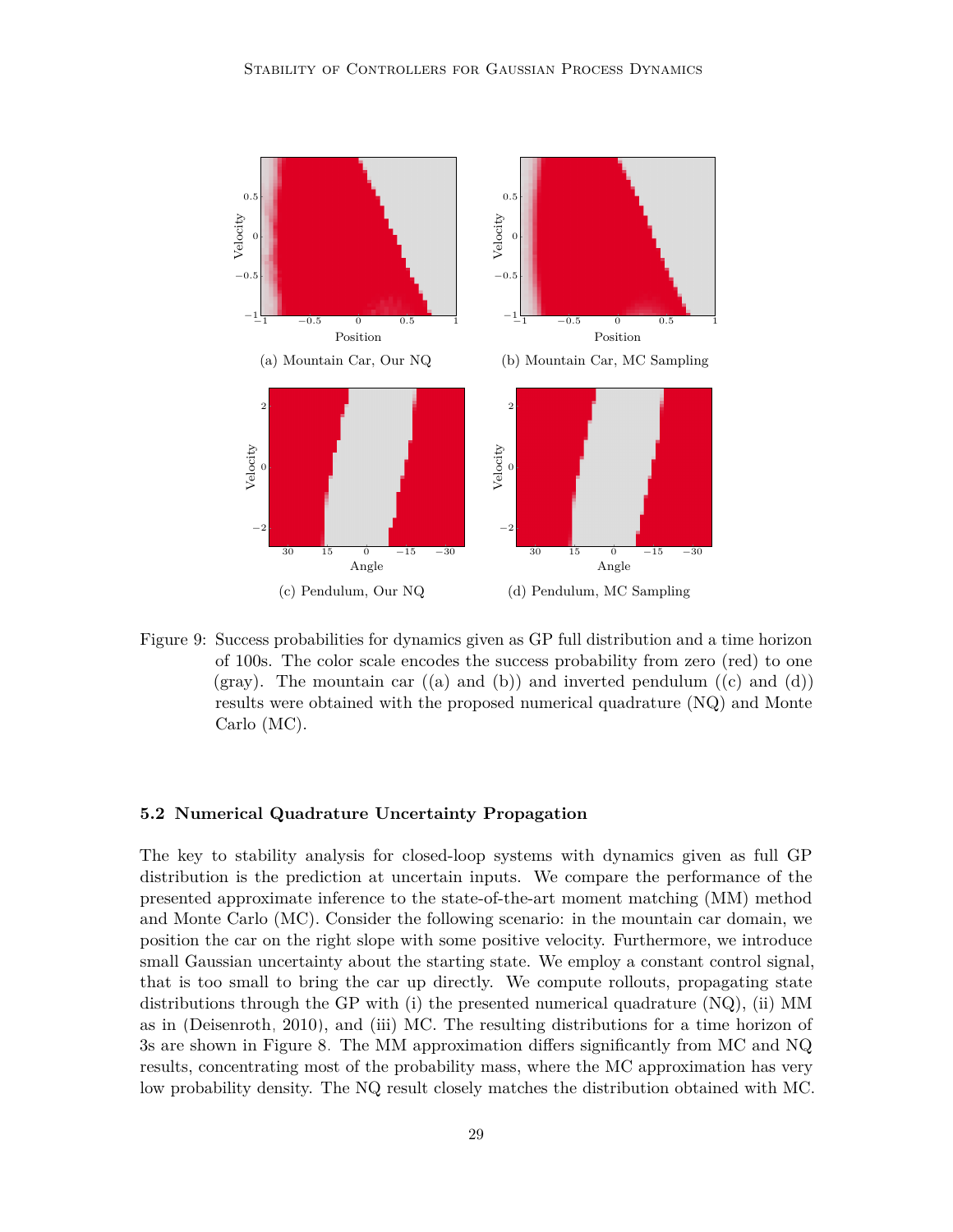## **5.3 Stability of Gaussian Process Dynamics**

Employing numerical quadrature, we determine success probabilities for the two test-beds and a time horizon of 100s. To obtain the stability region for a particular choice of  $\lambda$ , all pixels whose color corresponds to a value higher then or equal to  $\lambda$  must be selected. As Figure [9](#page-28-0) shows, the obtained stability regions match the empirical MC results. The error bound from Lemma [11](#page-16-1) can demand for extremely fine quadrature rules to obtain a stability region estimate that matches the true stability region closely. Please note that quadrature rules with less nodes also allow for a guaranteed stability region, however this region can be significantly smaller than the true stability region. For long time horizons, the requirements to obtain a very accurate inner approximation of the stability region can become computationally infeasible. However, we found that the real-world results are substantially better than this worst-case bound. We also experienced computation time  $(\approx 120s)$  for NQ to be a fraction of the time required for long time MC predictions. Of course, this will not hold for systems with many state dimensions and our particular setup of product quadrature rules, as these rules suffer from the curse of dimensionality. However, there are various approaches to overcome this drawback of NQ [\(Heiss and Winschel, 2008;](#page-33-14) [Novak and Ritter, 1996;](#page-35-13) [Xiao and Gimbutas, 2010;](#page-36-9) [Ryu and Boyd, 2015\)](#page-35-14) and our analysis holds for arbitrary quadrature rules.

To show how the proposed approach can be scaled to higher dimensions, we compute success probabilities for the four-dimensional cart-pole system. We employ Algorithm [3](#page-19-0) to construct a suitable quadrature rule. However, the quadrature rule CN:3-1 [\(Stroud, 1971;](#page-36-10) code from [Burkardt, 2014\)](#page-33-15) is applied to each subregion instead of the Gaussian product rule as for the previous examples. This quadrature rule has 8 nodes as opposed to 16 nodes for the Gaussian product rule of the same exactness. Please note also that all necessary computations for the proposed approach can be executed in parallel. Thus, we conduct these computations on a GPU, which leads to a significant speedup and overall computation time comparable to the 2D examples ( $\approx$  140s). The result is shown in Figure [10.](#page-30-0) As for the other benchmark problems, the obtained stability region closely matches the true stability region of the system.

To evaluate the results on convergence of GP dynamics to a stationary distribution, we considered the dynamics shown in the left plot of Figure [11.](#page-31-0) The GP mean dynamics has two attractors and their regions of attraction partition the interval [−1; 1]. However, when considering the uncertainty, the system has an invariant probability measure (shown in Figure [11](#page-31-0) on the right) to which it converges irrespective of the starting point.

## <span id="page-29-0"></span>**6. Conclusion**

Gaussian Processes provide a flexible, non-parametric, Bayesian approach to modeling unknown system dynamics from observations. Thus, GP dynamics are a viable approach for learning model-based control. There has been remarkable research in this field that advanced these methods to become an appealing alternative to classic control. For widespread realworld application of learning control based on GP forward dynamics models, performance guarantees are crucial, especially in safety-critical applications. However, stability analysis of closed-loop control with GP forward dynamics learned from data has barely been analyzed so far. In this paper, we laid a foundation for stability analysis of closed-loop control with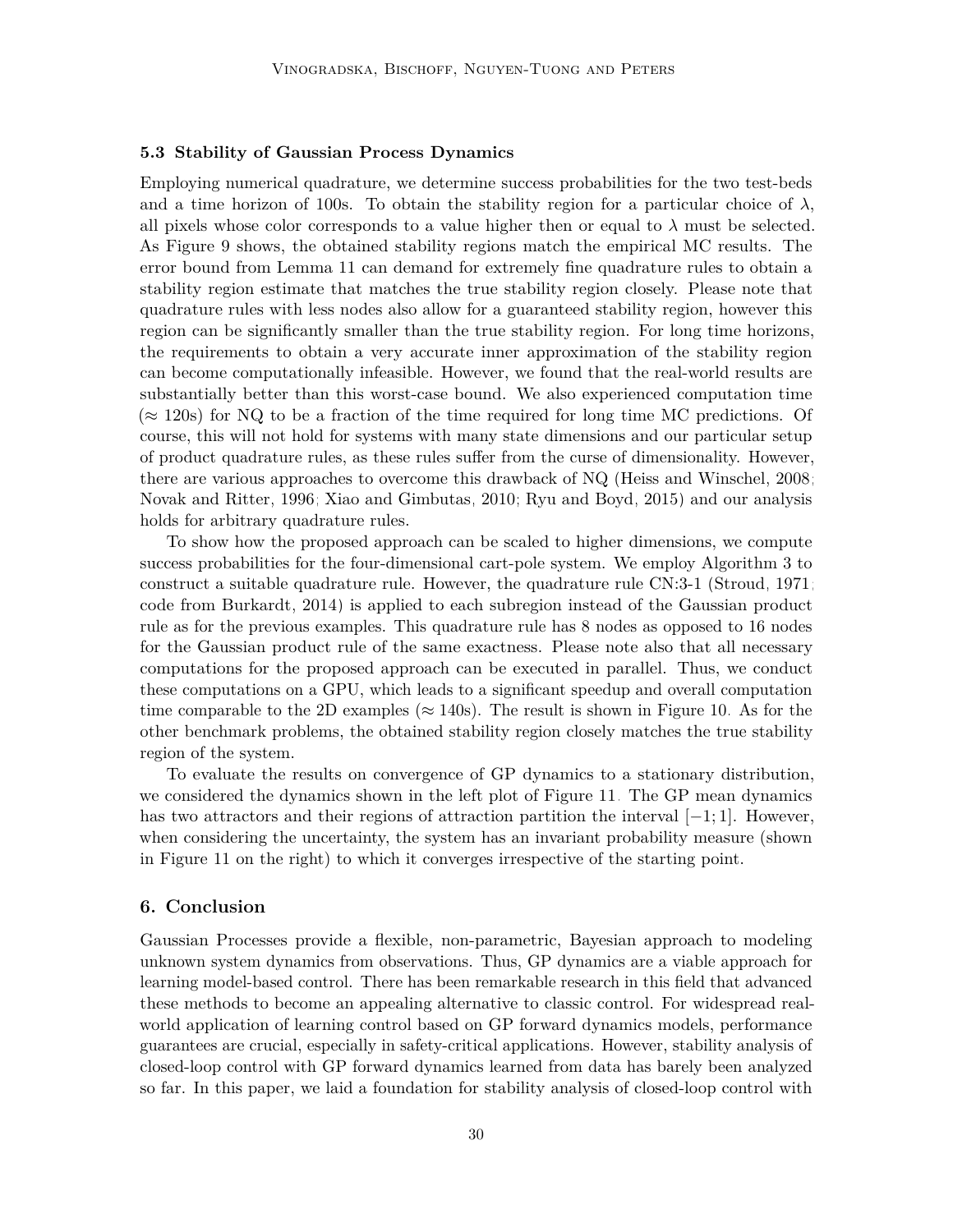<span id="page-30-0"></span>

Figure 10: Success probabilities for the cart-pole system. The dynamics are given as GP full distribution and the time horizon is 100s. The color scale encodes the success probability from zero (red) to one (gray). The plots show the results for  $\dot{x} = 0, \dot{\theta} = 0$  obtained with numerical quadrature (a) and Monte Carlo sampling (b).

GP dynamics. Subsequently, we conclude the paper with a short summary of the main contributions and a brief outlook on possible future work in this direction.

#### **6.1 Summary of Contributions**

In this paper, we analyzed stability of closed-loop control systems with Gaussian process forward model dynamics. We considered two possible types of system dynamics: (i) the mean and (ii) the full GP predictive distribution.

In the first case, we studied asymptotic stability as well as finite time horizons and robustness to disturbances. We presented an algorithm to construct a region in the state space such that trajectories starting inside this region are guaranteed to converge to the target point and stay there for all times. For finite time horizons, we showed how to find a state space region such that the target state will be reached at time horizon up to a certain tolerance. Studying robustness, we derived a criterion for disturbances such that the system remains asymptotically stable. The theoretical results have been evaluated on benchmark problems and compared to empirically obtained results.

In the second case, we introduced a novel approach based on numerical quadrature to approximately propagate uncertainties through a GP. In contrast to other state-of-the-art methods, our approach can model complex distributions with multiple modes. Evaluation results closely match the true distribution approximated by extensive sampling. We used the introduced approximate inference method to derive finite-time stability guarantees based on quadrature error analysis. Empirical Monte Carlo results confirm our theoretical results on the two benchmark problems. Furthermore, we considered the system behavior when the time horizon is infinite. We showed that, applying numerical quadrature to propagate distributions through the GP, the system state converges to a limiting distribution that does not depend on the starting state. Motivated by this result, we studied the system behavior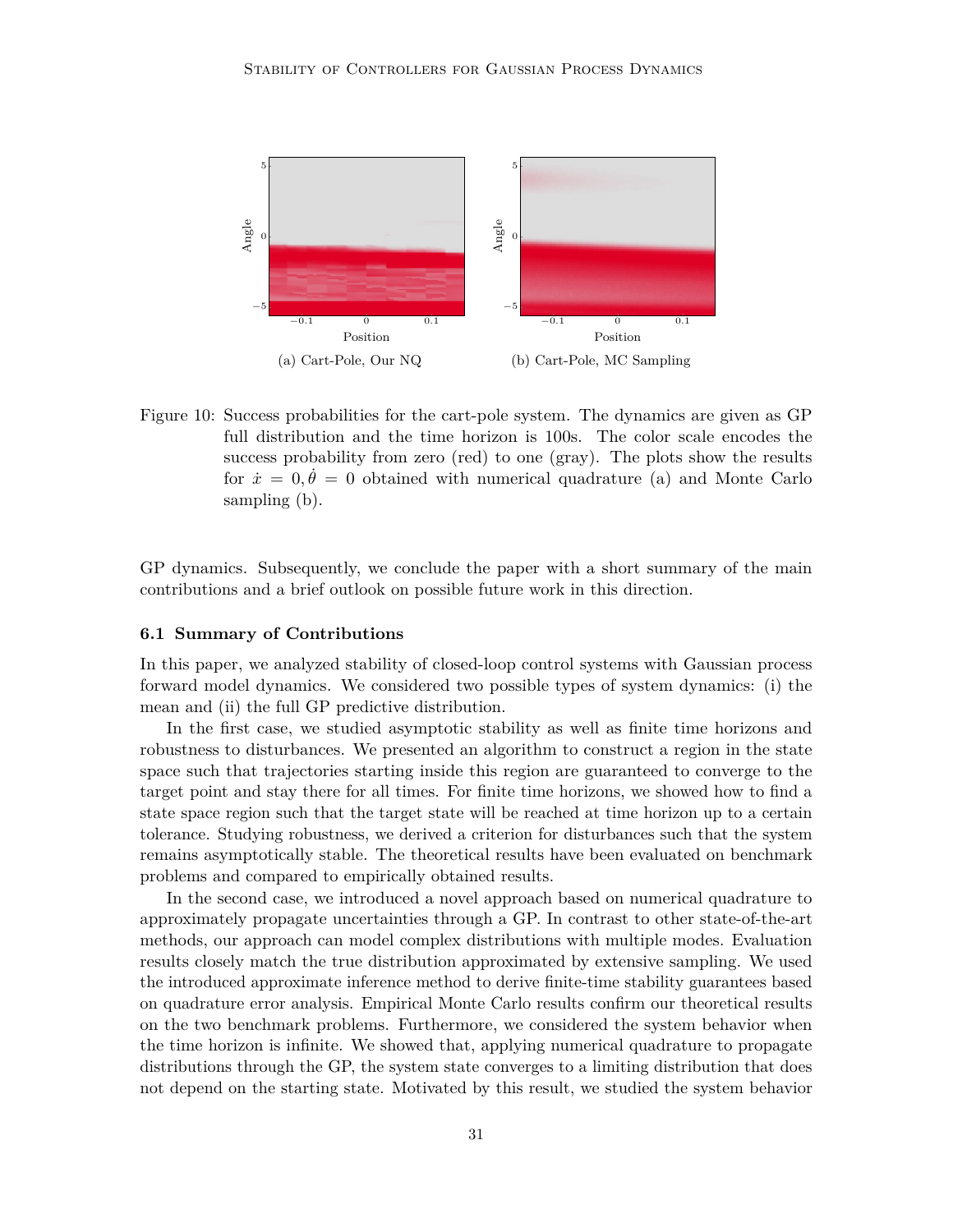<span id="page-31-0"></span>

Figure 11: Asymptotic behavior of closed-loop systems with GP dynamics. Plot (a) shows the mean dynamics function with the mean  $m(x)$  of the GP prediction at the query point *x* on the y axis. When considering the mean dynamics, there are two fixpoints  $x_1 = -0.1$  and  $x_2 = 0.1$ . For any starting point  $-1 < x < 0$ , the mean trajectory converges to  $x_1$  and analogously for all  $0 < x < 1$  the trajectories converge to  $x_2$ . Now we consider the full GP dynamics and take the uncertainty into account. Plot (b) shows a histogram of the probability density after 10000 time steps when starting at  $x = -0.1$ , obtained with Monte Carlo. This result matches the histogram obtained when starting at *x* = 0*.*1 or at any other point. Thus, the system converges to a unique, invariant limiting distribution.

for infinite time horizons without applying any approximate inference steps. We succeeded to show that closed-loop control systems with dynamics given as full GP distribution converge to a unique and invariant limiting distribution that does not depend on the starting state for many choices of the covariance function. Overall, the proposed methods provide stability guarantees for many existing learning control approaches based on GPs.

#### **6.2 Discussion and Next Steps**

While the proposed methods apply to many interesting examples of learning control in the literature, the analysis could be extended in several directions. Firstly, for closed-loop control with GP dynamics, we considered GPs with stationary covariance functions and zero mean prior. To include other choices of the prior, e.g., nonstationary covariance functions and unbounded mean priors, novel criteria to ensure Harris recurrence must be found. Another interesting question is how the stability of GP dynamics is affected by disturbances in the input space. While some results could straightforwardly be followed for dynamics given as the mean of a GP, the task seems a lot more challenging when uncertainty is included. Many of the subtle, intricate arguments applied to show convergence of the system to a limiting distribution must be carefully reconsidered when disturbances are present.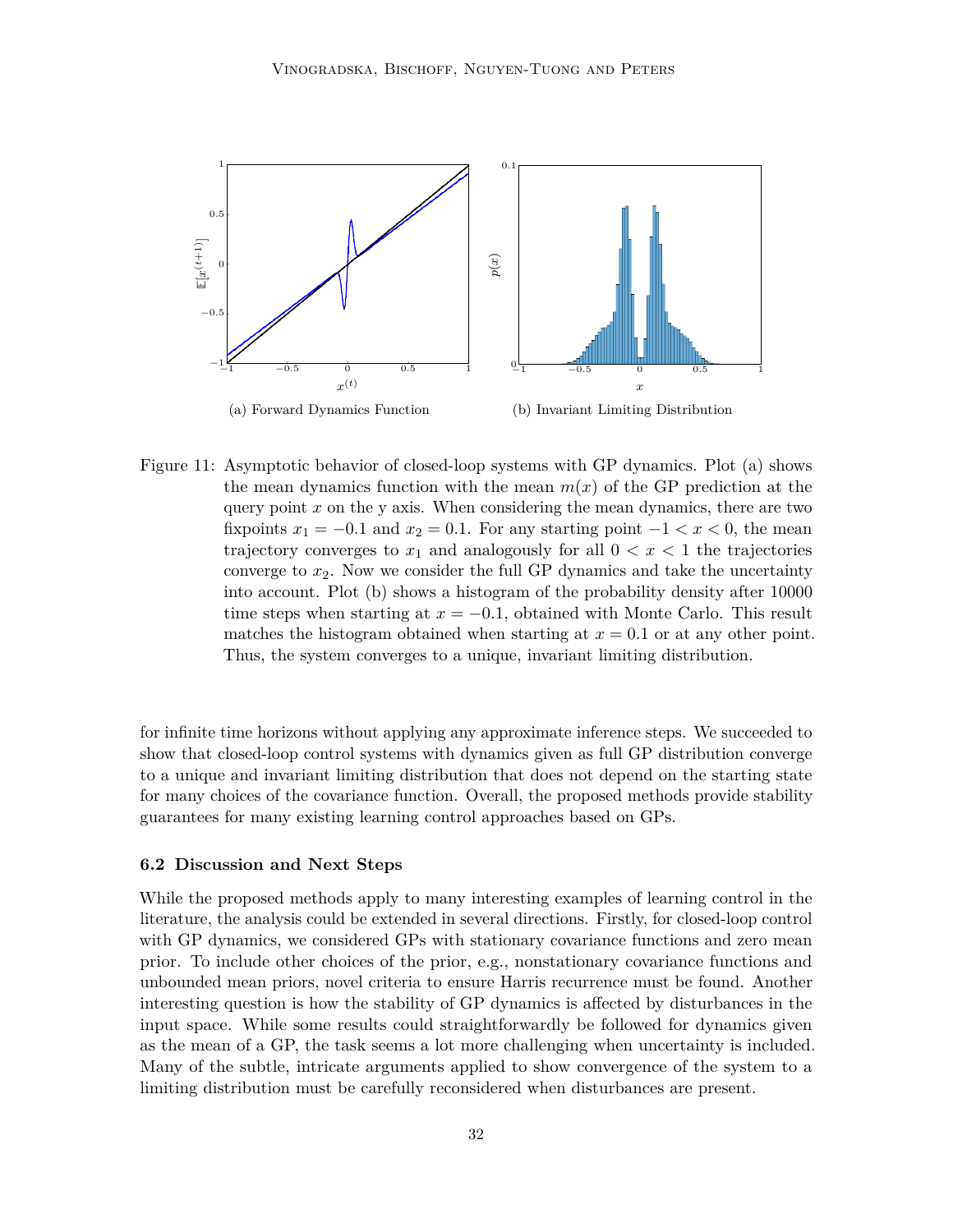Secondly, the obtained results are stability results for closed-loop control systems with dynamics given as a GP. The GP training data have a huge impact on the quality of the GP dynamics model when compared to the physical system the data was collected from. In this direction, criteria to evaluate the quality of a learned model would further support the application of learning control for real-world problems.

Another interesting research direction is encouraged by the presented result on asymptotic stability of closed-loop control systems with GP dynamics. This paper proves the existence of a limiting distribution the system will converge to. This distribution is unique and invariant. However, little more is known about the limiting distribution. Further research in this direction could help for a better understanding of the behavior of learned dynamics and also be directly employed in learning control – possibly by optimizing the limiting distribution itself instead of local approximations as, e.g., system trajectories.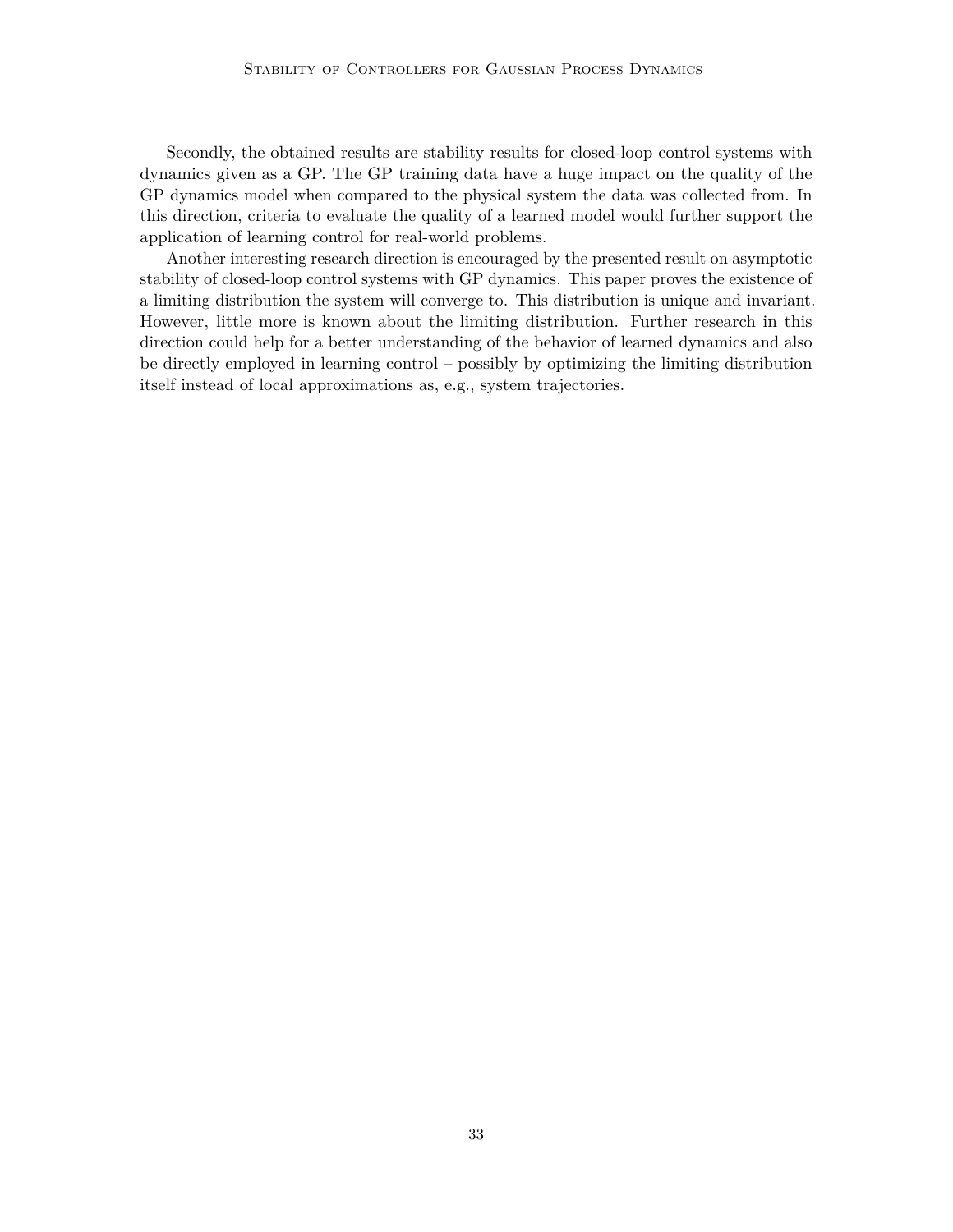# **References**

- <span id="page-33-5"></span>G. Adomian. *Stochastic systems*. Mathematics in Science and Engineering. Elsevier Science, 1983.
- <span id="page-33-4"></span>A. A. Ahmadi and P. A. Parrilo. Converse results on existence of sum of squares lyapunov functions. In *2011 50th IEEE Conference on Decision and Control and European Control Conference*, pages 6516–6521, Dec 2011.
- <span id="page-33-7"></span>A. A. Ahmadi, A. Majumdar, and R. Tedrake. Complexity of ten decision problems in continuous time dynamical systems. In *2013 American Control Conference*, pages 6376–6381, 2013.
- <span id="page-33-2"></span>T. Beckers and S. Hirche. Stability of gaussian process state space models. In *Proceedings of the European Control Conference (ECC)*, 2016.
- <span id="page-33-6"></span>F. Blanchini. Set invariance in control. *Automatica*, 35(11):1747 – 1767, 1999.
- <span id="page-33-15"></span>J. Burkardt. Stroud – numerical integration in m dimensions. [https://people.sc.fsu.](https://people.sc.fsu.edu/~jburkardt/m_src/stroud/stroud.html) [edu/˜jburkardt/m\\_src/stroud/stroud.html](https://people.sc.fsu.edu/~jburkardt/m_src/stroud/stroud.html), 2014.
- <span id="page-33-3"></span>G. Chesi. Estimating the domain of attraction for uncertain polynomial systems. *Automatica*, 40(11):1981–1986, 2004.
- <span id="page-33-8"></span>P.J. Davis, P. Rabinowitz, and W. Rheinbolt. *Methods of Numerical Integration*. Computer Science and Applied Mathematics. Elsevier Science, 2014.
- <span id="page-33-13"></span>M.P. Deisenroth. *Efficient Reinforcement Learning Using Gaussian Processes*. Karlsruhe series on intelligent sensor actuator systems. KIT Scientific Publ., 2010.
- <span id="page-33-0"></span>M.P. Deisenroth, D. Fox, and C.E. Rasmussen. Gaussian processes for data-efficient learning in robotics and control. *IEEE Trans. Pattern Anal. Mach. Intell.*, 37(2):408–423, 2015.
- <span id="page-33-12"></span>K. Doya. Reinforcement learning in continuous time and space. *Neural Computation*, 12: 219–245, 2000.
- <span id="page-33-1"></span>Y. Engel, P. Szabo, and D. Volkinshtein. Learning to control an octopus arm with gaussian process temporal difference methods. In Y. Weiss, B. Schölkopf, and J.C. Platt, editors, *Advances in Neural Information Processing Systems 18*, pages 347–354. MIT Press, 2006.
- <span id="page-33-9"></span>G.A. Evans. The estimation of errors in numerical quadrature. *International Journal of Mathematical Education in Science and Technology*, 25(5):727–744, 1994.
- <span id="page-33-10"></span>G.H. Golub and C.F. Van Loan. *Matrix Computations*. Johns Hopkins Studies in the Mathematical Sciences. Johns Hopkins University Press, 2013.
- <span id="page-33-11"></span>N.R. Hansen. Geometric ergodicity of discrete-time approximations to multivariate diffusions. *Bernoulli*, 9(4):725–743, 08 2003.
- <span id="page-33-14"></span>F. Heiss and V. Winschel. Likelihood approximation by numerical integration on sparse grids. *Journal of Econometrics*, 144(1):62 – 80, 2008.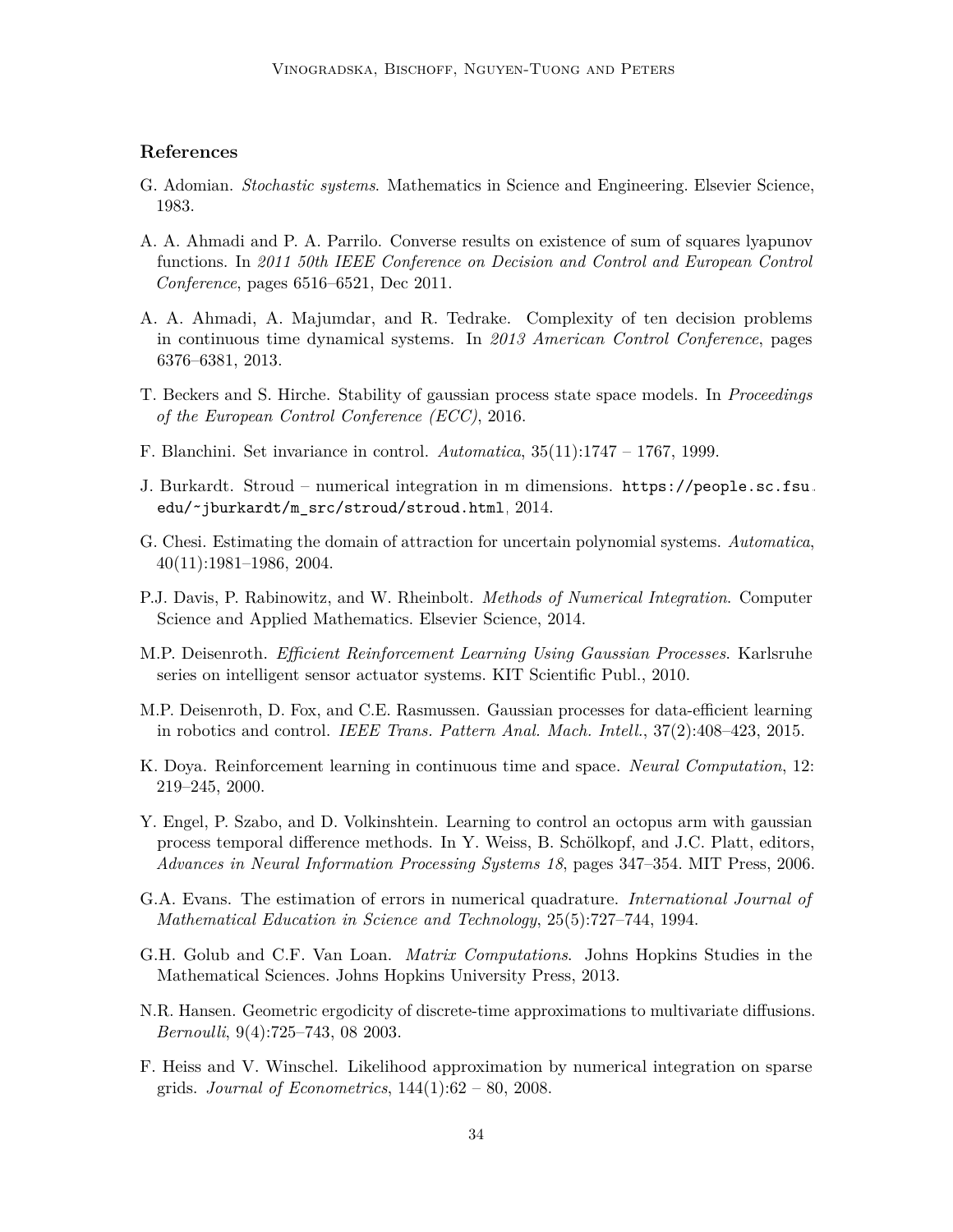- <span id="page-34-7"></span>A. Hurwitz. Ueber die Bedingungen, unter welchen eine Gleichung nur Wurzeln mit negativen reellen Theilen besitzt. *Mathematische Annalen*, 46(2):273–284, 1895.
- <span id="page-34-3"></span>H.K. Khalil. *Nonlinear control*. Prentice Hall, 2014.
- <span id="page-34-4"></span>R. Khasminskii and G.N. Milstein. *Stochastic Stability of Differential Equations*. Stochastic Modelling and Applied Probability. Springer Berlin Heidelberg, 2011.
- <span id="page-34-6"></span>H.J. Kim and A.Y. Ng. Stable adaptive control with online learning. In L.K. Saul, Y. Weiss, and L. Bottou, editors, *Advances in Neural Information Processing Systems 17*, pages 977–984. MIT Press, 2005.
- <span id="page-34-0"></span>E.D. Klenske, M.N. Zeilinger, B. Schölkopf, and P. Hennig. Nonparametric dynamics estimation for time periodic systems. In *Communication, Control, and Computing (Allerton), 2013 51st Annual Allerton Conference on*, pages 486–493. IEEE, 2013.
- <span id="page-34-12"></span>J. Ko and D. Fox. GP-BayesFilters: Bayesian filtering using gaussian process prediction and observation models. In *IEEE/RSJ International Conference on Intelligent Robots and Systems, 2008.*, 2008.
- <span id="page-34-2"></span>J. Kocijan, R. Murray-Smith, C.E. Rasmussen, and A. Girard. Gaussian process model based predictive control. In *American Control Conference, 2004. Proceedings of the 2004*, volume 3, pages 2214–2219. IEEE, 2004.
- <span id="page-34-10"></span>H.J. Kushner. Finite time stochastic stability and the analysis of tracking systems. *Automatic Control, IEEE Transactions on*, 11(2):219–227, 1966.
- <span id="page-34-5"></span>H.J. Kushner. *Stochastic Stability and Control*. Mathematics in science and engineering. Academic Press, 1967.
- <span id="page-34-8"></span>A.M. Lyapunov. *General Problem of the Stability Of Motion*. Doctoral dissertation, Univesity of Kharkov, 1892. Englisch Translation by A.T. Fuller, Taylor & Francis, London 1992.
- <span id="page-34-1"></span>J.M. Maciejowski and X. Yang. Fault tolerant control using gaussian processes and model predictive control. In *Control and Fault-Tolerant Systems (SysTol), 2013 Conference on*, pages 1–12. IEEE, 2013.
- <span id="page-34-9"></span>A. Majumdar, A. A. Ahmadi, and R. Tedrake. Control and verification of high-dimensional systems with dsos and sdsos programming. In *53rd IEEE Conference on Decision and Control*, pages 394–401, 2014.
- <span id="page-34-13"></span>M. Masjed-Jamei. New error bounds for gauss-legendre quadrature rules. *Filomat*, 28(6): 1281–1293, 2014.
- <span id="page-34-14"></span>S. Meyn and R.L. Tweedie. *Markov Chains and Stochastic Stability*. Cambridge University Press, New York, NY, USA, 2nd edition, 2009.
- <span id="page-34-11"></span>Charles A. Micchelli, Yuesheng Xu, and Haizhang Zhang. Universal kernels. *Journal of Machine Learning Research*, 7:2651–2667, December 2006.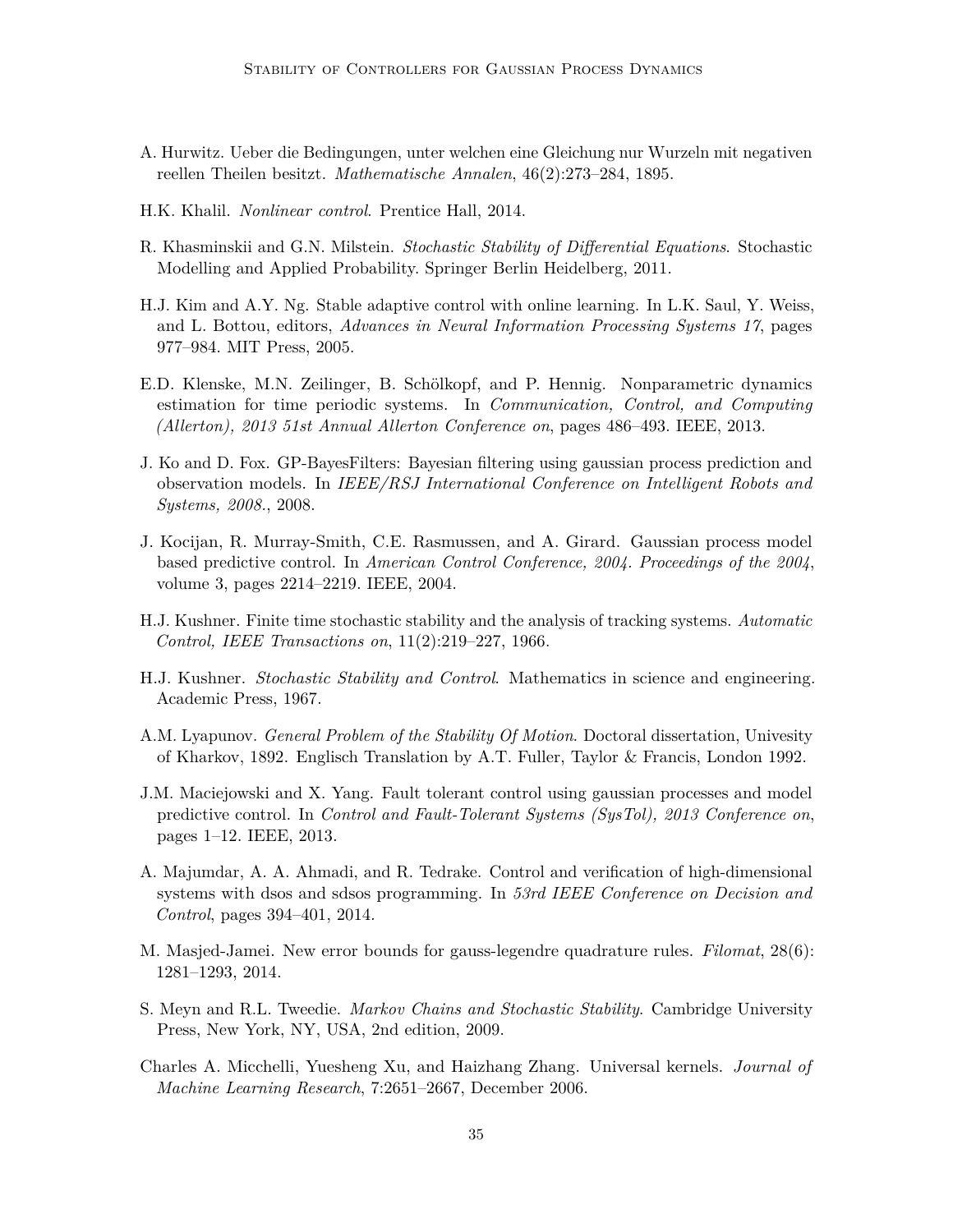- <span id="page-35-7"></span>J. Moore and R. Tedrake. Adaptive control design for underactuated systems using sumsof-squares optimization. In *2014 American Control Conference*, pages 721–728, June 2014.
- <span id="page-35-4"></span>J. Nakanishi, J.A. Farrell, and S. Schaal. A locally weighted learning composite adaptive controller with structure adaptation. In *IEEE/RSJ International Conference on Intelligent Robots and Systems, 2002.*, pages 882–889 vol.1, 2002.
- <span id="page-35-9"></span>K.S. Narendra and A.M. Annaswamy. *Stable Adaptive Systems*. Dover Books on Electrical Engineering. Dover Publications, 2012.
- <span id="page-35-1"></span>D. Nguyen-Tuong and J. Peters. Model learning in robotics: a survey. *Cognitive Processing*, (4), 2011.
- <span id="page-35-13"></span>E. Novak and K. Ritter. High dimensional integration of smooth functions over cubes. *Numerische Mathematik*, 75(1):79–97, 1996.
- <span id="page-35-0"></span>Y. Pan and E. Theodorou. Probabilistic differential dynamic programming. In Z. Ghahramani, M. Welling, C. Cortes, N.D. Lawrence, and K.Q. Weinberger, editors, *Advances in Neural Information Processing Systems 27*, pages 1907–1915. Curran Associates, Inc., 2014.
- <span id="page-35-8"></span>A. Papachristodoulou and S. Prajna. *Analysis of Non-polynomial Systems Using the Sum of Squares Decomposition*, pages 23–43. Springer Berlin Heidelberg, Berlin, Heidelberg, 2005.
- <span id="page-35-6"></span>P.A. Parrilo. *Structured semidefinite programs and semialgebraic geometry methods in robustness and optimization*. PhD thesis, 2000.
- <span id="page-35-3"></span>T.J. Perkins and A.G. Barto. Lyapunov design for safe reinforcement learning. *Journal of Machine Learning Research*, 3:803–832, March 2003.
- <span id="page-35-12"></span>J. Quiñonero-Candela, A. Girard, J. Larsen, and C.E. Rasmussen. Propagation of uncertainty in bayesian kernel models - application to multiple-step ahead forecasting. In *International Conference on Acoustics, Speech and Signal Processing*, pages 701–704, vol. 2, 2003.
- <span id="page-35-10"></span>C.E. Rasmussen and C.K.I. Williams. *Gaussian Processes for Machine Learning (Adaptive Computation and Machine Learning)*. The MIT Press, 2005.
- <span id="page-35-5"></span>E.J. Routh. *A Treatise on the Stability of a Given State of Motion: Particularly Steady Motion*. Macmillan and Company, 1877.
- <span id="page-35-14"></span>E.K. Ryu and S.P. Boyd. Extensions of gauss quadrature via linear programming. *Foundations of Computational Mathematics*, 15(4):953–971, 2015.
- <span id="page-35-2"></span>S. Skogestad and I. Postlethwaite. *Multivariable Feedback Control: Analysis and Design*. John Wiley & Sons, 2005.
- <span id="page-35-11"></span>B.S. Skrainka and K.L. Judd. High performance quadrature rules: How numerical integration affects a popular model of product differentiation. *Available at SSRN 1870703*, 2011.